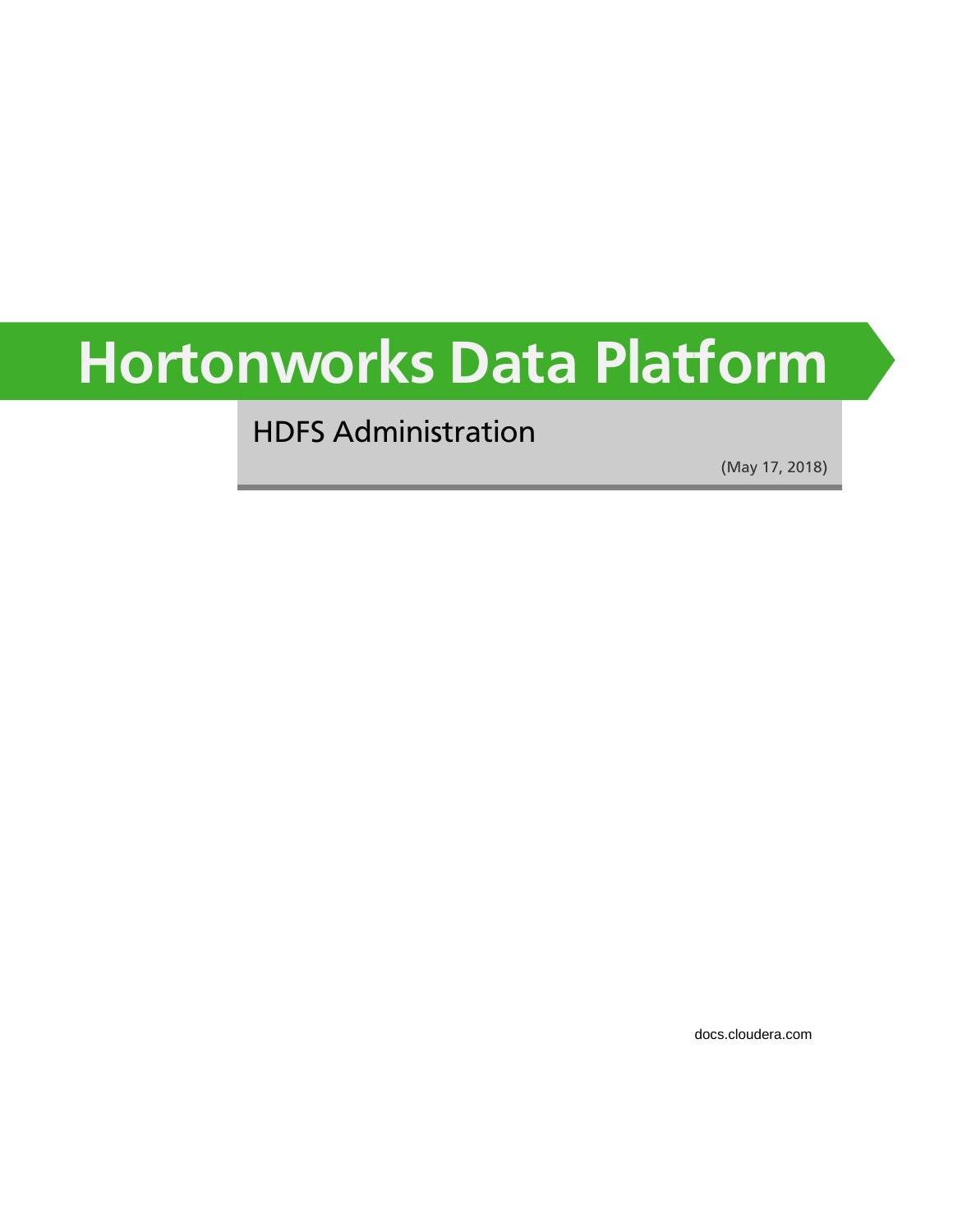### **Hortonworks Data Platform: HDFS Administration**

Copyright © 2012-2017 Hortonworks, Inc. Some rights reserved.

The Hortonworks Data Platform, powered by Apache Hadoop, is a massively scalable and 100% open source platform for storing, processing and analyzing large volumes of data. It is designed to deal with data from many sources and formats in a very quick, easy and cost-effective manner. The Hortonworks Data Platform consists of the essential set of Apache Hadoop projects including MapReduce, Hadoop Distributed File System (HDFS), HCatalog, Pig, Hive, HBase, ZooKeeper and Ambari. Hortonworks is the major contributor of code and patches to many of these projects. These projects have been integrated and tested as part of the Hortonworks Data Platform release process and installation and configuration tools have also been included.

Unlike other providers of platforms built using Apache Hadoop, Hortonworks contributes 100% of our code back to the Apache Software Foundation. The Hortonworks Data Platform is Apache-licensed and completely open source. We sell only expert technical support, [training](https://hortonworks.com/training/) and partner-enablement services. All of our technology is, and will remain, free and open source.

Please visit the [Hortonworks Data Platform](https://hortonworks.com/products/hdp/) page for more information on Hortonworks technology. For more information on Hortonworks services, please visit either the [Support](https://hortonworks.com/services/) or [Training](https://hortonworks.com/training/) page. Feel free to [contact us](https://hortonworks.com/contact-us/) directly to discuss your specific needs.



Except where otherwise noted, this document is licensed under **[Creative Commons Attribution ShareAlike 4.0 License](http://creativecommons.org/licenses/by-sa/4.0/legalcode)**. <http://creativecommons.org/licenses/by-sa/4.0/legalcode>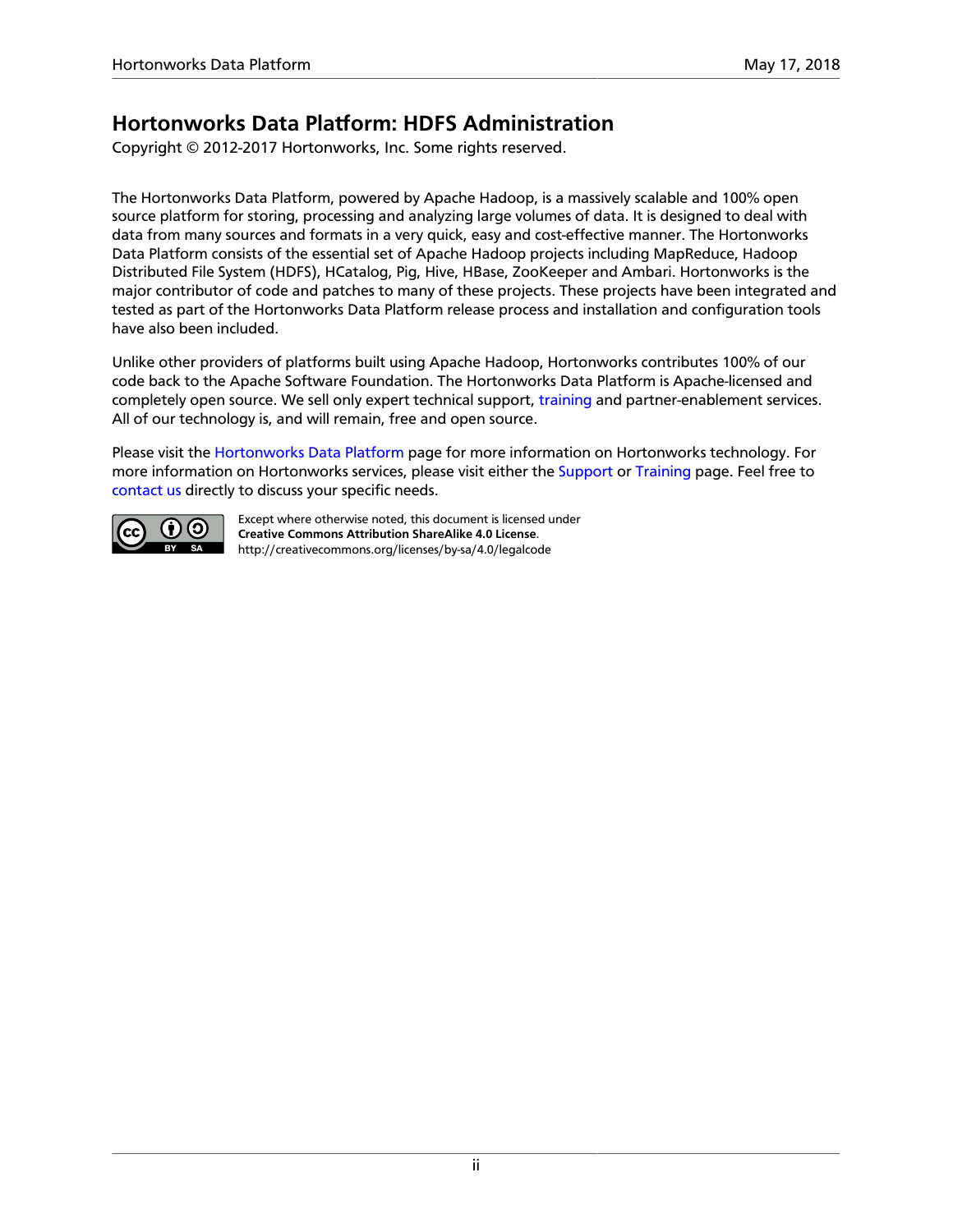## **Table of Contents**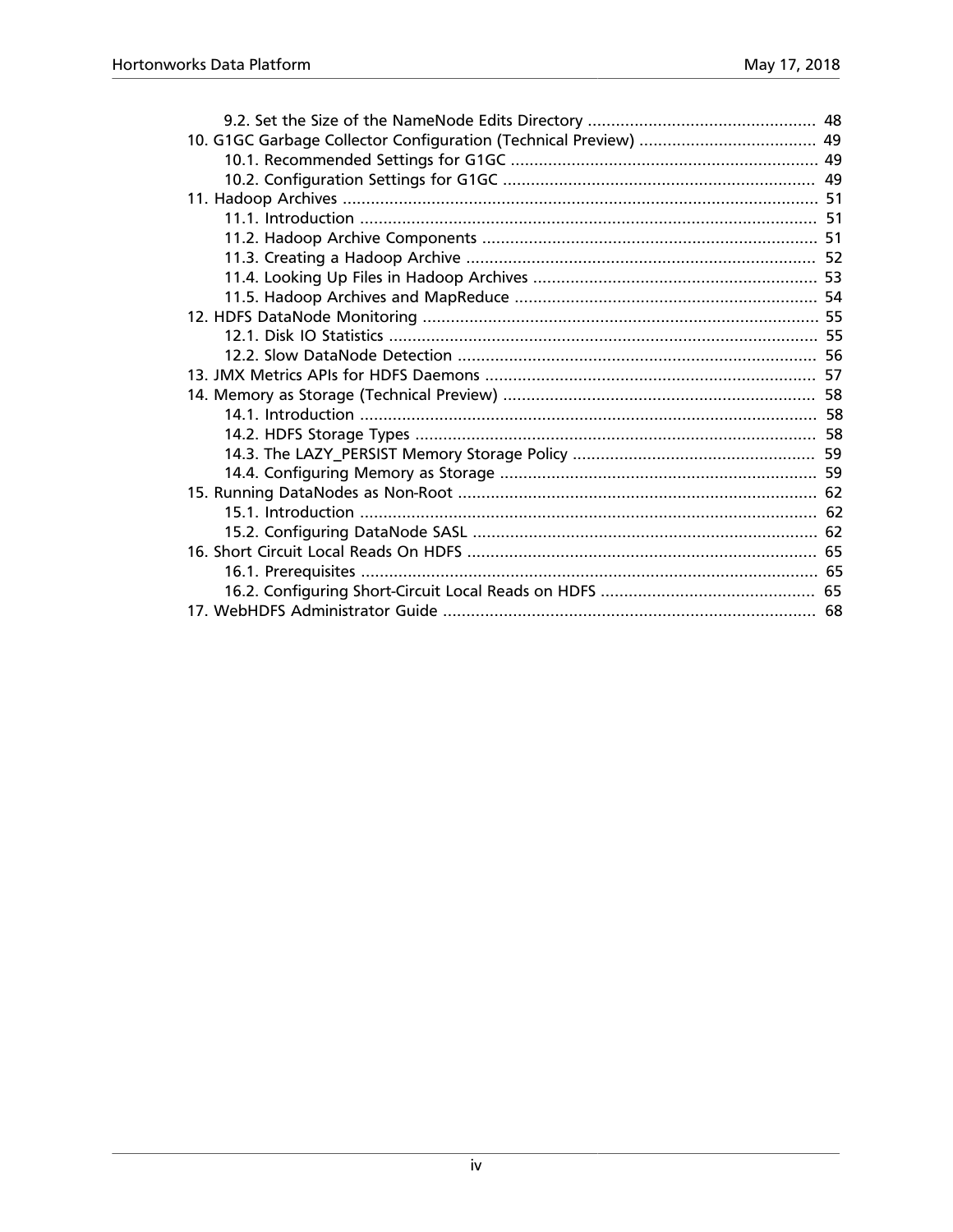## **List of Tables**

| 41 |
|----|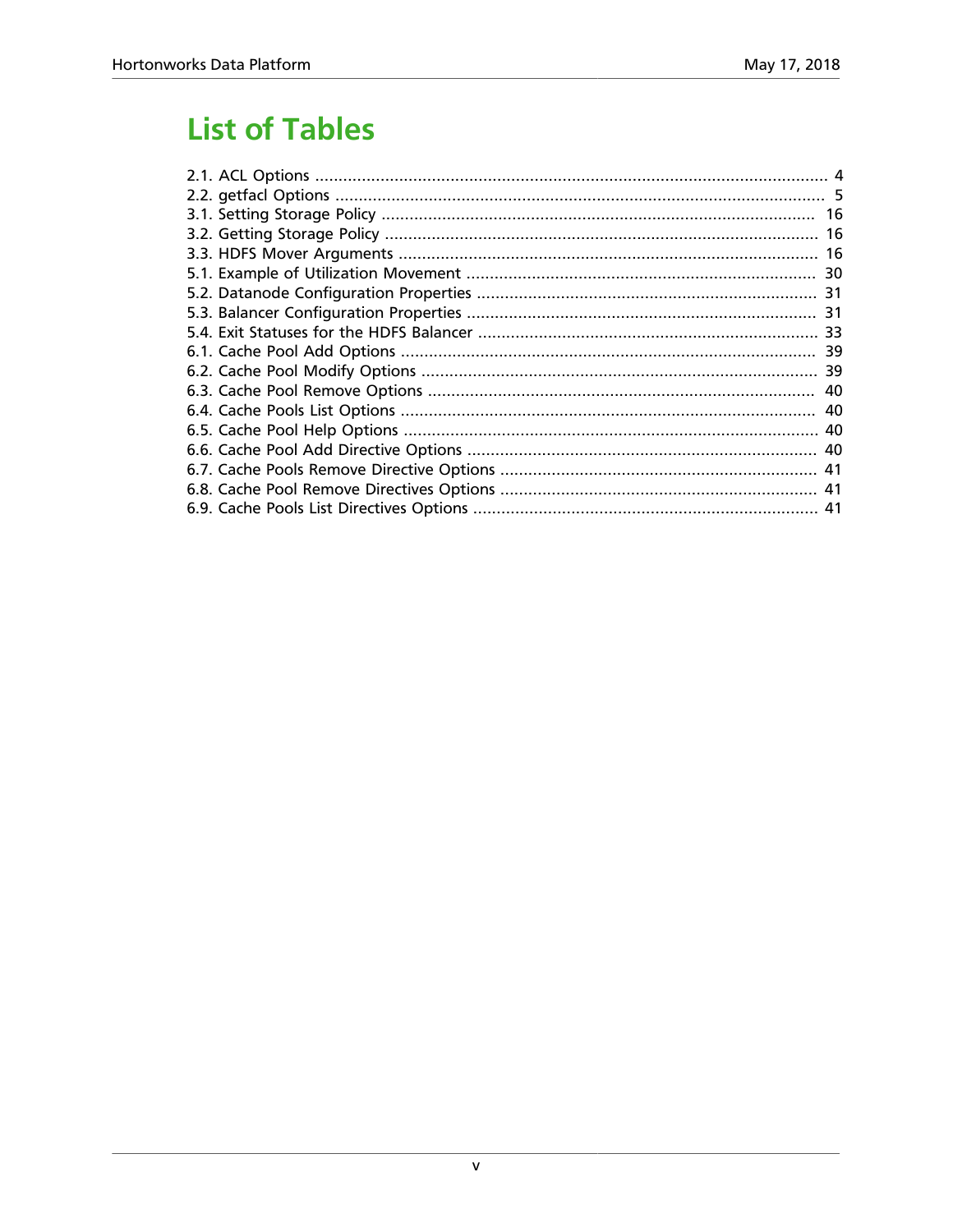## <span id="page-5-0"></span>**1. Accidental Deletion Protection**

This chapter describes accidental deletion protection in HDFS.

## <span id="page-5-1"></span>**1.1. Preventing Accidental Deletion of Files**

You can prevent accidental deletion of files by enabling the Trash feature for HDFS.

You might still cause irrecoverable data loss if the  $-skip$ Trash and  $-R$  options are accidentally used on directories with a large number of files. You can obtain an additional layer of protection by using the  $-safely$  option to the fs shell -rm command. The fs shell **-rm** command checks the hadoop.shell.safely.delete.limit.num.files property from coresite.xml file, even if you specify -skipTrash. By specifying the -safely option, the  **rm** command requires that you confirm if the number of files to be deleted is greater than the limit specified by the assigned value. The default limit for value is 100, referring to 100 files.

This confirmation warning is disabled if  $value$  is set at 0 or the  $-safely$  is not specified to the **-rm** command.

To enable the hadoop.shell.safely.delete.limit.num.files property, add the following lines to core-site.xml:

```
<property>
<name>hadoop.shell.safely.delete.limit.num.files</name>
<value>100</value>
<description>Used by -safely option of hadoop fs shell -rm command to avoid
accidental deletion of large directories.</description>
</property>
```
In the following example, the hadoop.shell.safely.delete.limit.num.files property with an associated value of 10 has been added to  $core\text{-site}$ .  $xml$  with  $\text{-skip}\text{Trank}$ . In this example, **fs shell -r** prompts deletion of a directory with only 10 files. It does not prompt if trash is enabled and -skipTrash is not.

```
[ambari-qa@c6405 current]$ hdfs dfs -ls -R /tmp/test1
-rw-r--r-- 3 ambari-qa hdfs 2413 2016-10-20 20:57 /tmp/test1/capacity-
scheduler.xml
-rw-r--r-- 3 ambari-qa hdfs 4435 2016-10-20 20:57 /tmp/test1/core-
site.xml
-rw-r--r-- 3 ambari-qa hdfs 1308 2016-10-20 20:57 /tmp/test1/hadoop-
policy.xml
-rw-r--r-- 3 ambari-qa hdfs 8071 2016-10-20 20:57 /tmp/test1/hdfs-
site.xml
-rw-r--r-- 3 ambari-qa hdfs 3518 2016-10-20 20:57 /tmp/test1/kms-acls.
xml
-rw-r--r-- 3 ambari-qa hdfs 5511 2016-10-20 20:57 /tmp/test1/kms-site.
xml
-rw-r--r-- 3 ambari-qa hdfs 7339 2016-10-20 20:57 /tmp/test1/mapred-
site.xml
-rw-r--r-- 3 ambari-qa hdfs 884 2016-10-20 20:57 /tmp/test1/ssl-
client.xml
```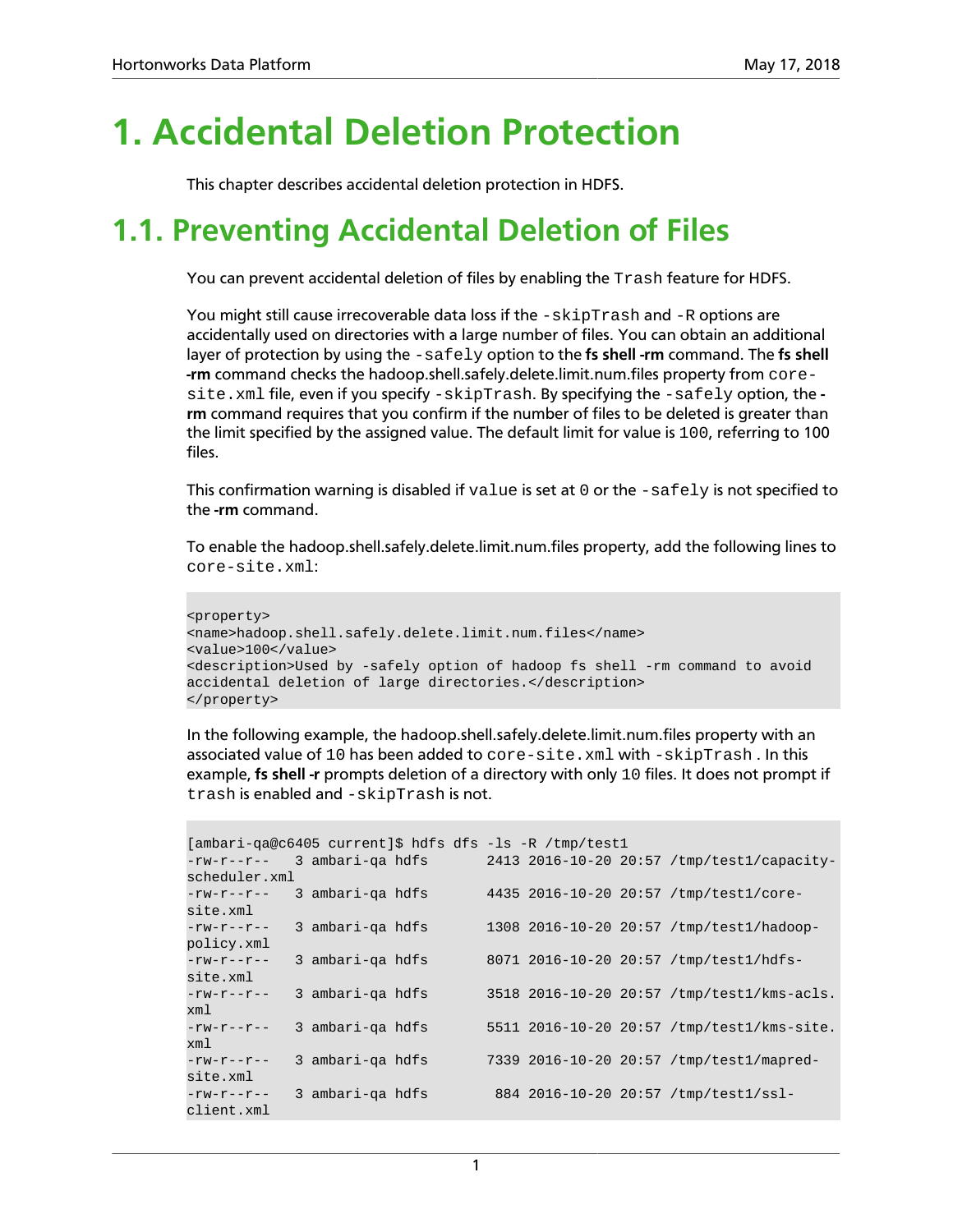```
-rw-r--r-- 3 ambari-qa hdfs 1000 2016-10-20 20:57 /tmp/test1/ssl-
server.xml
-rw-r--r-- 3 ambari-qa hdfs 20349 2016-10-20 20:57 /tmp/test1/yarn-
site.xml
[ambari-qa@c6405 current]$ hdfs dfs -rm -R /tmp/test1
16/10/20 20:58:37 INFO fs.TrashPolicyDefault: Moved: 'hdfs://c6403.ambari.
apache.org:8020/tmp/test1' to trash at: hdfs://c6403.ambari.apache.org:8020/
user/ambari-qa/.Trash/Current/tmp/test1
```
The following example deletes files without prompting or moving to the trash:

| [ambari-qa@c6405 current]\$ hdfs dfs -ls -R /tmp/test2            |  |                  |  |  |  |                                            |
|-------------------------------------------------------------------|--|------------------|--|--|--|--------------------------------------------|
| -rw-r--r-- 3 ambari-ga hdfs                                       |  |                  |  |  |  | 2413 2016-10-20 20:59 /tmp/test2/capacity- |
| scheduler.xml                                                     |  |                  |  |  |  |                                            |
| $-\texttt{rw}-\texttt{r}-\texttt{r}-$                             |  | 3 ambari-ga hdfs |  |  |  | 4435 2016-10-20 20:59 /tmp/test2/core-     |
| site.xml                                                          |  |                  |  |  |  |                                            |
| $-rw-r--r--$                                                      |  | 3 ambari-qa hdfs |  |  |  | 1308 2016-10-20 20:59 /tmp/test2/hadoop-   |
| policy.xml                                                        |  |                  |  |  |  |                                            |
| $-\text{rw}-\text{r}-\text{r}-$                                   |  | 3 ambari-ga hdfs |  |  |  | 8071 2016-10-20 20:59 /tmp/test2/hdfs-     |
| site.xml                                                          |  |                  |  |  |  |                                            |
| $-\text{rw}-\text{r}-\text{r}-$                                   |  | 3 ambari-ga hdfs |  |  |  | 3518 2016-10-20 20:59 /tmp/test2/kms-acls. |
| xml                                                               |  |                  |  |  |  |                                            |
| $-\text{rw}-\text{r}-\text{r}-$                                   |  | 3 ambari-ga hdfs |  |  |  | 5511 2016-10-20 20:59 /tmp/test2/kms-site. |
| xml                                                               |  |                  |  |  |  |                                            |
| $-\gamma w - \gamma - \gamma -$                                   |  | 3 ambari-ga hdfs |  |  |  | 7339 2016-10-20 20:59 /tmp/test2/mapred-   |
| site.xml                                                          |  |                  |  |  |  |                                            |
| $-rw-r--r--$                                                      |  | 3 ambari-ga hdfs |  |  |  | 884 2016-10-20 20:59 /tmp/test2/ssl-       |
| client.xml                                                        |  |                  |  |  |  |                                            |
| $-\text{rw}-\text{r}-\text{r}-$                                   |  | 3 ambari-ga hdfs |  |  |  | 1000 2016-10-20 20:59 /tmp/test2/ssl-      |
| server.xml                                                        |  |                  |  |  |  |                                            |
| $-rw-r--r--$                                                      |  | 3 ambari-qa hdfs |  |  |  | 20349 2016-10-20 20:59 /tmp/test2/yarn-    |
| site.xml                                                          |  |                  |  |  |  |                                            |
| [ambari-qa@c6405 current]\$ hdfs dfs -rm -R -skipTrash /tmp/test2 |  |                  |  |  |  |                                            |
| Deleted /tmp/test2                                                |  |                  |  |  |  |                                            |

The following example prompts for you to confirm file deletion if the number of files to be deleted is greater than the value specified to hadoop.shell.safely.delete.limit.num.files:

```
[ambari-qa@c6405 current]$ hdfs dfs -ls -R /tmp/test3
-rw-r--r-- 3 ambari-qa hdfs 2413 2016-10-20 21:00 /tmp/test3/capacity-
scheduler.xml
-rw-r--r-- 3 ambari-qa hdfs 4435 2016-10-20 21:00 /tmp/test3/core-
site.xml<br>-rw-r--r-- 3 ambari-qa hdfs
                                 1308 2016-10-20 21:00 /tmp/test3/hadoop-
policy.xml
-rw-r--r-- 3 ambari-qa hdfs 8071 2016-10-20 21:00 /tmp/test3/hdfs-
site.xml
-rw-r--r-- 3 ambari-qa hdfs 3518 2016-10-20 21:00 /tmp/test3/kms-acls.
xml
-rw-r--r-- 3 ambari-qa hdfs 5511 2016-10-20 21:00 /tmp/test3/kms-site.
xml
-rw-r--r-- 3 ambari-qa hdfs 7339 2016-10-20 21:00 /tmp/test3/mapred-
site.xml
-rw-r--r-- 3 ambari-qa hdfs 884 2016-10-20 21:00 /tmp/test3/ssl-
client.xml
-rw-r--r-- 3 ambari-qa hdfs 1000 2016-10-20 21:00 /tmp/test3/ssl-
server.xml
-rw-r--r-- 3 ambari-qa hdfs 20349 2016-10-20 21:00 /tmp/test3/yarn-
site.xml
```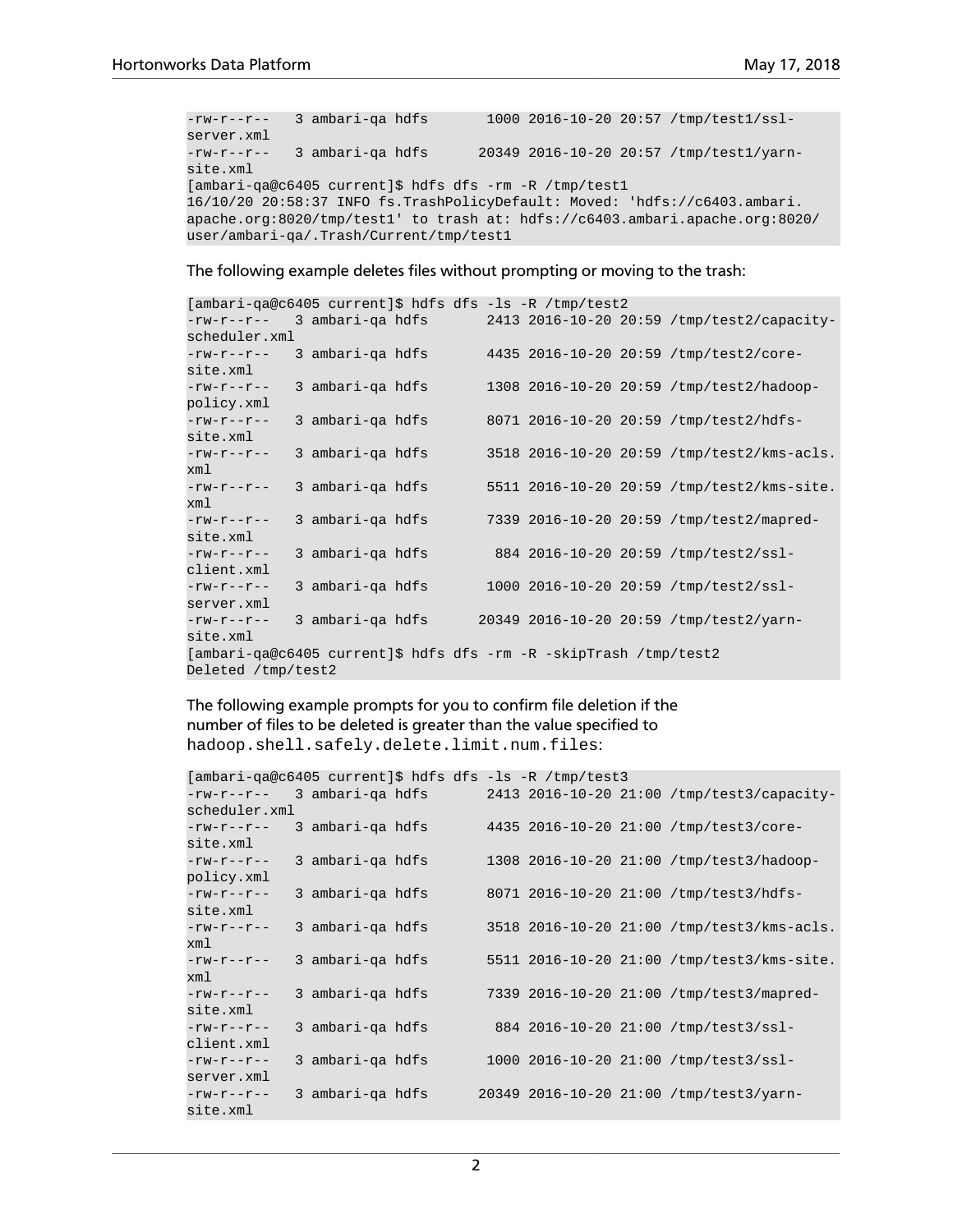```
[ambari-qa@c6405 current]$ hdfs dfs -rm -R -skipTrash -safely /tmp/test3
Proceed deleting 10 files? (Y or N) N
Delete aborted at user request.
```


### **Warning**

Using the -skipTrash option without the -safely option is not recommended, as files will be deleted immediately and without warning.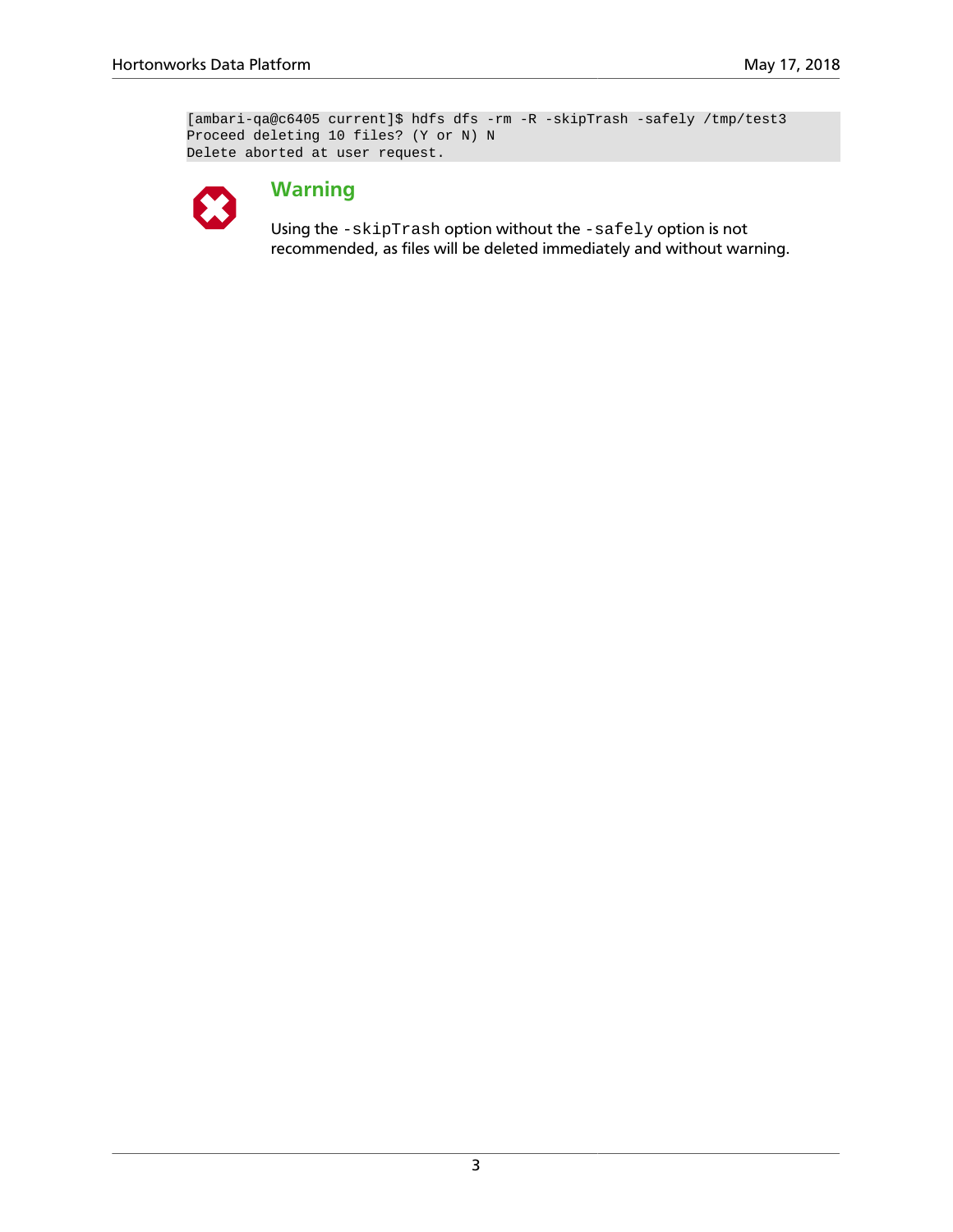## <span id="page-8-0"></span>**2. ACLs on HDFS**

This guide describes how to use Access Control Lists (ACLs) on the Hadoop Distributed File System (HDFS). ACLs extend the HDFS permission model to support more granular file access based on arbitrary combinations of users and groups.

## <span id="page-8-1"></span>**2.1. Configuring ACLs on HDFS**

Only one property needs to be specified in the hdfs-site.xml file in order to enable ACLs on HDFS:

### • **dfs.namenode.acls.enabled**

Set this property to "true" to enable support for ACLs. ACLs are disabled by default. When ACLs are disabled, the NameNode rejects all attempts to set an ACL.

Example:

```
<property>
  <name>dfs.namenode.acls.enabled</name>
   <value>true</value>
</property>
```
## <span id="page-8-2"></span>**2.2. Using CLI Commands to Create and List ACLs**

Two new sub-commands are added to FsShell:  $setfac1$  and  $getfac1$ . These commands are modeled after the same Linux shell commands, but fewer flags are implemented. Support for additional flags may be added later if required.

• **setfacl**

Sets ACLs for files and directories.

Example:

```
-setfacl [-bkR] \{-m|-x\} <acl_spec> <path>
```
-setfacl --set <acl\_spec> <path>

<span id="page-8-3"></span>Options:

### **Table 2.1. ACL Options**

| Option | <b>Description</b>                                                                                                                                     |
|--------|--------------------------------------------------------------------------------------------------------------------------------------------------------|
| $-h$   | Remove all entries, but retain the base ACL entries. The<br>entries for User, Group, and Others are retained for<br>compatbility with Permission Bits. |
| -k     | Remove the default ACL.                                                                                                                                |
| $-R$   | Apply operations to all files and directories recursively.                                                                                             |
| $-m$   | Modify the ACL. New entires are added to the ACL, and<br>existing entries are retained.                                                                |
| $-x$   | Remove the specified ACL entires. All other ACL entries<br>are retained.                                                                               |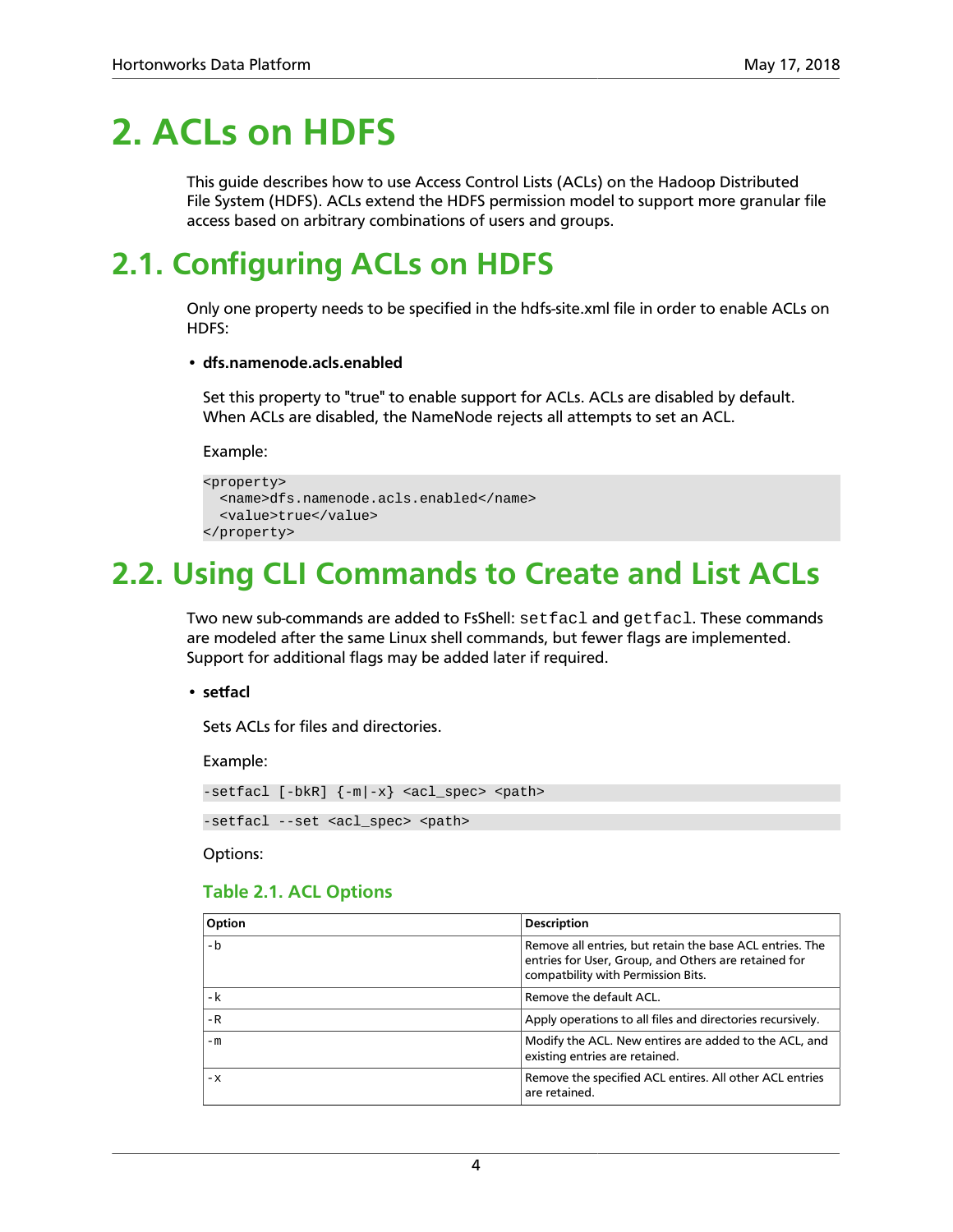| Option              | <b>Description</b>                                                                                                                                                  |
|---------------------|---------------------------------------------------------------------------------------------------------------------------------------------------------------------|
| $--set$             | Fully replace the ACL and discard all existing entries. The<br>acl_spec must include entries for User, Group, and Others<br>for compatibility with Permission Bits. |
| <acl spec=""></acl> | A comma-separated list of ACL entries.                                                                                                                              |
| <path></path>       | The path to the file or directory to modify.                                                                                                                        |

#### Examples:

```
hdfs dfs -setfacl -m user:hadoop:rw- /file
hdfs dfs -setfacl -x user:hadoop /file
hdfs dfs -setfacl -b /file
hdfs dfs -setfacl -k /dir
hdfs dfs -setfacl --set user::rw-,user:hadoop:rw-,group::r--,other::r-- /
file
hdfs dfs -setfacl -R -m user:hadoop:r-x /dir
hdfs dfs -setfacl -m default:user:hadoop:r-x /dir
```
#### **Exit Code:**

Returns 0 on success and non-zero on error.

#### • **getfacl**

Displays the ACLs of files and directories. If a directory has a default ACL,  $getfac1$  also displays the default ACL.

Usage:

-getfacl [-R] <path>

<span id="page-9-1"></span>Options:

### **Table 2.2. getfacl Options**

| Option        | <b>Description</b>                                      |
|---------------|---------------------------------------------------------|
| $-R$          | List the ACLs of all files and directories recursively. |
| <path></path> | The path to the file or directory to list.              |

Examples:

```
hdfs dfs -getfacl /file
hdfs dfs -getfacl -R /dir
```
#### **Exit Code:**

Returns 0 on success and non-zero on error.

### <span id="page-9-0"></span>**2.3. ACL Examples**

Before the implementation of Access Control Lists (ACLs), the HDFS permission model was equivalent to traditional UNIX Permission Bits. In this model, permissions for each file or directory are managed by a set of three distinct user classes: Owner, Group, and Others. There are three permissions for each user class: Read, Write, and Execute. Thus, for any file system object, its permissions can be encoded in 3\*3=9 bits. When a user attempts to access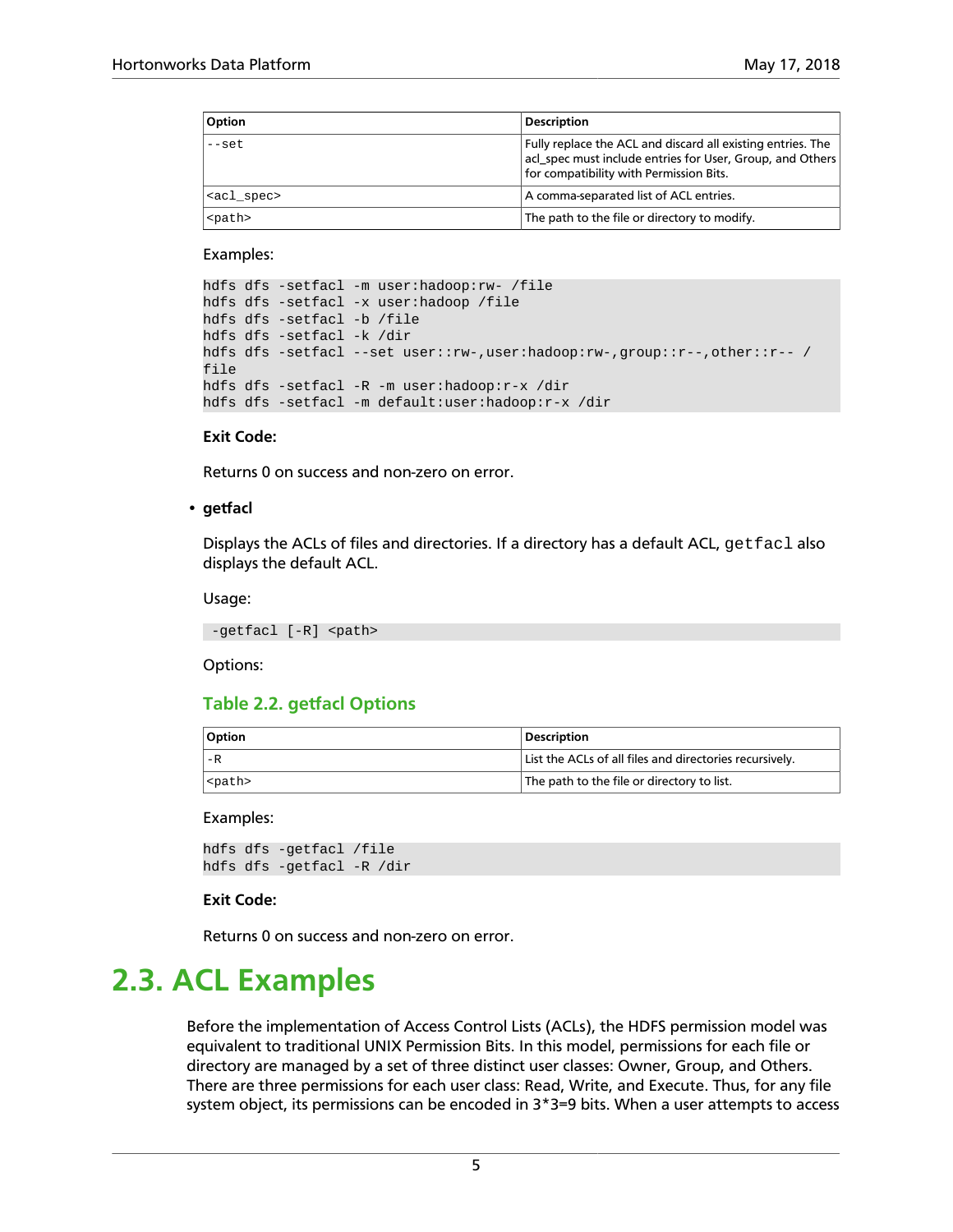a file system object, HDFS enforces permissions according to the most specific user class applicable to that user. If the user is the owner, HDFS checks the Owner class permissions. If the user is not the owner, but is a member of the file system object's group, HDFS checks the Group class permissions. Otherwise, HDFS checks the Others class permissions.

This model can sufficiently address a large number of security requirements. For example, consider a sales department that would like a single user – Bruce, the department manager -- to control all modifications to sales data. Other members of the sales department need to view the data, but must not be allowed to modify it. Everyone else in the company (outside of the sales department) must not be allowed to view the data. This requirement can be implemented by running chmod 640 on the file, with the following outcome:

-rw-r-----1 brucesales22K Nov 18 10:55 sales-data

Only Bruce can modify the file, only members of the sales group can read the file, and no one else can access the file in any way.

Suppose that new requirements arise. The sales department has grown, and it is no longer feasible for Bruce to control all modifications to the file. The new requirement is that Bruce, Diana, and Clark are allowed to make modifications. Unfortunately, there is no way for Permission Bits to address this requirement, because there can be only one owner and one group, and the group is already used to implement the read-only requirement for the sales team. A typical workaround is to set the file owner to a synthetic user account, such as "salesmgr," and allow Bruce, Diana, and Clark to use the "salesmgr" account via sudo or similar impersonation mechanisms. The drawback with this workaround is that it forces complexity onto end-users, requiring them to use different accounts for different actions.

Now suppose that in addition to the sales staff, all executives in the company need to be able to read the sales data. This is another requirement that cannot be expressed with Permission Bits, because there is only one group, and it is already used by sales. A typical workaround is to set the file's group to a new synthetic group, such as "salesandexecs," and add all users of "sales" and all users of "execs" to that group. The drawback with this workaround is that it requires administrators to create and manage additional users and groups.

Based on the preceding examples, you can see that it can be awkward to use Permission Bits to address permission requirements that differ from the natural organizational hierarchy of users and groups. The advantage of using ACLs is that it enables you to address these requirements more naturally, in that for any file system object, multiple users and multiple groups can have different sets of permissions.

#### **Example 1: Granting Access to Another Named Group**

To address one of the issues raised in the preceding section, we will set an ACL that grants Read access to sales data to members of the "execs" group.

• Set the ACL:

> hdfs dfs -setfacl -m group:execs:r-- /sales-data

• Run **getfacl** to check the results:

```
> hdfs dfs -getfacl /sales-data
# file: /sales-data
# owner: bruce
```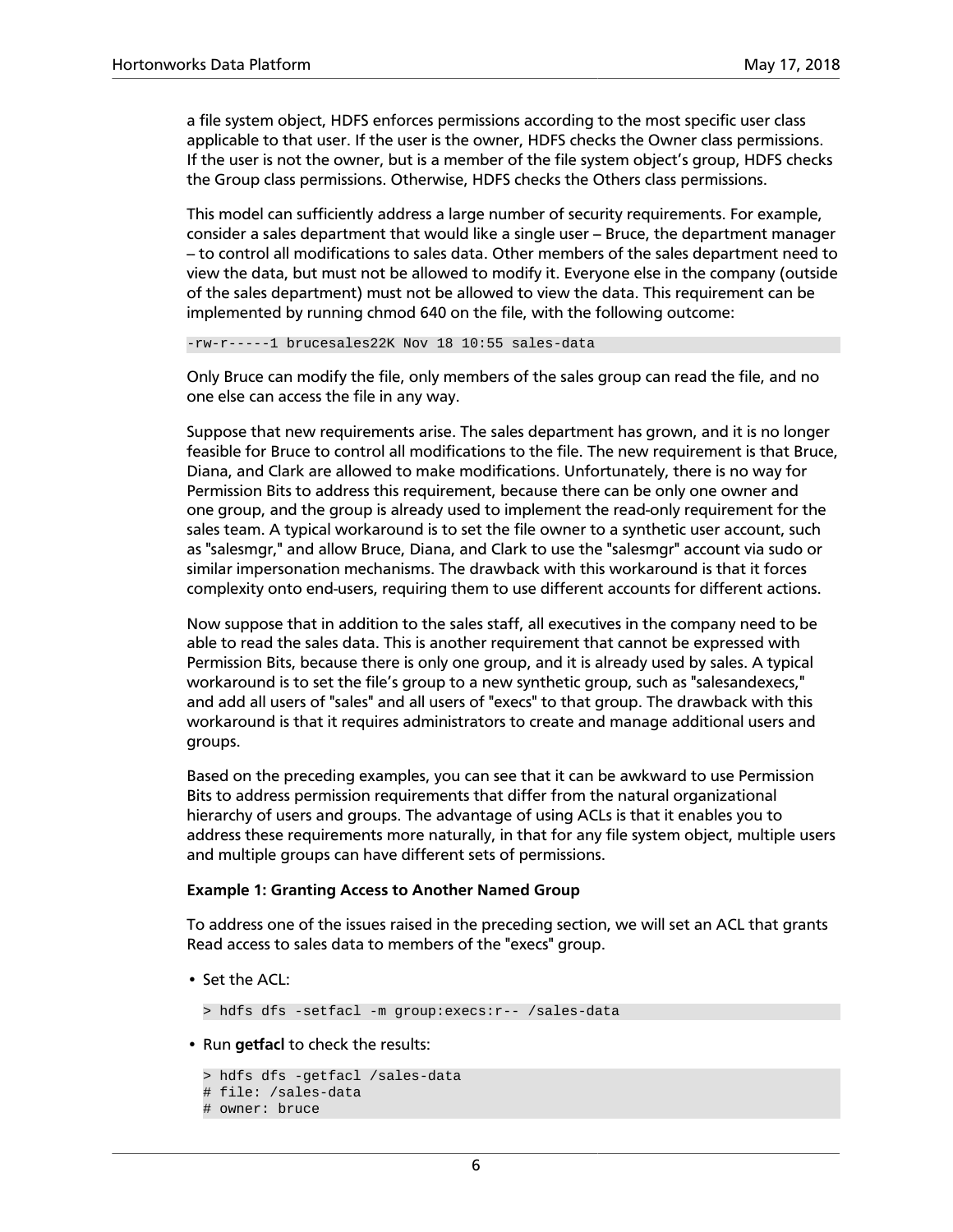```
# group: sales
user::rw-
group::r--
group:execs:r--
mask::r--
other::---
```
• If we run the "ls" command, we see that the listed permissions have been appended with a plus symbol (+) to indicate the presence of an ACL. The plus symbol is appended to the permissions of any file or directory that has an ACL.

```
> hdfs dfs -ls /sales-data
Found 1 items
-rw-r-----+ 3 bruce sales 0 2014-03-04 16:31 /sales-data
```
The new ACL entry is added to the existing permissions defined by the Permission Bits. As the file owner, Bruce has full control. Members of either the "sales" group or the "execs" group have Read access. All others do not have access.

#### **Example 2: Using a Default ACL for Automatic Application to New Children**

In addition to an ACL enforced during permission checks, there is also the separate concept of a default ACL. A default ACL can only be applied to a directory – not to a file. Default ACLs have no direct effect on permission checks for existing child files and directories, but instead define the ACL that new child files and directories will receive when they are created.

Suppose we have a "monthly-sales-data" directory that is further subdivided into separate directories for each month. We will set a default ACL to guarantee that members of the "execs" group automatically get access to new subdirectories as they get created each month.

• Set a default ACL on the parent directory:

```
> hdfs dfs -setfacl -m default:group:execs:r-x /monthly-sales-data
```
• Make subdirectories:

```
> hdfs dfs -mkdir /monthly-sales-data/JAN
> hdfs dfs -mkdir /monthly-sales-data/FEB
```
• Verify that HDFS has automatically applied the default ACL to the subdirectories:

```
> hdfs dfs -getfacl -R /monthly-sales-data
# file: /monthly-sales-data
# owner: bruce
# group: sales
user::rwx
group::r-x
other::---
default:user::rwx
default:group::r-x
default:group:execs:r-x
default:mask::r-x
default:other::---
# file: /monthly-sales-data/FEB
# owner: bruce
```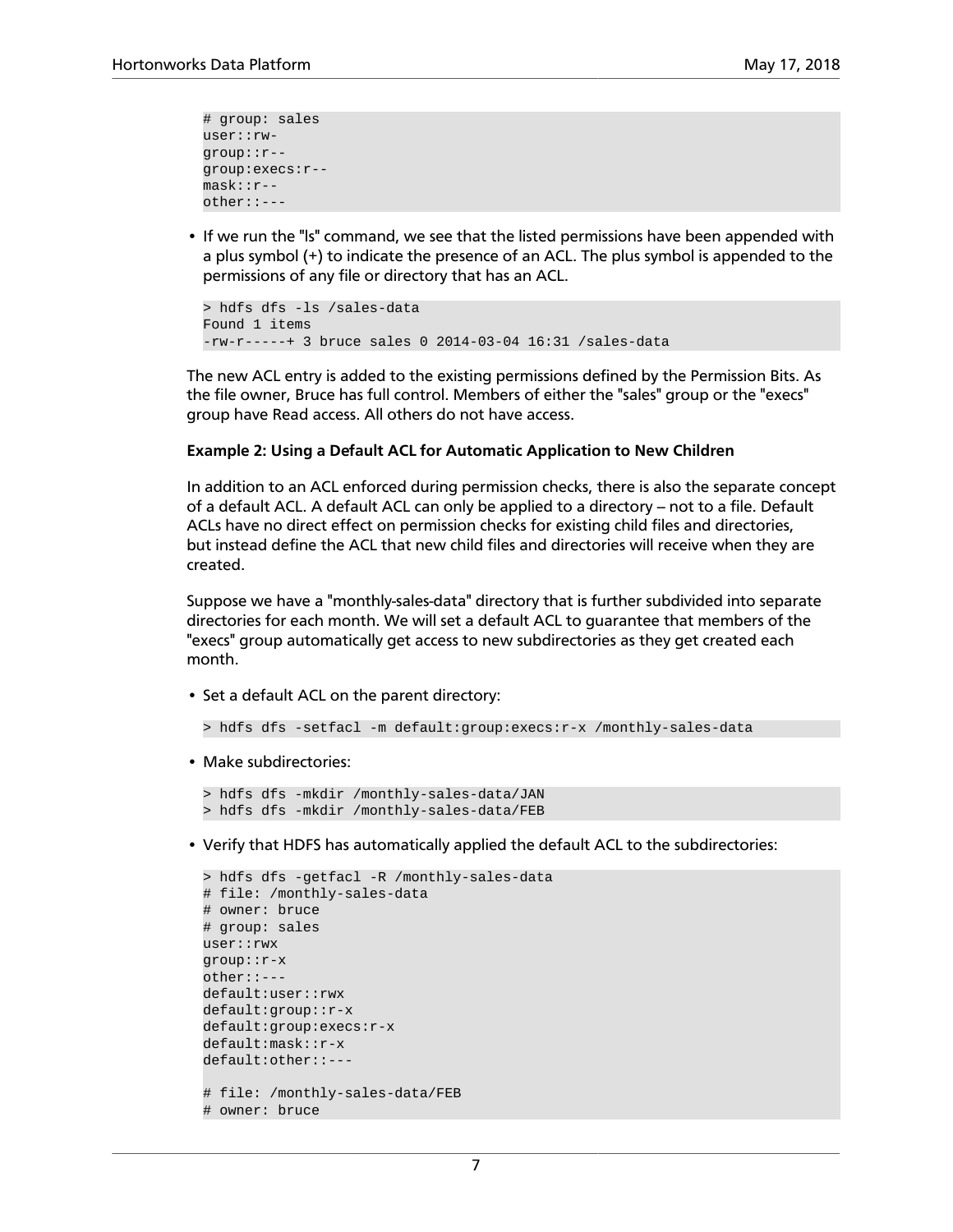```
# group: sales
user::rwx
group::r-x
group:execs:r-x
mask::r-x
other::---
default:user::rwx
default:group::r-x
default:group:execs:r-x
default:mask::r-x
default:other::---
# file: /monthly-sales-data/JAN
# owner: bruce
# group: sales
user::rwx
group::r-x
group:execs:r-x
mask::r-x
other::---
default:user::rwx
default:group::r-x
default:group:execs:r-x
default:mask::r-x
default:other::---
```
#### **Example 3: Blocking Access to a Sub-Tree for a Specific User**

Suppose there is a need to immediately block access to an entire sub-tree for a specific user. Applying a named user ACL entry to the root of that sub-tree is the fastest way to accomplish this without accidentally revoking permissions for other users.

• Add an ACL entry to block user Diana's access to "monthly-sales-data":

```
> hdfs dfs -setfacl -m user:diana:--- /monthly-sales-data
```
• Run **getfacl** to check the results:

```
> hdfs dfs -getfacl /monthly-sales-data
# file: /monthly-sales-data
# owner: bruce
# group: sales
user::rwx
user:diana:---
group::r-x
mask::r-x
other::---
default:user::rwx
default:group::r-x
default:group:execs:r-x
default:mask::r-x
default:other::---
```
It is important to keep in mind the order of evaluation for ACL entries when a user attempts to access a file system object:

- If the user is the file owner, the Owner Permission Bits are enforced.
- Else, if the user has a named user ACL entry, those permissions are enforced.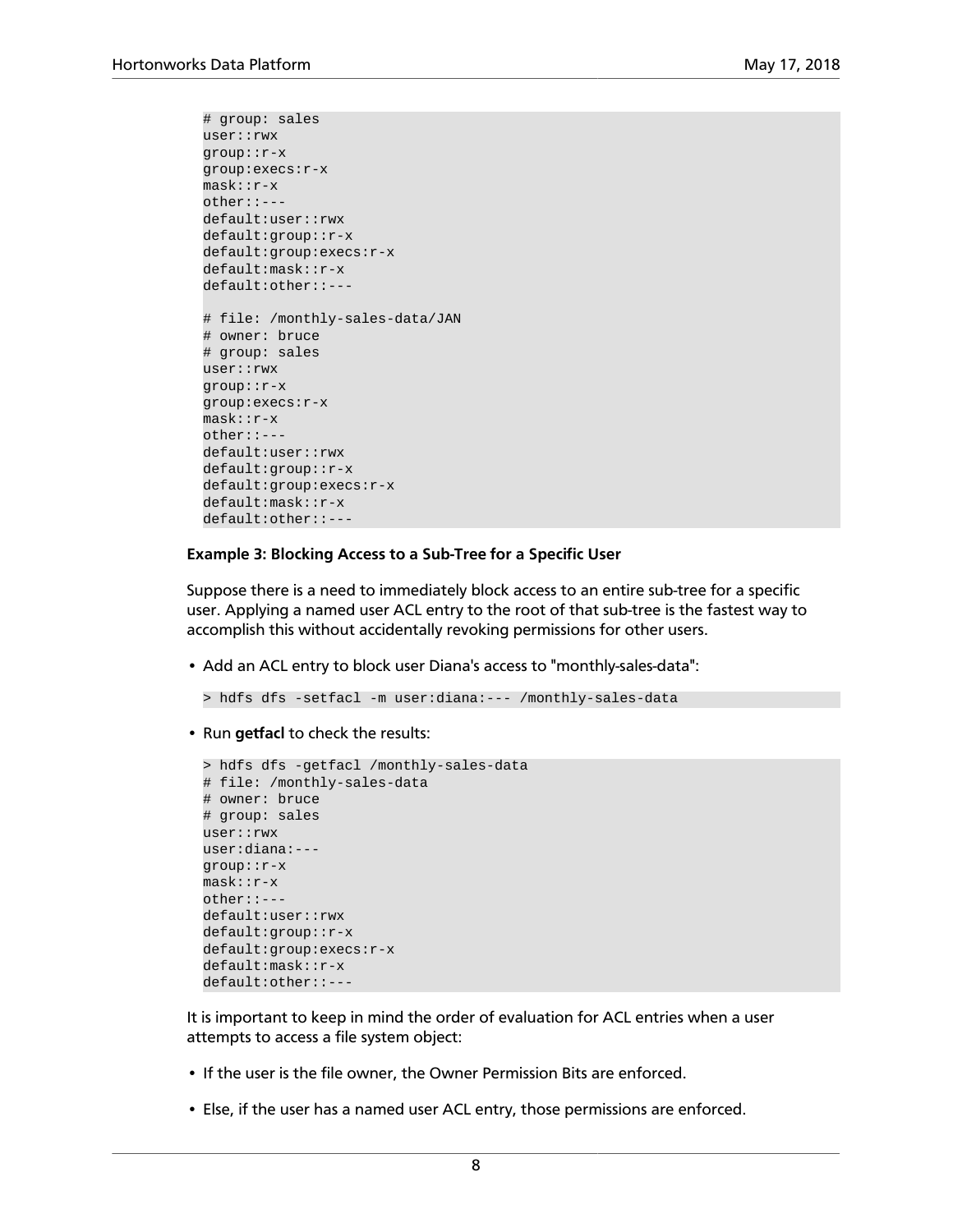- Else, if the user is a member of the file's group or any named group in an ACL entry, then the union of permissions for all matching entries are enforced. (The user may be a member of multiple groups.)
- If none of the above are applicable, the Other Permission Bits are enforced.

In this example, the named user ACL entry accomplished our goal because the user is not the file owner and the named user entry takes precedence over all other entries.

## <span id="page-13-0"></span>**2.4. ACLS on HDFS Features**

### **POSIX ACL Implementation**

ACLs on HDFS have been implemented with the POSIX ACL model. If you have ever used POSIX ACLs on a Linux file system, the HDFS ACLs work the same way.

### **Compatibility and Enforcement**

HDFS can associate an optional ACL with any file or directory. All HDFS operations that enforce permissions expressed with Permission Bits must also enforce any ACL that is defined for the file or directory. Any existing logic that bypasses Permission Bits enforcement also bypasses ACLs. This includes the HDFS super-user and setting dfs.permissions to "false" in the configuration.

### **Access Through Multiple User-Facing Endpoints**

HDFS supports operations for setting and getting the ACL associated with a file or directory. These operations are accessible through multiple user-facing endpoints. These endpoints include the FsShell CLI, programmatic manipulation through the FileSystem and FileContext classes, WebHDFS, and NFS.

### **User Feedback: CLI Indicator for ACLs**

The plus symbol (+) is appended to the listed permissions of any file or directory with an associated ACL. To view, use the  $ls -l$  command.

### **Backward-Compatibility**

The implementation of ACLs is backward-compatible with existing usage of Permission Bits. Changes applied via Permission Bits (chmod) are also visible as changes in the ACL. Likewise, changes applied to ACL entries for the base user classes (Owner, Group, and Others) are also visible as changes in the Permission Bits. Permission Bit and ACL operations manipulate a shared model, and the Permission Bit operations can be considered a subset of the ACL operations.

### **Low Overhead**

The addition of ACLs will not cause a detrimental impact to the consumption of system resources in deployments that choose not to use ACLs. This includes CPU, memory, disk, and network bandwidth.

Using ACLs does impact NameNode performance. It is therefore recommended that you use Permission Bits, if adequate, before using ACLs.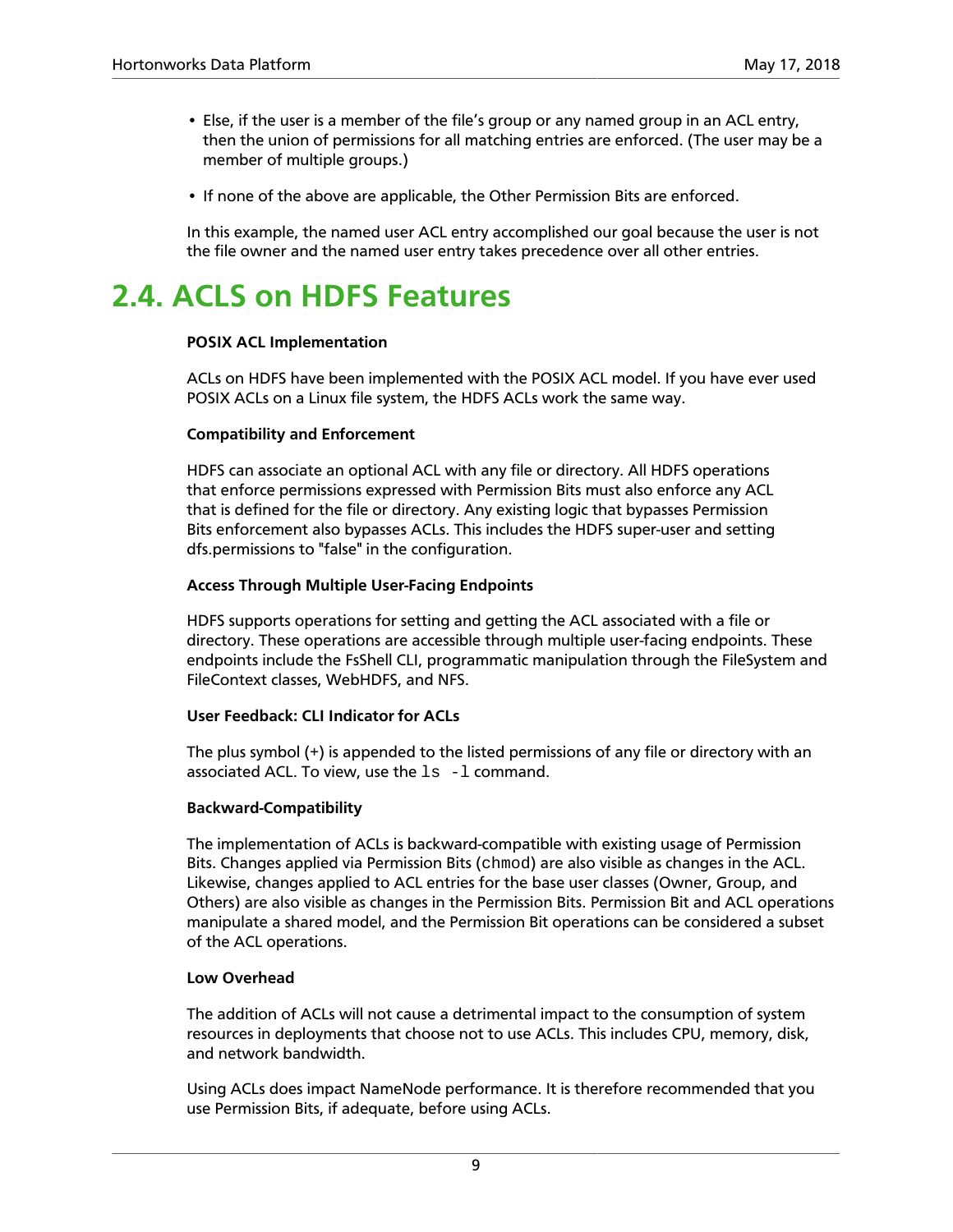### **ACL Entry Limits**

The number of entries in a single ACL is capped at a maximum of 32. Attempts to add ACL entries over the maximum will fail with a user-facing error. This is done for two reasons: to simplify management, and to limit resource consumption. ACLs with a very high number of entries tend to become difficult to understand, and may indicate that the requirements are better addressed by defining additional groups or users. ACLs with a very high number of entries also require more memory and storage, and take longer to evaluate on each permission check. The number 32 is consistent with the maximum number of ACL entries enforced by the "ext" family of file systems.

### **Symlinks**

Symlinks do not have ACLs of their own. The ACL of a symlink is always seen as the default permissions (777 in Permission Bits). Operations that modify the ACL of a symlink instead modify the ACL of the symlink's target.

### **Snapshots**

Within a snapshot, all ACLs are frozen at the moment that the snapshot was created. ACL changes in the parent of the snapshot are not applied to the snapshot.

### **Tooling**

Tooling that propagates Permission Bits will not propagate ACLs. This includes the  $cp-p$ shell command and distcp -p.

## <span id="page-14-0"></span>**2.5. Use Cases for ACLs on HDFS**

ACLs on HDFS supports the following use cases:

#### **Multiple Users**

In this use case, multiple users require Read access to a file. None of the users are the owner of the file. The users are not members of a common group, so it is impossible to use group Permission Bits.

This use case can be addressed by setting an access ACL containing multiple named user entries:

ACLs on HDFS supports the following use cases:

#### **Multiple Groups**

In this use case, multiple groups require Read and Write access to a file. There is no group containing all of the group members, so it is impossible to use group Permission Bits.

This use case can be addressed by setting an access ACL containing multiple named group entries:

```
group:sales:rw-
group:execs:rw-
```
### **Hive Partitioned Tables**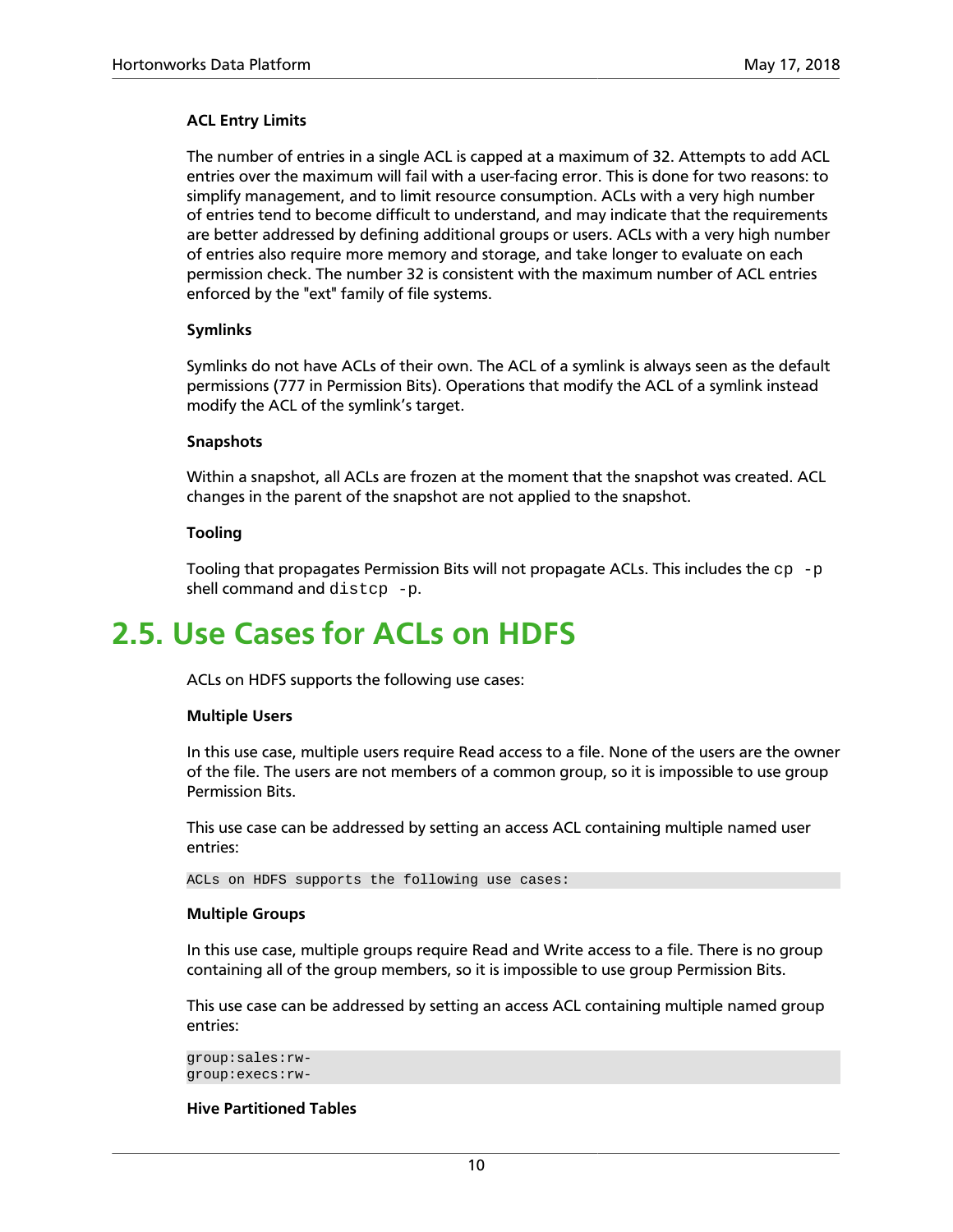In this use case, Hive contains a partitioned table of sales data. The partition key is "country". Hive persists partitioned tables using a separate subdirectory for each distinct value of the partition key, so the file system structure in HDFS looks like this:

user `-- hive `-- warehouse `-- sales |-- country=CN |-- country=GB -- country=US

All of these files belong to the "salesadmin" group. Members of this group have Read and Write access to all files. Separate country groups can run Hive queries that only read data for a specific country, such as "sales\_CN", "sales\_GB", and "sales\_US". These groups do not have Write access.

This use case can be addressed by setting an access ACL on each subdirectory containing an owning group entry and a named group entry:

```
country=CN
group::rwx
group:sales_CN:r-x
country=GB
group::rwx
group:sales_GB:r-x
country=US
group::rwx
group:sales_US:r-x
```
Note that the functionality of the owning group ACL entry (the group entry with no name) is equivalent to setting Permission Bits.



### **Important**

Storage-based authorization in Hive does not currently consider the ACL permissions in HDFS. Rather, it verifies access using the traditional POSIX permissions model.

#### **Default ACLs**

In this use case, a file system administrator or sub-tree owner would like to define an access policy that will be applied to the entire sub-tree. This access policy must apply not only to the current set of files and directories, but also to any new files and directories that are added later.

This use case can be addressed by setting a default ACL on the directory. The default ACL can contain any arbitrary combination of entries. For example:

```
default:user::rwx
default:user:bruce:rw-
default:user:diana:r--
default:user:clark:rw-
default:group::r--
```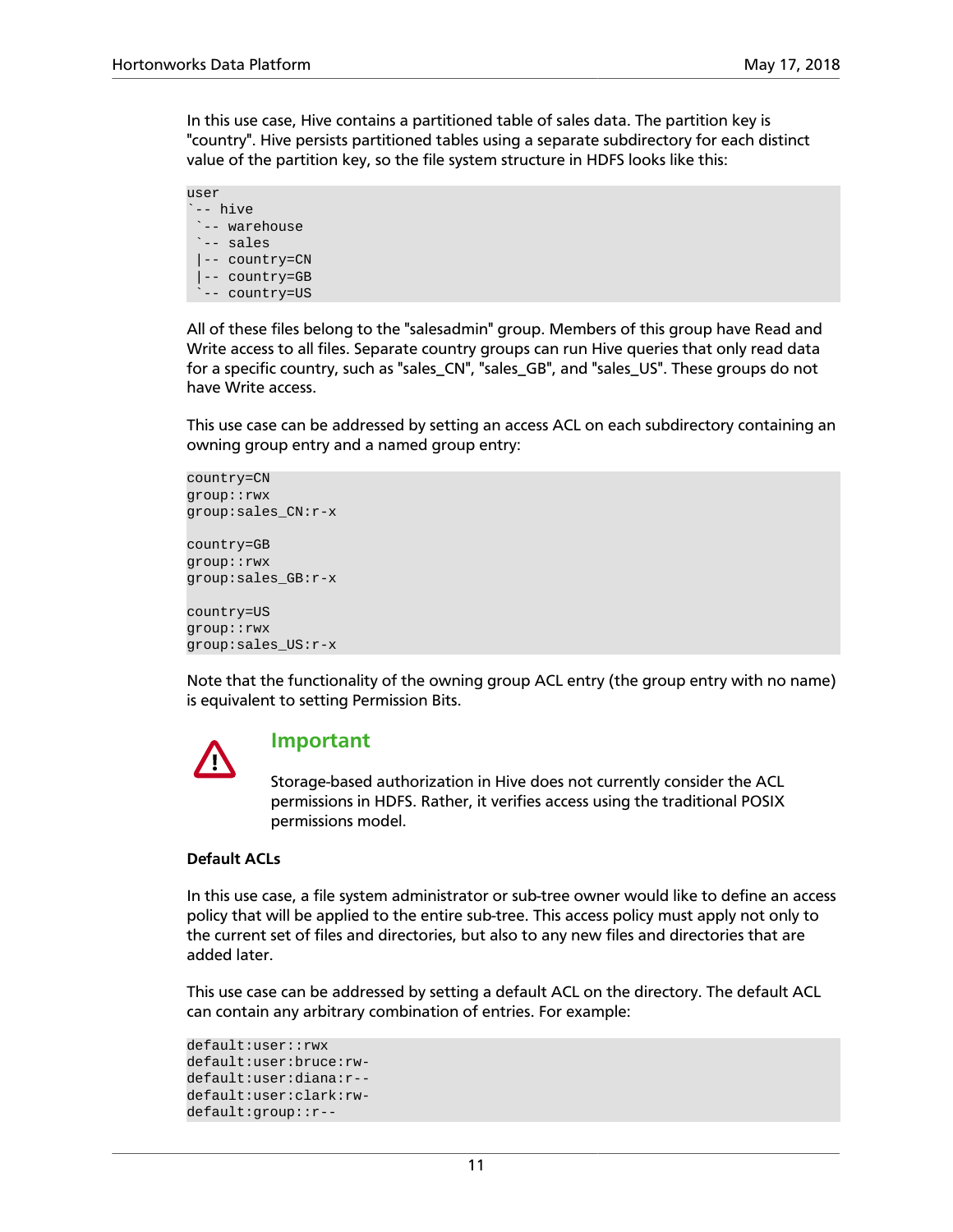default:group:sales::rwdefault:group:execs::rwdefault:others::---

It is important to note that the default ACL gets copied from the directory to newly created child files and directories at time of creation of the child file or directory. If you change the default ACL on a directory, that will have no effect on the ACL of the files and subdirectories that already exist within the directory. Default ACLs are never considered during permission enforcement. They are only used to define the ACL that new files and subdirectories will receive automatically when they are created.

### **Minimal ACL/Permissions Only**

HDFS ACLs support deployments that may want to use only Permission Bits and not ACLs with named user and group entries. Permission Bits are equivalent to a minimal ACL containing only 3 entries. For example:

user::rwgroup::r- others::---

### **Block Access to a Sub-Tree for a Specific User**

In this use case, a deeply nested file system sub-tree was created as world-readable, followed by a subsequent requirement to block access for a specific user to all files in that sub-tree.

This use case can be addressed by setting an ACL on the root of the sub-tree with a named user entry that strips all access from the user.

For this file system structure:

```
dir1
-- dir2
  `-- dir3
  |-- file1
  |-- file2
  -- file3
```
Setting the following ACL on "dir2" blocks access for Bruce to "dir3,""file1,""file2," and "file3":

user:bruce:---

More specifically, the removal of execute permissions on "dir2" means that Bruce cannot access "dir2", and therefore cannot see any of its children. This also means that access is blocked automatically for any new files added under "dir2". If a "file4" is created under "dir3", Bruce will not be able to access it.

### **ACLs with Sticky Bit**

In this use case, multiple named users or named groups require full access to a shared directory, such as "/tmp". However, Write and Execute permissions on the directory also give users the ability to delete or rename any files in the directory, even files created by other users. Users must be restricted so that they are only allowed to delete or rename files that they created.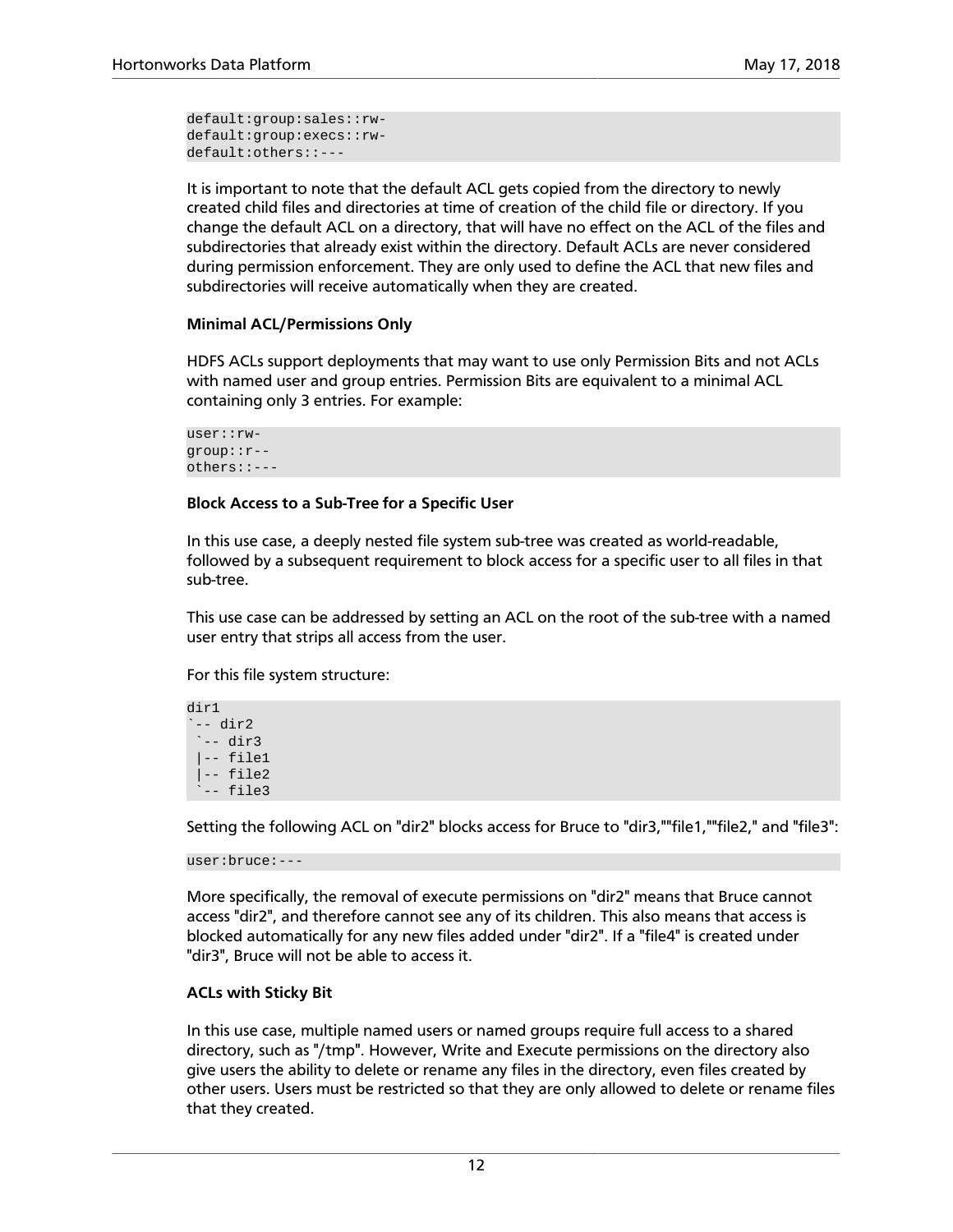This use case can be addressed by combining an ACL with the sticky bit. The sticky bit is existing functionality that currently works with Permission Bits. It will continue to work as expected in combination with ACLs.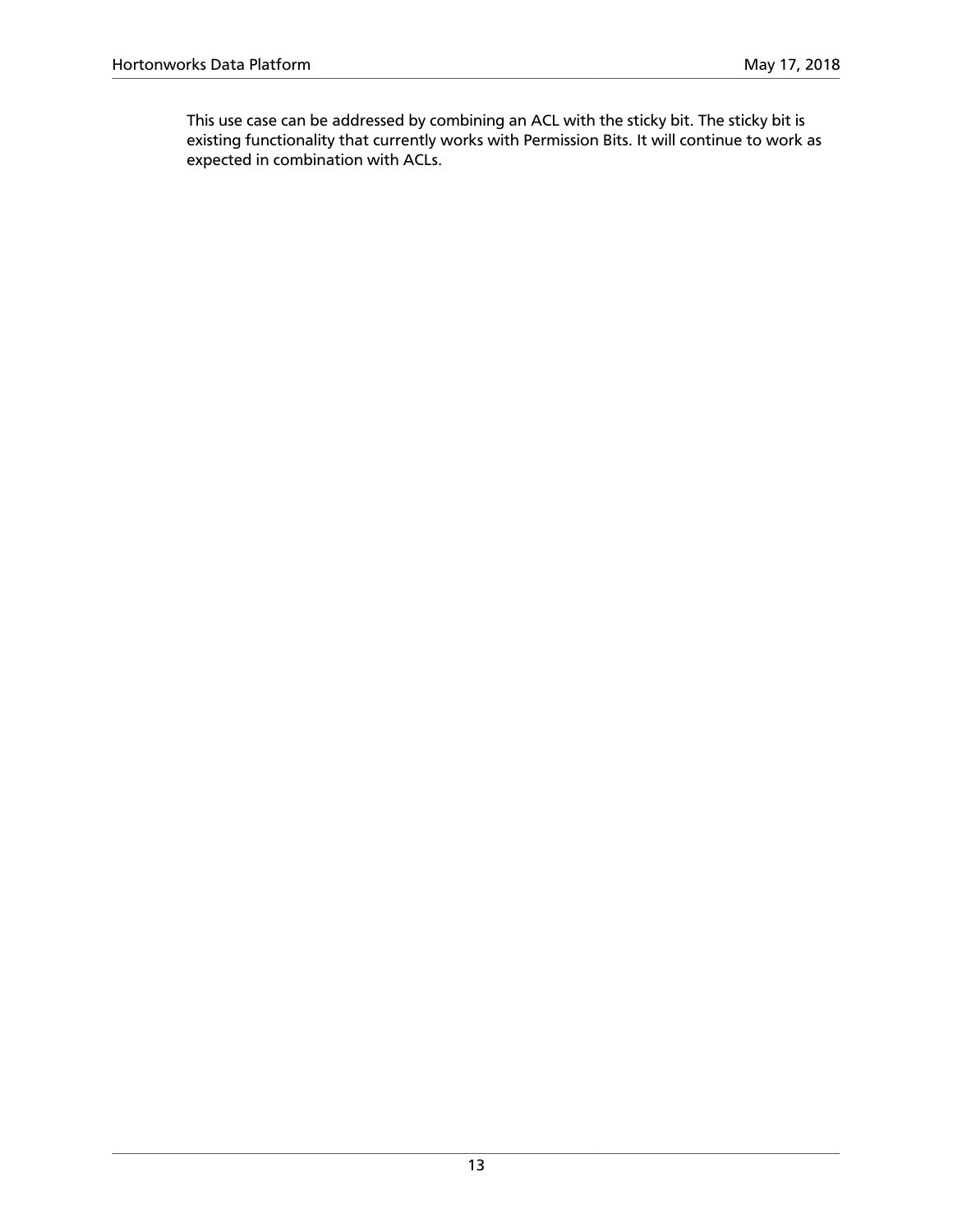## <span id="page-18-0"></span>**3. Archival Storage**

This section describes how to use storage policies to assign files and directories to archival storage types.

## <span id="page-18-1"></span>**3.1. Introduction**

Archival storage lets you store data on physical media with high storage density and low processing resources.

Implementing archival storage involves the following steps:

- 1. Shut down the DataNode.
- 2. Assign the ARCHIVE storage type to DataNodes designed for archival storage.
- 3. Set HOT, WARM, or COLD storage policies on HDFS files and directories.
- 4. Restart the DataNode.

If you update a storage policy setting on a file or directory, you must use the HDFS mover data migration tool to actually move blocks as specified by the new storage policy.

## <span id="page-18-2"></span>**3.2. HDFS Storage Types**

HDFS storage types can be used to assign data to different types of physical storage media. The following storage types are available:

- **DISK** Disk drive storage (default storage type)
- **ARCHIVE** Archival storage (high storage density, low processing resources)
- **SSD** Solid State Drive
- **RAM\_DISK** DataNode Memory

If no storage type is assigned, DISK is used as the default storage type.

## <span id="page-18-3"></span>**3.3. Storage Policies: Hot, Warm, and Cold**

You can store data on DISK or ARCHIVE storage types using the following preconfigured storage policies:

- **HOT** Used for both storage and compute. Data that is being used for processing will stay in this policy. When a block is HOT, all replicas are stored on DISK. There is no fallback storage for creation, and ARCHIVE is used for replication fallback storage.
- **WARM** Partially HOT and partially COLD. When a block is WARM, the first replica is stored on DISK, and the remaining replicas are stored on ARCHIVE. The fallback storage for both creation and replication is DISK, or ARCHIVE if DISK is unavailable.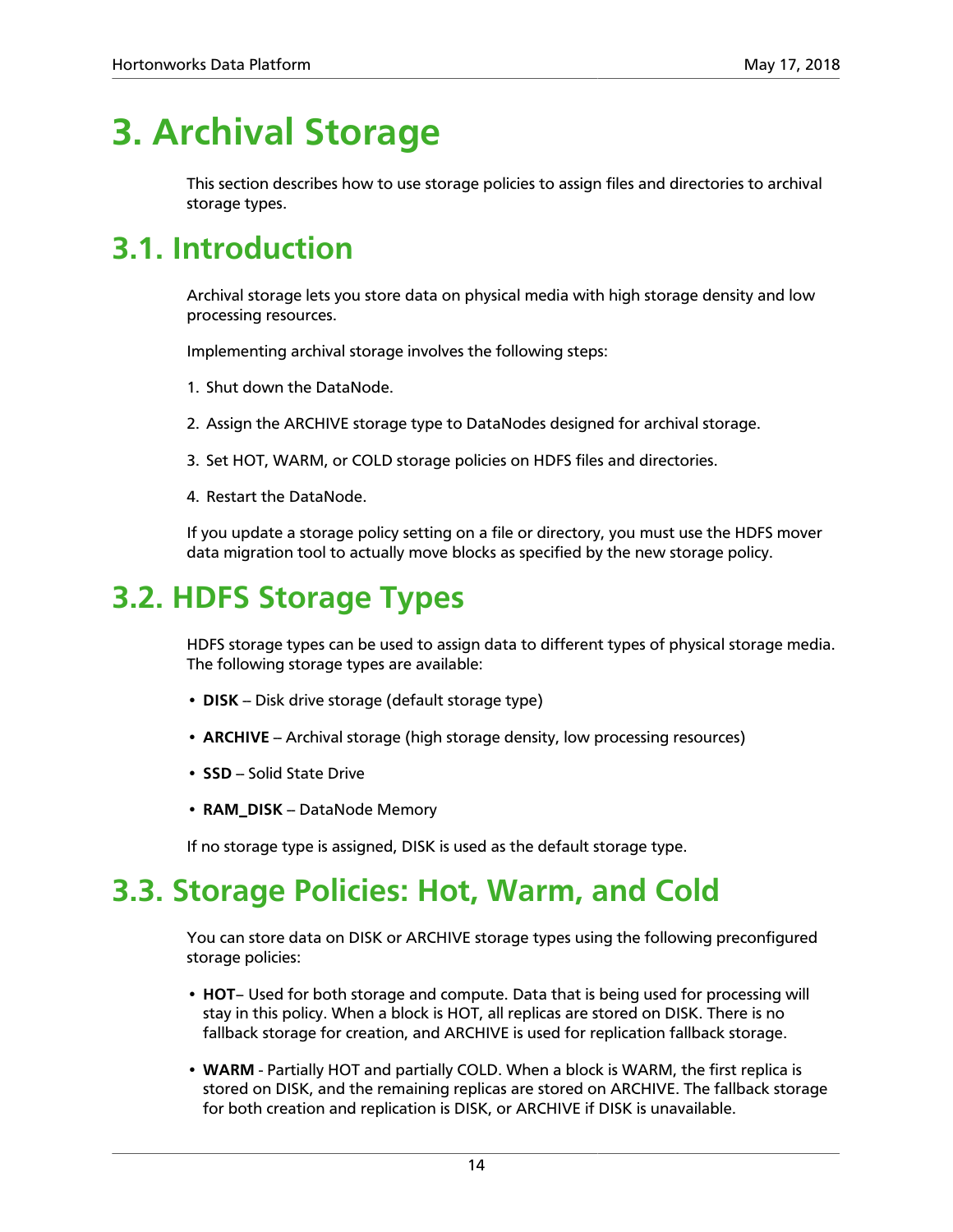• **COLD** - Used only for storage, with limited compute. Data that is no longer being used, or data that needs to be archived, is moved from HOT storage to COLD storage. When a block is COLD, all replicas are stored on ARCHIVE, and there is no fallback storage for creation or replication.

The following table summarizes these replication policies:

| <b>Policy ID</b> | <b>Policy Name</b> | Replica Block<br>Placement (for n<br>replicas) | <b>Fallback storage for</b><br>creation | <b>Fallback storage for</b><br>replication |
|------------------|--------------------|------------------------------------------------|-----------------------------------------|--------------------------------------------|
| 12               | HOT (default)      | Disk: n                                        | <none></none>                           | ARCHIVE                                    |
| 8                | <b>WARM</b>        | Disk: 1, ARCHIVE: n-1                          | DISK, ARCHIVE                           | <b>DISK, ARCHIVE</b>                       |
| 4                | <b>COLD</b>        | ARCHIVE: n                                     | <none></none>                           | <none></none>                              |



**Note**

Currently, storage policies cannot be edited.

## <span id="page-19-0"></span>**3.4. Configuring Archival Storage**

Use the following steps to configure archival storage:

- 1. Shut down the DataNode, using the applicable commands in [Controlling HDP Services](https://docs.hortonworks.com/HDPDocuments/HDP2/HDP-2.6.5/bk_reference/content/ch_controlling_hdp_svcs_manually.html) [Manually.](https://docs.hortonworks.com/HDPDocuments/HDP2/HDP-2.6.5/bk_reference/content/ch_controlling_hdp_svcs_manually.html)
- 2. Assign the ARCHIVE Storage Type to the DataNode.

You can use the dfs.datanode.data.dir property in the/etc/hadoop/conf/ hdfs-site.xml file to assign the ARCHIVE storage type to a DataNode.

The dfs.datanode.data.dir property determines where on the local filesystem a DataNode should store its blocks.

If you specify a comma-delimited list of directories, data will be stored in all named directories, typically on different devices. Directories that do not exist are ignored. You can specify that each directory resides on a different type of storage: DISK, SSD, ARCHIVE, or RAM\_DISK.

To specify a DataNode as DISK storage, specify [DISK] and a local file system path. For example:

```
<property>
  <name>dfs.datanode.data.dir</name>
   <value>[DISK]/grid/1/tmp/data_trunk</value>
</property>
```
To specify a DataNode as ARCHIVE storage, insert [ARCHIVE] at the beginning of the local file system path. For example:

```
<property>
  <name>dfs.datanode.data.dir</name>
   <value>[ARCHIVE]/grid/1/tmp/data_trunk</value>
</property>
```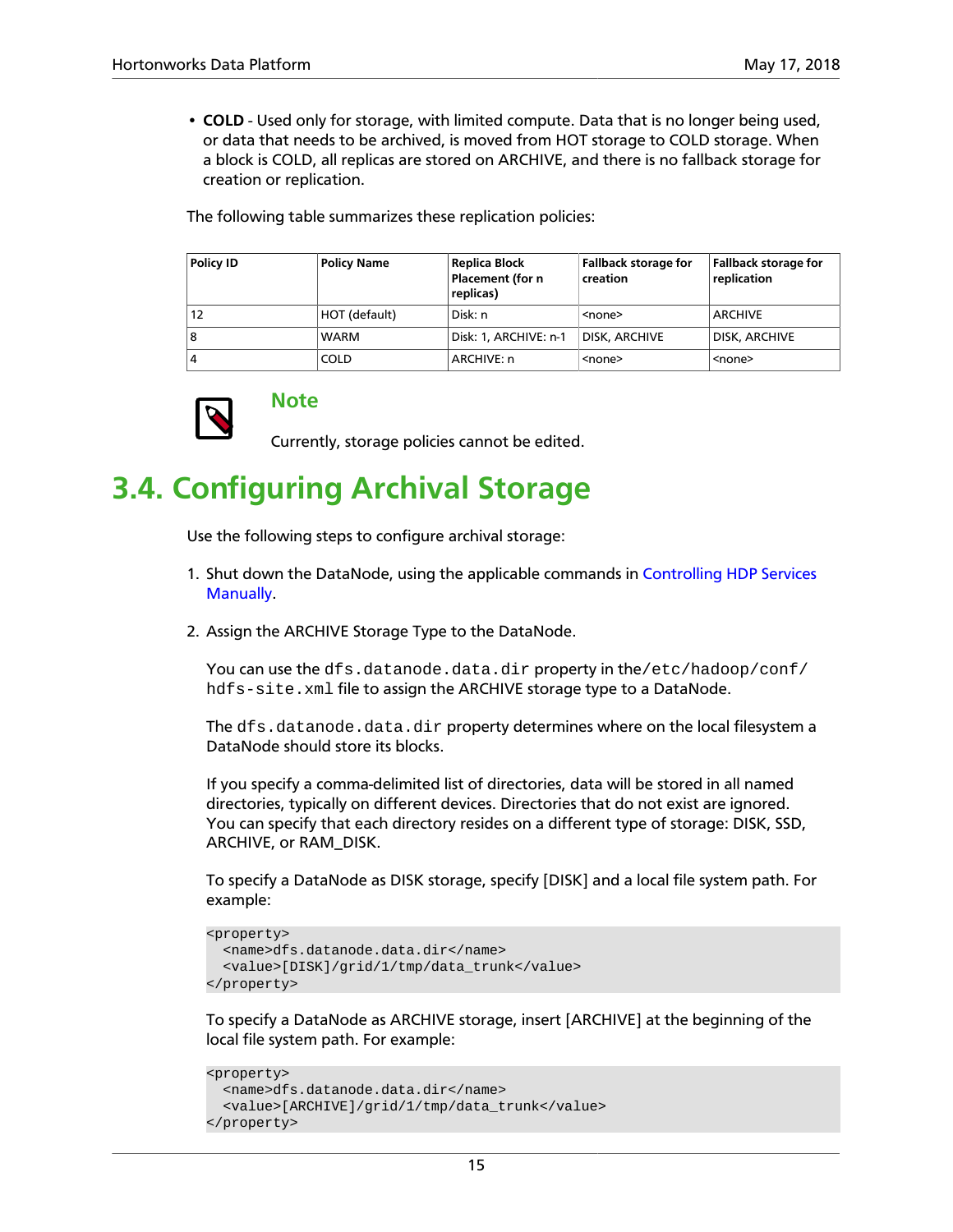3. Set or Get Storage Policies. To set a storage policy on a file or a directory:

hdfs storagepolicies -setStoragePolicy <path> <policyName>

Arguments:

### <span id="page-20-0"></span>**Table 3.1. Setting Storage Policy**

| Argument                  | <b>Description</b>                      |
|---------------------------|-----------------------------------------|
| <path></path>             | $\mid$ The path to a directory or file. |
| <policyname></policyname> | The name of the storage policy.         |

Example:

hdfs storagepolicies -setStoragePolicy /cold1 COLD

To get the storage policy of a file or a directory:

hdfs storagepolicies -getStoragePolicy <path>

Argument:

### <span id="page-20-1"></span>**Table 3.2. Getting Storage Policy**

| <b>Argument</b> | <b>Description</b>               |
|-----------------|----------------------------------|
| <path></path>   | The path to a directory or file. |

Example:

```
hdfs storagepolicies -getStoragePolicy /cold1
```
- 4. Start the DataNode, using the applicable commands in [Controlling HDP Services](https://docs.hortonworks.com/HDPDocuments/HDP2/HDP-2.6.5/bk_reference/content/ch_controlling_hdp_svcs_manually.html) [Manually.](https://docs.hortonworks.com/HDPDocuments/HDP2/HDP-2.6.5/bk_reference/content/ch_controlling_hdp_svcs_manually.html)
- 5. Use Mover to Apply Storage Policies:

When you update a storage policy setting on a file or directory, the new policy is not automatically enforced. You must use the HDFS  $mover$  data migration tool to actually move blocks as specified by the new storage policy.

The mover data migration tool scans the specified files in HDFS and checks to see if the block placement satisfies the storage policy. For the blocks that violate the storage policy, it moves the replicas to a different storage type in order to fulfill the storage policy requirements.

Command:

hdfs mover [-p <files/dirs> | -f <local file name>]

Arguments:

### <span id="page-20-2"></span>**Table 3.3. HDFS Mover Arguments**

| <b>Arguments</b>             | <b>Description</b>                                                      |
|------------------------------|-------------------------------------------------------------------------|
| $-p$ <files dirs=""></files> | Specify a space-separated list of HDFS files/directories to<br>miarate. |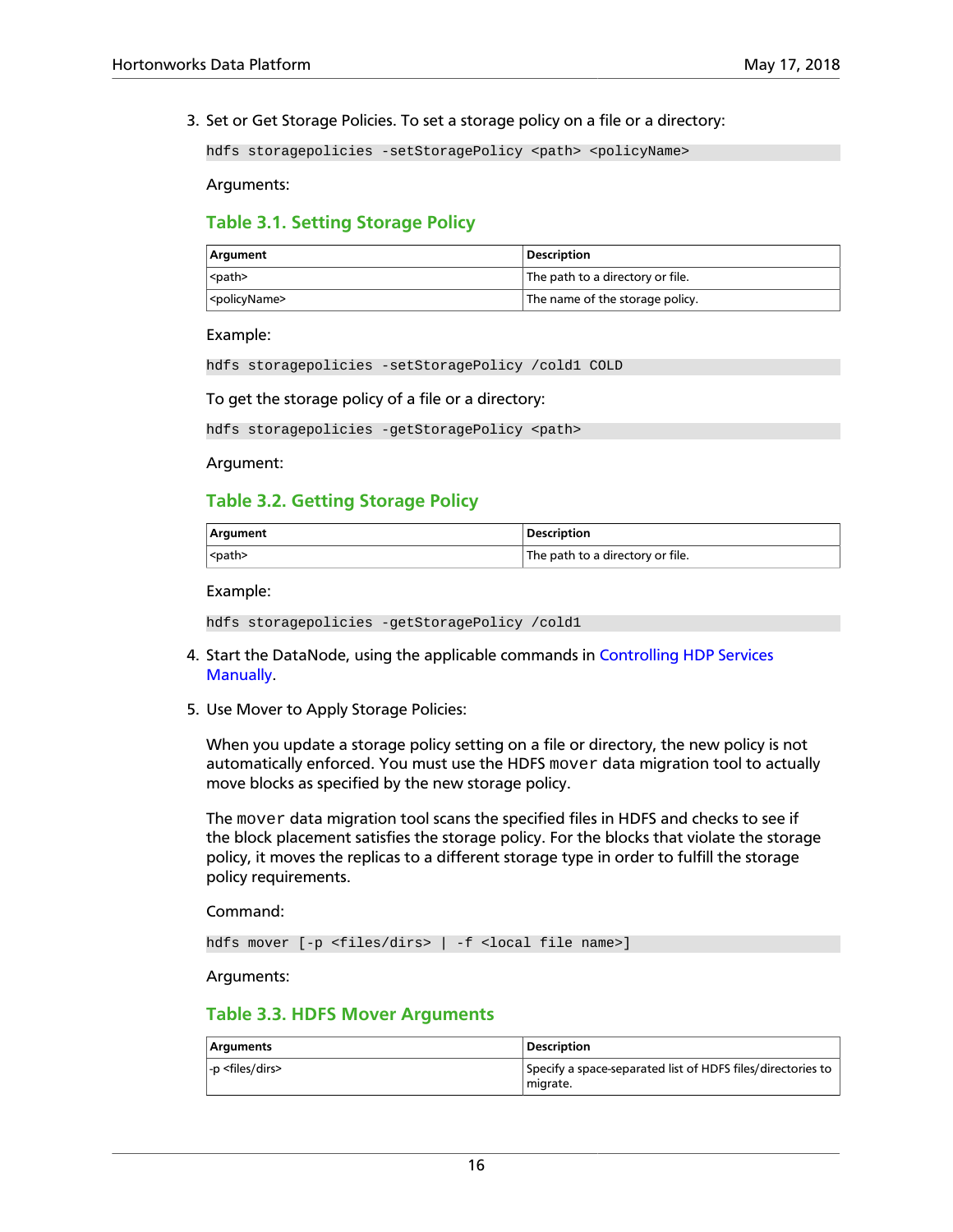| Arguments                 | <b>Description</b>                                    |
|---------------------------|-------------------------------------------------------|
| f <local file=""></local> | Specify a local file containing a list of HDFS files/ |
|                           | directories to migrate.                               |



### **Note**

Note that when both  $-p$  and  $-f$  options are omitted, the default path is the root directory.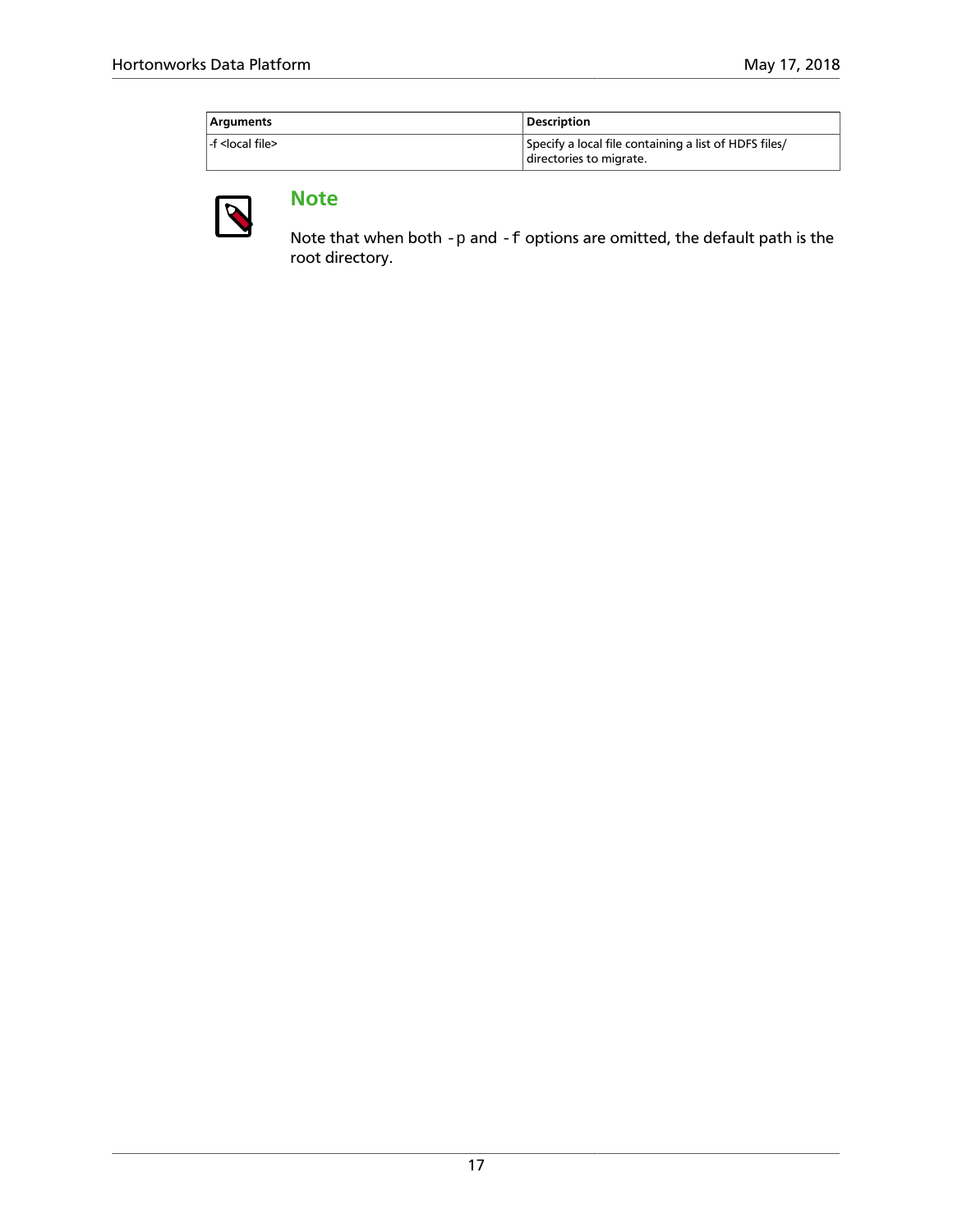## <span id="page-22-0"></span>**4. Backing Up HDFS Metadata**

This chapter focuses on understanding and backing up HDFS metadata.

## <span id="page-22-1"></span>**4.1. Introduction to HDFS Metadata Files and Directories**

HDFS metadata represents the structure of HDFS directories and files in a tree. It also includes the various attributes of directories and files, such as ownership, permissions, quotas, and replication factor.

### <span id="page-22-2"></span>**4.1.1. Files and Directories**



### **Warning**

Do not attempt to modify metadata directories or files. Unexpected modifications can cause HDFS downtime, or even permanent data loss. This information is provided for educational purposes only.

Persistence of HDFS metadata broadly consist of two categories of files:

- fsimage Contains the complete state of the file system at a point in time. Every file system modification is assigned a unique, monotonically increasing transaction ID. An fsimage file represents the file system state after all modifications up to a specific transaction ID.
- edits file Contains a log that lists each file system change (file creation, deletion or modification) that was made after the most recent fsimage.

Checkpointing is the process of merging the content of the most recent  $f \sin \alpha$  with all edits applied after that fsimage is merged, to create a new fsimage. Checkpointing is triggered automatically by configuration policies or manually by HDFS administration commands.

### **4.1.1.1. Namenodes**

The following example shows an HDFS metadata directory taken from a NameNode. This shows the output of running the tree command on the metadata directory, which is configured by setting dfs.namenode.name.dir in hdfs-site.xml.

```
data/dfs/name
### current#
### VERSION#
### edits_0000000000000000001-0000000000000000007
# ### edits_0000000000000000008-0000000000000000015
# ### edits_0000000000000000016-0000000000000000022
# ### edits_0000000000000000023-0000000000000000029
# ### edits_0000000000000000030-0000000000000000030
# ### edits_0000000000000000031-0000000000000000031
# ### edits_inprogress_0000000000000000032
```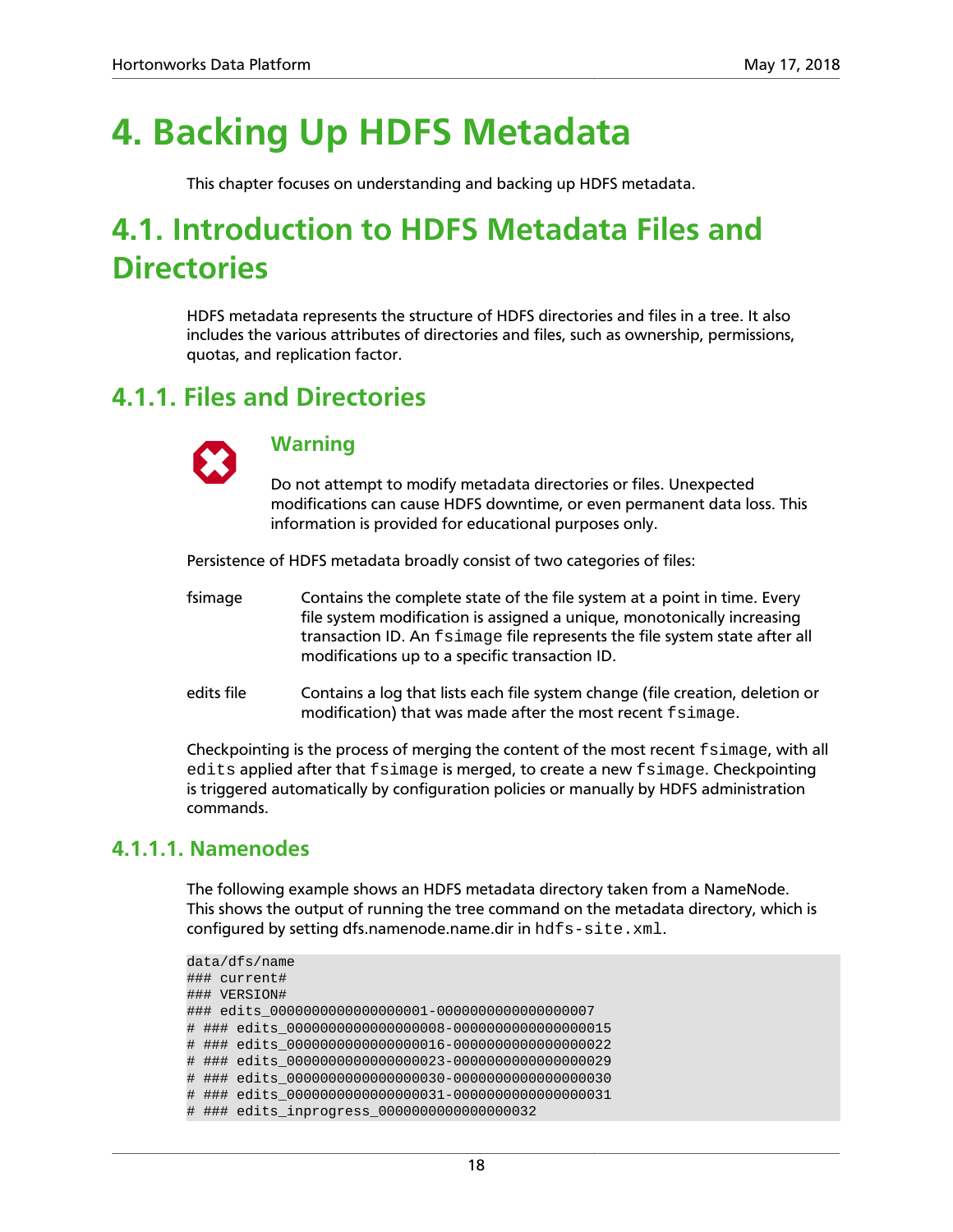# ### fsimage\_0000000000000000030 # ### fsimage\_0000000000000000030.md5 # ### fsimage\_0000000000000000031 # ### fsimage\_0000000000000000031.md5 # ### seen\_txid ### in use.lock

In this example, the same directory has been used for both fsimage and edits. Alternative configuration options are available that allow separating fsimage and edits into different directories. Each file within this directory serves a specific purpose in the overall scheme of metadata persistence:

namespaceID/clusterID/

blockpoolID

VERSION Text file that contains the following elements:

layoutVersion Version of the HDFS metadata format. When you add new features that require a change to the metadata format, you change this number. An HDFS upgrade is required when the current HDFS software uses a layout version that is newer than the current one. Unique identifiers of an HDFS cluster. These identifiers are used to prevent DataNodes from registering accidentally with an incorrect NameNode

that is part of a different cluster. These identifiers also are particularly important in a federated deployment. Within a federated deployment, there are multiple NameNodes working independently. Each NameNode serves a unique portion

of the namespace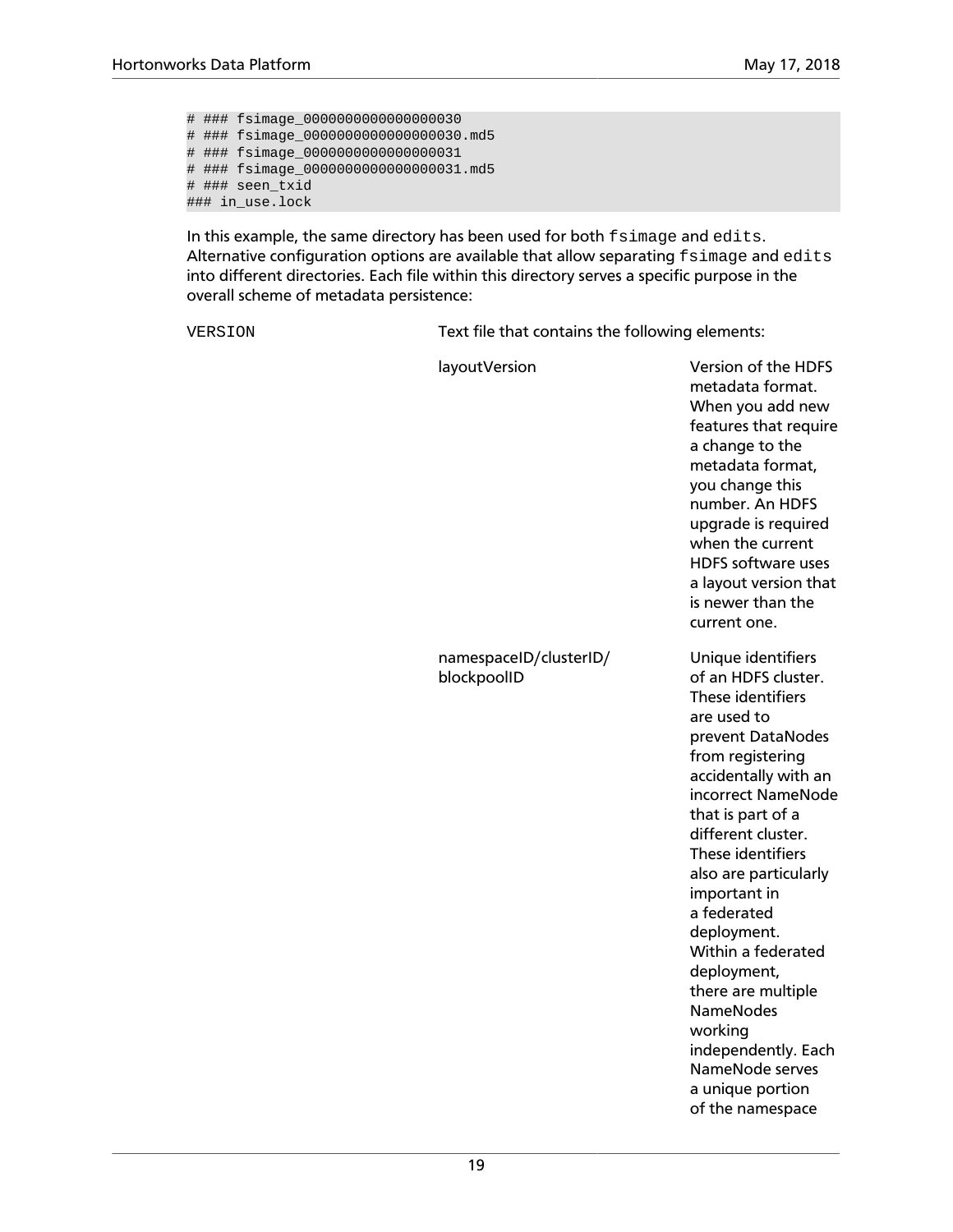|                                                  |                                                                                                                                                                                                                                                                                                                                                                                                                                                                                                                                                                                                                                                                                                                                                                                                                            | (namespaceID)<br>and manages a<br>unique set of blocks<br>(blockpoolID).<br>The clusterID ties<br>the whole cluster<br>together as a single<br>logical unit. This<br>structure is the same<br>across all nodes in<br>the cluster. |
|--------------------------------------------------|----------------------------------------------------------------------------------------------------------------------------------------------------------------------------------------------------------------------------------------------------------------------------------------------------------------------------------------------------------------------------------------------------------------------------------------------------------------------------------------------------------------------------------------------------------------------------------------------------------------------------------------------------------------------------------------------------------------------------------------------------------------------------------------------------------------------------|-----------------------------------------------------------------------------------------------------------------------------------------------------------------------------------------------------------------------------------|
|                                                  | storageType                                                                                                                                                                                                                                                                                                                                                                                                                                                                                                                                                                                                                                                                                                                                                                                                                | Always NAME_NODE<br>for the NameNode,<br>and never<br>JOURNAL_NODE.                                                                                                                                                               |
|                                                  | cTime                                                                                                                                                                                                                                                                                                                                                                                                                                                                                                                                                                                                                                                                                                                                                                                                                      | Creation time of<br>file system state.<br>This field is updated<br>during HDFS<br>upgrades.                                                                                                                                       |
| edits_start transaction ID-end<br>transaction ID | Finalized and unmodifiable edit log segments. Each of<br>these files contains all of the edit log transactions in the<br>range defined by the file name. In an High Availability<br>deployment, the standby can only read up through<br>the finalized log segments. The standby NameNode is<br>not up-to-date with the current edit log in progress.<br>When an HA failover happens, the failover finalizes the<br>current log segment so that it is completely caught up<br>before switching to active.                                                                                                                                                                                                                                                                                                                   |                                                                                                                                                                                                                                   |
| fsimage_end transaction ID                       | Contains the complete metadata image up through.<br>Each fsimage file also has a corresponding .md5 file<br>containing a MD5 checksum, which HDFS uses to guard<br>against disk corruption.                                                                                                                                                                                                                                                                                                                                                                                                                                                                                                                                                                                                                                |                                                                                                                                                                                                                                   |
| seen_txid                                        | Contains the last transaction ID of the last checkpoint<br>(merge of edits into an fsimage) or edit log roll<br>(finalization of current edits_inprogress and<br>creation of a new one). This is not the last transaction<br>ID accepted by the NameNode. The file is not updated<br>on every transaction, only on a checkpoint or an edit log<br>roll. The purpose of this file is to try to identify if edits<br>are missing during startup. It is possible to configure<br>the NameNode to use separate directories for fsimage<br>and edits files. If the edits directory accidentally gets<br>deleted, then all transactions since the last checkpoint<br>would go away, and the NameNode starts up using<br>just fsimage at an old state. To guard against this,<br>NameNode startup also checks seen_txid to verify |                                                                                                                                                                                                                                   |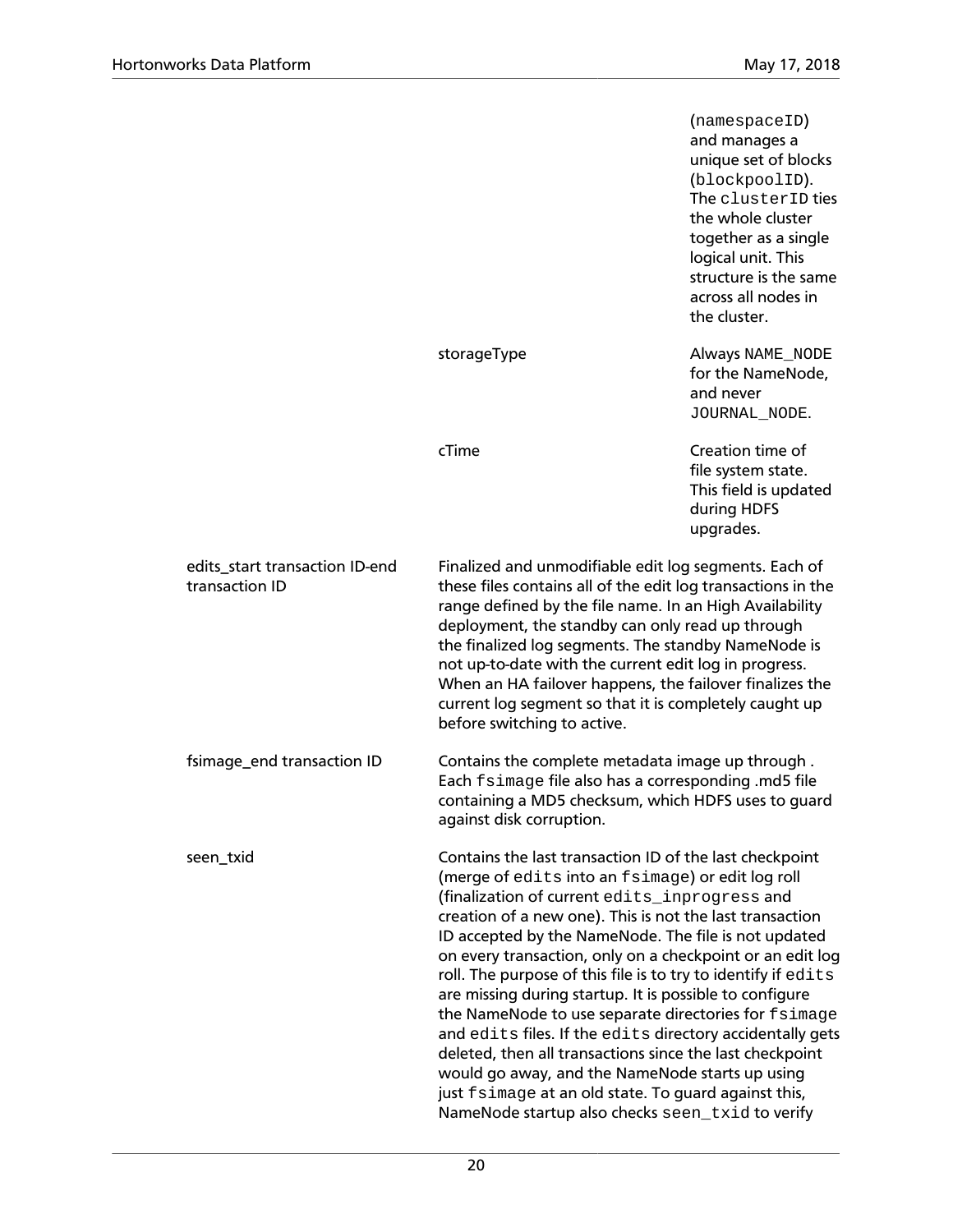|             | that it can load transactions at least up through that<br>number. It aborts startup if it cannot verify the load<br>transactions.                    |
|-------------|------------------------------------------------------------------------------------------------------------------------------------------------------|
| in_use.lock | Lock file held by the NameNode process, used to<br>prevent multiple NameNode processes from starting up<br>and concurrently modifying the directory. |

### **4.1.1.2. Journalnodes**

In an HA deployment, edits are logged to a separate set of daemons called JournalNodes. A JournalNode's metadata directory is configured by setting dfs.journalnode.edits.dir. The JournalNode contains a VERSION file, multiple edits files and an edits\_inprogress\_, just like the NameNode. The JournalNode does not have fsimage files or seen txid. In addition, it contains several other files relevant to the HA implementation. These files help prevent a split-brain scenario, in which multiple NameNodes could think they are active and all try to write edits.

| committed-txid      | Tracks last transaction ID committed by a NameNode.                                                                                                                                                                                                                                                                                         |
|---------------------|---------------------------------------------------------------------------------------------------------------------------------------------------------------------------------------------------------------------------------------------------------------------------------------------------------------------------------------------|
| last-promised-epoch | Contains the "epoch," which is a monotonically increasing<br>number. When a new NameNode, starts as active, it<br>increments the epoch and presents it in calls to the<br>JournalNode. This scheme is the NameNode's way of claiming<br>that it is active and requests from another NameNode,<br>presenting a lower epoch, must be ignored. |
| last-writer-epoch   | Contains the epoch number associated with the writer who<br>last actually wrote a transaction.                                                                                                                                                                                                                                              |
| paxos               | Specifies the directory that temporary files used in the<br>implementation of the Paxos distributed consensus protocol.<br>This directory often appears as empty.                                                                                                                                                                           |

### **4.1.1.3. Datanodes**

Although DataNodes do not contain metadata about the directories and files stored in an HDFS cluster, they do contain a small amount of metadata about the DataNode itself and its relationship to a cluster. This shows the output of running the tree command on the DataNode's directory, configured by setting dfs.datanode.data.dir in hdfs-site.xml.

```
data/dfs/data/
### current
# ### BP-1079595417-192.168.2.45-1412613236271
# # ### current
# # # ### VERSION
# # # ### finalized
# # # # ### subdir0# # # # ### subdir1
# # # # ### blk_1073741825
# # # # ### blk_1073741825_1001.meta
# # # ### lazyPersist
# # # ### rbw
# # ### dncp_block_verification.log.curr
# # ### dncp_block_verification.log.prev
# # ### tmp
```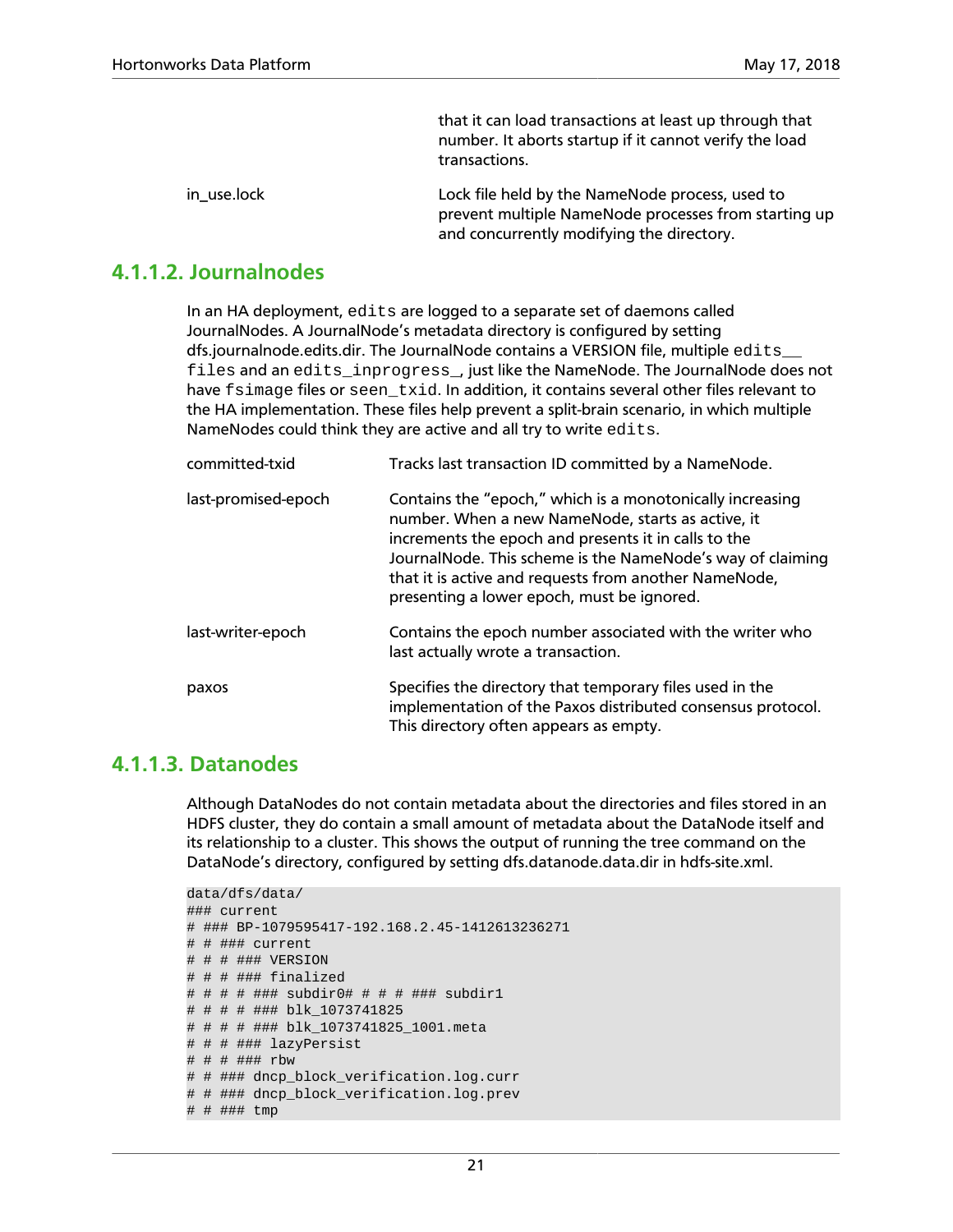# ### VERSION ### in\_use.lock

The purpose of these files are as follows:

| BP-random integer-NameNode-<br>IP address-creation time | Top level directory for datanodes. The naming<br>convention for this directory is significant and<br>constitutes a form of cluster metadata. The name<br>is a block pool ID. "BP" stands for "block pool," the<br>abstraction that collects a set of blocks belonging<br>to a single namespace. In the case of a federated<br>deployment, there are multiple "BP" sub-directories,<br>one for each block pool. The remaining components<br>form a unique ID: a random integer, followed by the IP<br>address of the NameNode that created the block pool,<br>followed by creation time. |                                                                                                                                                                                                                                                                                                                                                                                                                                                                       |
|---------------------------------------------------------|-----------------------------------------------------------------------------------------------------------------------------------------------------------------------------------------------------------------------------------------------------------------------------------------------------------------------------------------------------------------------------------------------------------------------------------------------------------------------------------------------------------------------------------------------------------------------------------------|-----------------------------------------------------------------------------------------------------------------------------------------------------------------------------------------------------------------------------------------------------------------------------------------------------------------------------------------------------------------------------------------------------------------------------------------------------------------------|
| <b>VERSION</b>                                          | Text file containing multiple properties, such as<br>layoutVersion, clusterId and cTime, which is much like<br>the NameNode and JournalNode. There is a VERSION<br>file tracked for the entire DataNode as well as a<br>separate VERSION file in each block pool sub-directory.                                                                                                                                                                                                                                                                                                         |                                                                                                                                                                                                                                                                                                                                                                                                                                                                       |
|                                                         |                                                                                                                                                                                                                                                                                                                                                                                                                                                                                                                                                                                         | In addition to the properties already discussed earlier,<br>the DataNode's VERSION files also contain:                                                                                                                                                                                                                                                                                                                                                                |
|                                                         | storageType                                                                                                                                                                                                                                                                                                                                                                                                                                                                                                                                                                             | storageType field is set to<br>DATA_NODE.                                                                                                                                                                                                                                                                                                                                                                                                                             |
|                                                         | blockpoolID                                                                                                                                                                                                                                                                                                                                                                                                                                                                                                                                                                             | Repeats the block pool ID information<br>encoded into the sub-directory name.                                                                                                                                                                                                                                                                                                                                                                                         |
| finalized/rbw                                           |                                                                                                                                                                                                                                                                                                                                                                                                                                                                                                                                                                                         | Both finalized and rbw contain a directory structure<br>for block storage. This holds numerous block files, which<br>contain HDFS file data and the corresponding .meta<br>files, which contain checksum information. rbw stands<br>for "replica being written". This area contains blocks<br>that are still being written to by an HDFS client. The<br>finalized sub-directory contains blocks that are not<br>being written to by a client and have been completed. |
| lazyPersist                                             | post.                                                                                                                                                                                                                                                                                                                                                                                                                                                                                                                                                                                   | HDFS is incorporating a new feature to support writing<br>transient data to memory, followed by lazy persistence<br>to disk in the background. If this feature is in use, then<br>a lazyPersist sub-directory is present and used for lazy<br>persistence of in-memory blocks to disk. We'll cover this<br>exciting new feature in greater detail in a future blog                                                                                                    |
| scanner.cursor                                          |                                                                                                                                                                                                                                                                                                                                                                                                                                                                                                                                                                                         | File to which the "cursor state" is saved.                                                                                                                                                                                                                                                                                                                                                                                                                            |
|                                                         |                                                                                                                                                                                                                                                                                                                                                                                                                                                                                                                                                                                         | The DataNode runs a block scanner which periodically<br>does checksum verification of each block file on disk.                                                                                                                                                                                                                                                                                                                                                        |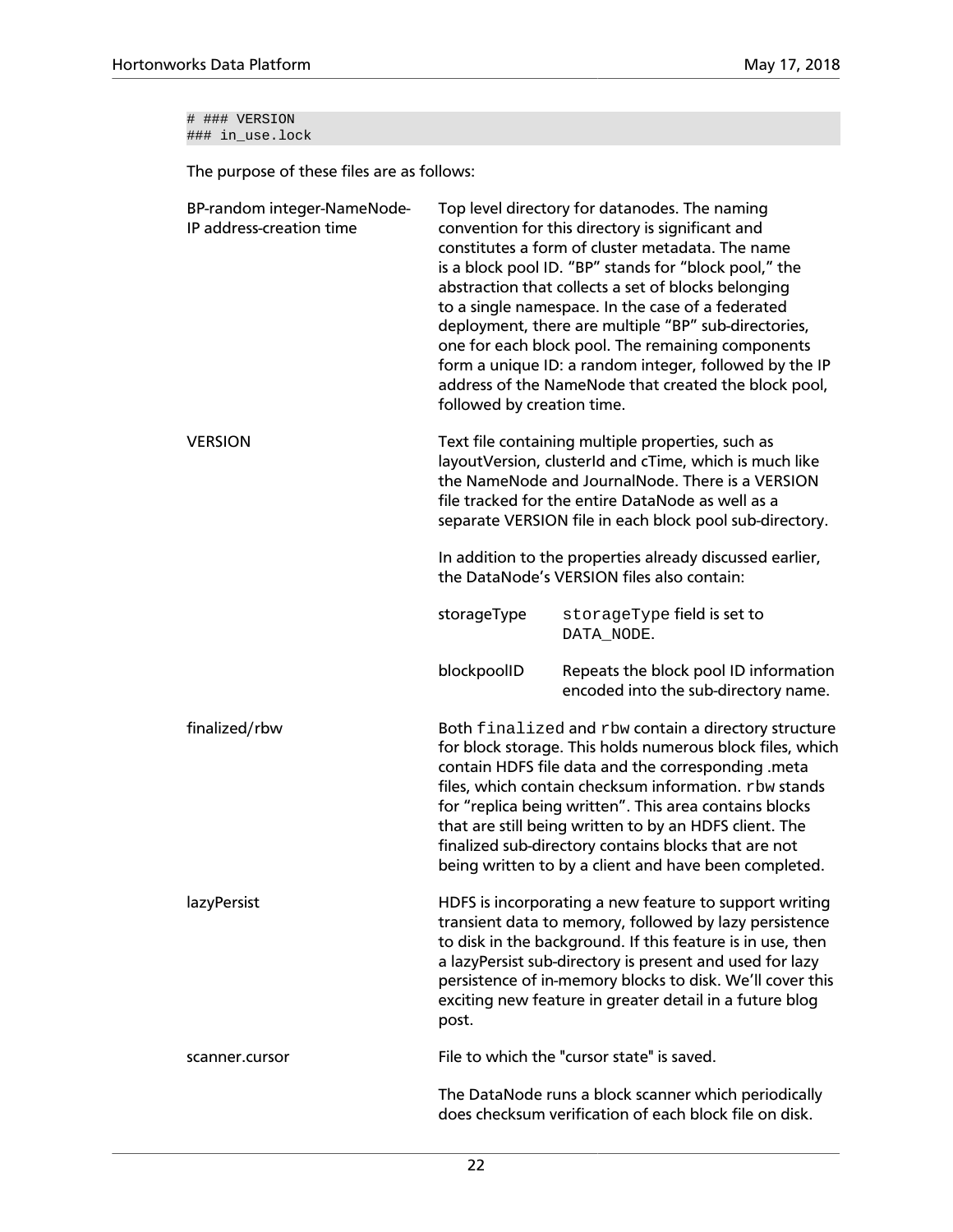This scanner maintains a "cursor," representing the last block to be scanned in each block pool slice on the volume, and called the "cursor state."

| in use.lock | Lock file held by the DataNode process, used to prevent |
|-------------|---------------------------------------------------------|
|             | multiple DataNode processes from starting up and        |
|             | concurrently modifying the directory.                   |

### <span id="page-27-0"></span>**4.1.2. HDFS Commands**

You can use the following HDFS commands to manipulate metadata files and directories:

| hdfs namenode                                                  | Automatically saves a new checkpoint at NameNode<br>startup. As stated earlier, checkpointing is the process<br>of merging any outstanding edit logs with the latest<br>fsimage, saving the full state to a new fsimage file,<br>and rolling edits. Rolling edits means finalizing the<br>current edits_inprogress and starting a new one. |
|----------------------------------------------------------------|--------------------------------------------------------------------------------------------------------------------------------------------------------------------------------------------------------------------------------------------------------------------------------------------------------------------------------------------|
| hdfs dfsadmin -safemode enter,<br>hdfs dfsadmin -saveNamespace | Saves a new checkpoint (similar to restarting<br>NameNode) while the NameNode process remains<br>running. The NameNode must be in safe mode, and all<br>attempted write activity fails while this command runs.                                                                                                                            |
| hdfs dfsadmin -rollEdits                                       | Manually rolls edits. Safe mode is not required.<br>This can be useful if a standby NameNode is lagging<br>behind the active NameNode and you want it to get<br>caught up more quickly. The standby NameNode can<br>only read finalized edit log segments, not the current in<br>progress edits file.                                      |
| hdfs dfsadmin-fetchImage                                       | Downloads the latest fsimage from the NameNode.<br>This can be helpful for a remote backup type of<br>scenario.                                                                                                                                                                                                                            |

### **4.1.2.1. Configuration Properties**

| dfs.namenode.name.dir          | Specifies where on the local filesystem the DFS name<br>node stores the name table (fsimage). If this is a<br>comma-delimited list of directories then the name table<br>is replicated in all of the directories, for redundancy.                                                                                  |
|--------------------------------|--------------------------------------------------------------------------------------------------------------------------------------------------------------------------------------------------------------------------------------------------------------------------------------------------------------------|
| dfs.namenode.edits.dir         | Specifies where on the local filesystem the DFS<br>name node stores the transaction (edits) file.<br>If this is a comma-delimited list of directories, the<br>transaction file is replicated in all of the directories, for<br>redundancy. The default value is set to the same value<br>as dfs.namenode.name.dir. |
| dfs.namenode.checkpoint.period | Specifies the number of seconds between two periodic<br>checkpoints.                                                                                                                                                                                                                                               |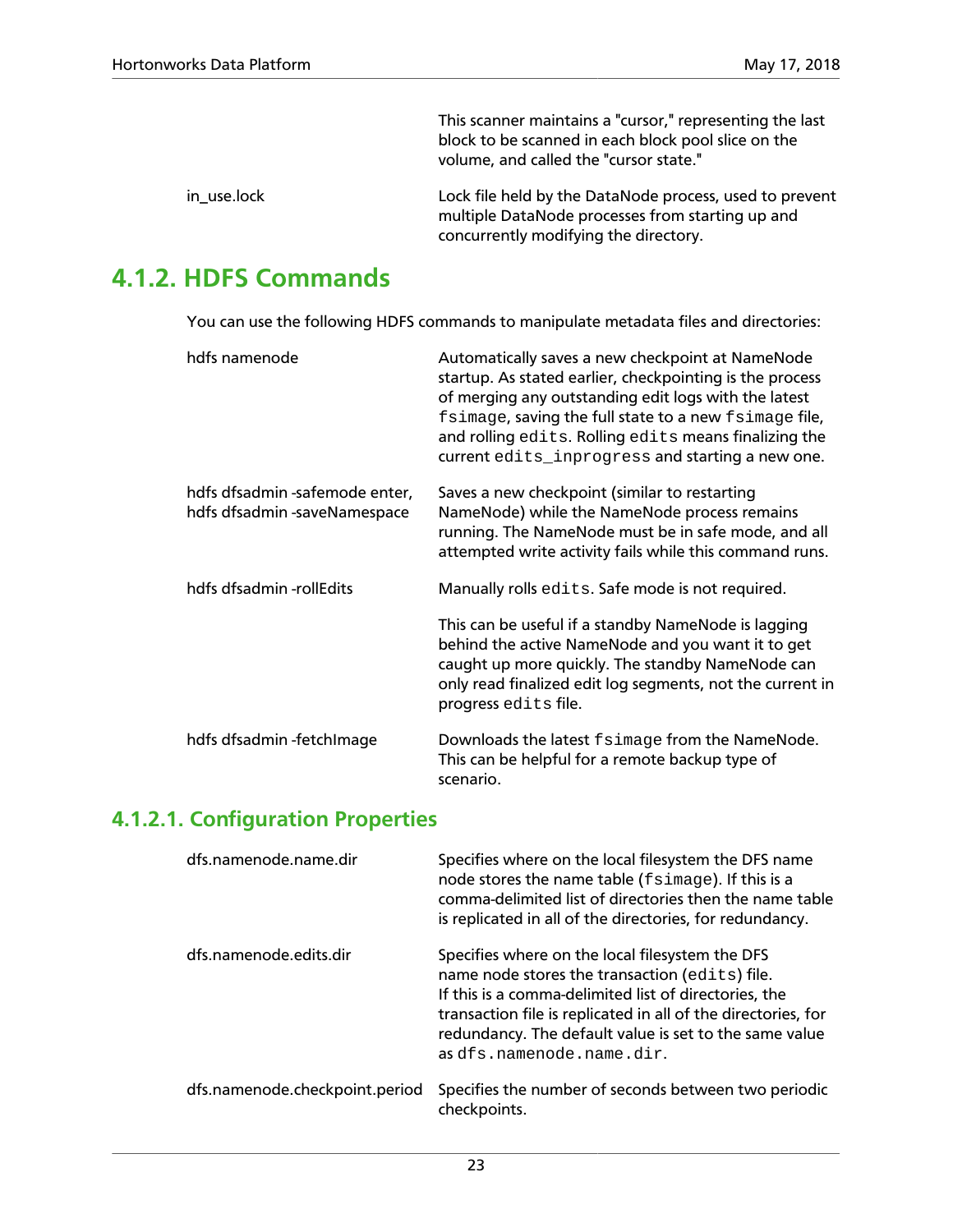| dfs.namenode.checkpoint.txns                                                                                                                 | The standby creates a checkpoint of the namespace<br>every dfs.namenode.checkpoint.txns<br>transactions, regardless of whether<br>dfs.namenode.checkpoint.period has expired.                                                                                                                                                                                                                                                                                                                                                                     |  |
|----------------------------------------------------------------------------------------------------------------------------------------------|---------------------------------------------------------------------------------------------------------------------------------------------------------------------------------------------------------------------------------------------------------------------------------------------------------------------------------------------------------------------------------------------------------------------------------------------------------------------------------------------------------------------------------------------------|--|
|                                                                                                                                              | dfs.namenode.checkpoint.check.pesipectifies how frequently to query for the number of un-<br>checkpointed transactions.                                                                                                                                                                                                                                                                                                                                                                                                                           |  |
|                                                                                                                                              | dfs.namenode.num.checkpoints.retameties the number of image checkpoint files to be<br>retained in storage directories. All edit logs necessary<br>to recover an up-to-date namespace from the oldest<br>retained checkpoint are also retained.                                                                                                                                                                                                                                                                                                    |  |
|                                                                                                                                              | dfs.namenode.num.extra.edits.retalipedifies the number of extra transactions which are<br>retained beyond what is minimally necessary for a NN<br>restart. This can be useful for audit purposes or for an<br>HA setup where a remote Standby Node might have<br>been offline and need to have a longer backlog of<br>retained edits to start again.                                                                                                                                                                                              |  |
|                                                                                                                                              | dfs.namenode.edit.log.autoroll.mulsipeliefiebreshed an active namenode rolls its own<br>edit log. The actual threshold (in number of<br>edits) is determined by multiplying this value by<br>dfs.namenode.checkpoint.txns. This prevents extremely<br>large edit files from accumulating on the active<br>namenode, which can cause timeouts during namenode<br>start-up and pose an administrative hassle. This<br>behavior is intended as a fail-safe for when the standby<br>fails to roll the edit log by the normal checkpoint<br>threshold. |  |
| dfs.namenode.edit.log.autoroll.che Speratives at mestime in milliseconds that an active<br>namenode checks if it needs to roll its edit log. |                                                                                                                                                                                                                                                                                                                                                                                                                                                                                                                                                   |  |
| dfs.datanode.data.dir                                                                                                                        | Determines where on the local filesystem an DFS data<br>node should store its blocks. If this is a comma-delimited<br>list of directories, then data is stored in all named<br>directories, typically on different devices. Directories<br>that do not exist are ignored. Heterogeneous storage<br>allows specifying that each directory resides on a<br>different type of storage: DISK, SSD, ARCHIVE or<br>RAM DISK.                                                                                                                            |  |

## <span id="page-28-0"></span>**4.2. Backing Up HDFS Metadata**

You can backup of HDFS metadata without taking down either HDFS or the NameNodes.

### <span id="page-28-1"></span>**4.2.1. Get Ready to Backup the HDFS Metadata**

• Regardless of the solution, a full, up-to-date continuous backup of the namespace is not possible. Some of the most recent data is always lost. HDFS is not an Online Transaction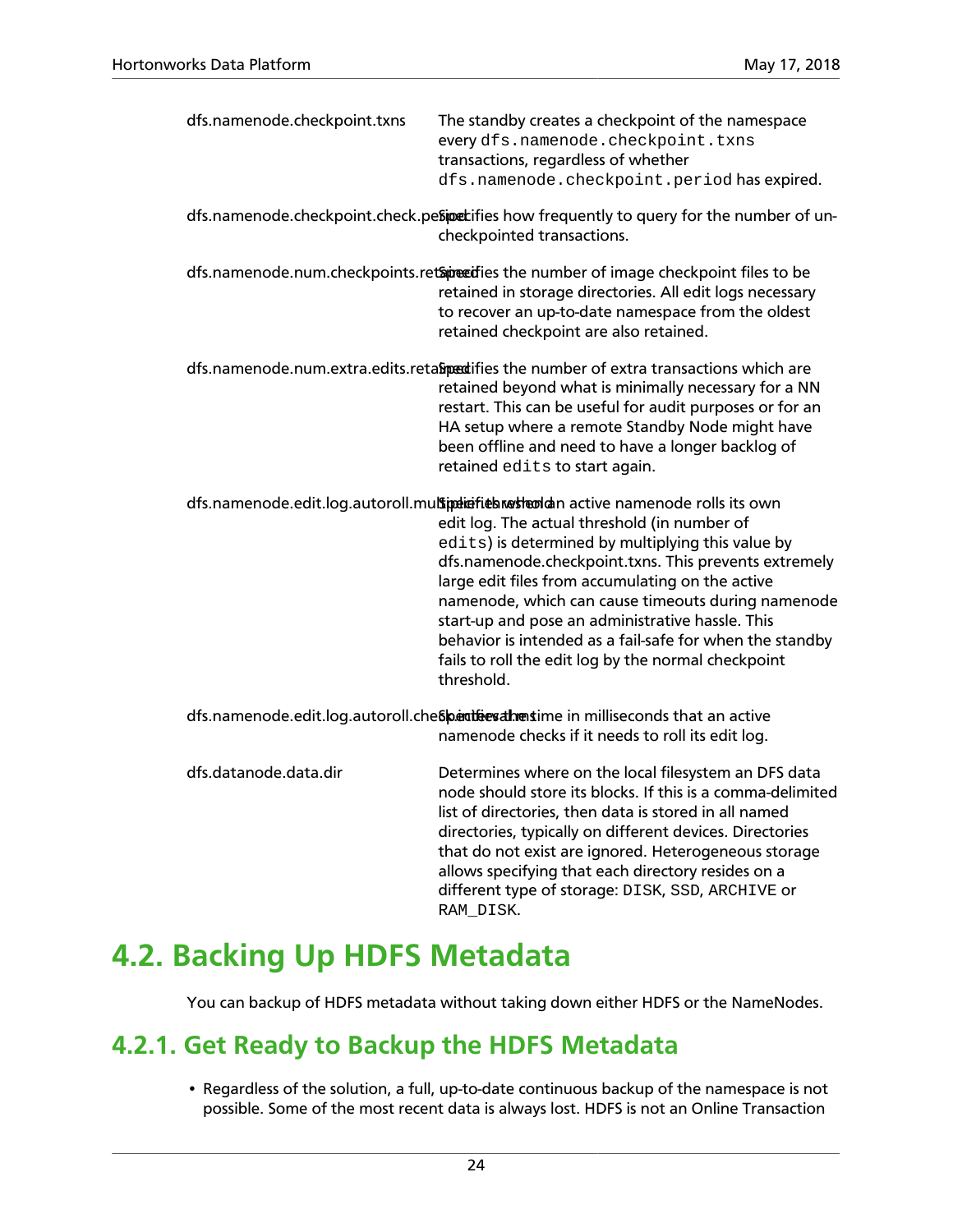Processing (OLTP) system. Most data can be easily recreated if you re-run Extract, Transform, Load (ETL) or processing jobs.

- Normal NameNode failures are handled by the Standby NameNode. Doing so creates a safety-net for the very unlikely case where both master NameNodes fail.
- In the case of both NameNode failures, you can start the NameNode service with the most recent image of the namespace.
- Name Nodes maintain the namespace as follows:
	- Standby NameNodes keep a namespace image in memory based on edits available in a storage ensemble in Journal Nodes.
	- Standby NameNodes make a namespace checkpoint and saves a  $f \sin \alpha$  \* to disk.
	- Standby NameNodes transfer the fsimage to the primary NameNodes using HTTP.

Both NameNodes write fsimages to disk in the following sequence:

- NameNodes write the namespace to a file fsimage.ckpt\_\* on disk.
- NameNodes creates a fsimage \*.md5 file.
- NameNodes moves the file fsimage.ckpt \* to fsimage .\*.

The process by which both NameNodes write fsimages to disk ensures that:

- The most recent namespace image on disk in a fsimage\_\* file is on the standby NameNode.
- Any fsimage \* file on disk is finalized and does not receive updates.

### <span id="page-29-0"></span>**4.2.2. Perform a Backup of the HDFS Metadata**

Use the following procedure to backup HDFS metadata without affecting the availability of NameNode:

- 1. Make sure the Standby NameNode checkpoints the namespace to fsimage once per hour.
- 2. Deploy monitoring on both NameNodes to confirm that checkpoints are triggering regularly. This helps reduce the amount of missing transactions in the event that you need to restore from a backup containing only fsimage files without subsequent edit logs. It is good practice to monitor this anyway, because huge uncheckpointed edit logs can cause long delays after a NameNode restart while it replays those transactions.
- 3. Back up the most recent "fsimage  $*$ " and "fsimage  $*$ .md5" from the standby NameNode periodically. Try to keep the latest version of the file on another machine in the cluster.
- 4. Back up the VERSION file from the standby NameNode.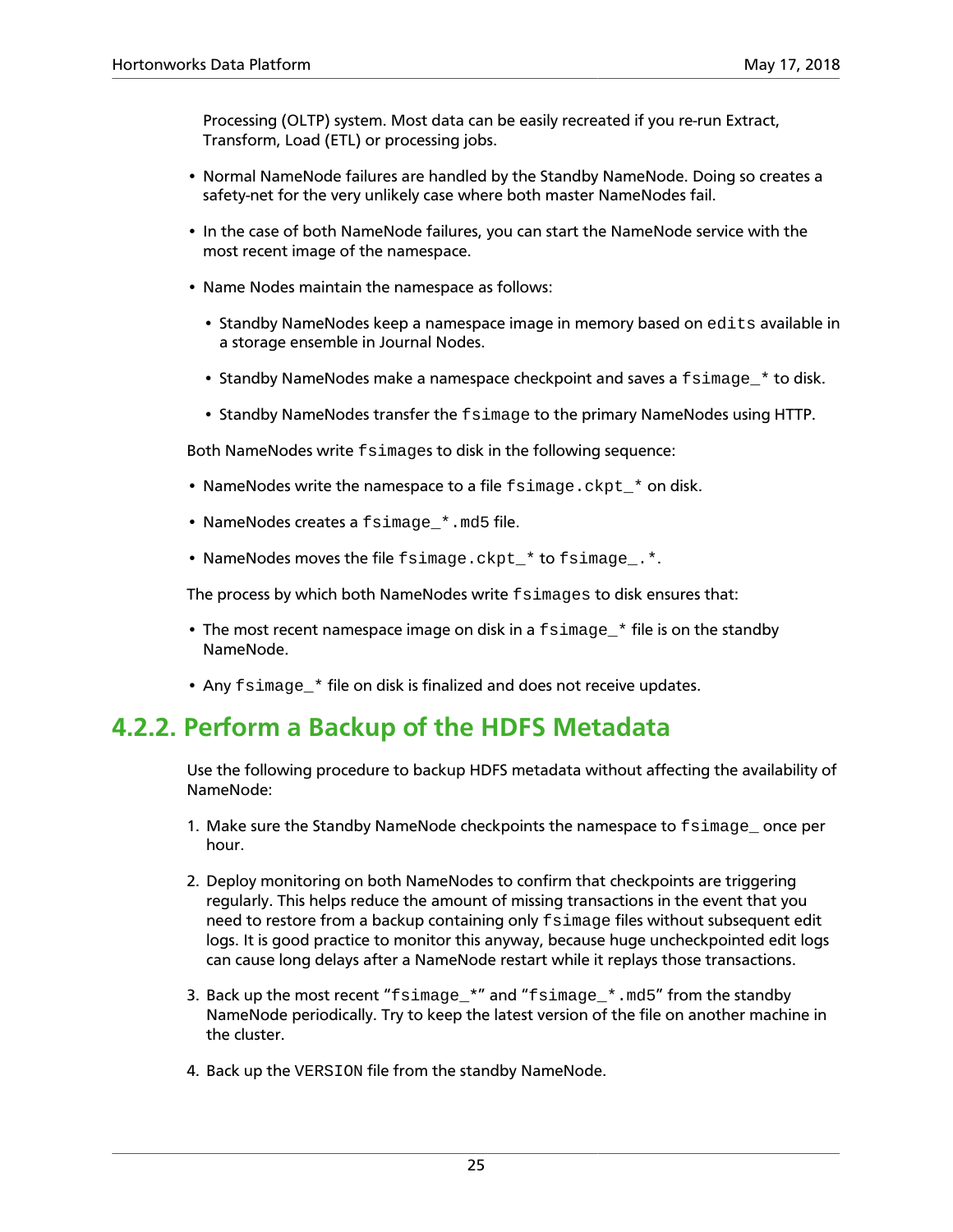## <span id="page-30-0"></span>**5. Balancing in HDFS**

This chapter describes the HDFS Balancer, a tool for balancing data across the storage devices of an HDFS cluster.

## <span id="page-30-1"></span>**5.1. Overview of the HDFS Balancer**

The HDFS Balancer is a tool for balancing the data across the storage devices of a HDFS cluster. The HDFS Balancer was originally designed to run slowly so that the balancing activities would not affect normal cluster activities and the running of jobs. As of HDP 2.3.4, the HDFS Balancer was redesigned.

With the redesign, the HDFS Balancer runs faster, though it can also be configured to run slowly. You can also specify the source datanodes, to free up the spaces in particular datanodes. You can use a block distribution application to pin its block replicas to particular datanodes so that the pinned replicas are not moved for cluster balancing.

## <span id="page-30-2"></span>**5.2. Why HDFS Data Becomes Unbalanced**

Data stored in HDFS can become unbalanced for any of the following reasons:

• Addition of Datanodes

When new datanodes are added to a cluster, newly created blocks are written to these datanodes from time to time. The existing blocks are not moved to them without using the HDFS Balancer.

• Behavior of the Client

In some cases, a client application might not write data uniformly across the datanode machines. A client application might be skewed in writing data, and might always write to some particular machines but not others. HBase is an example of such a client application. In other cases, the client application is not skewed by design, for example, MapReduce or YARN jobs.

The data is skewed so that some of the jobs write significantly more data than others. When a Datanode receives the data directly from the client, it stores a copy to its local storage for preserving data locality. The datanodes receiving more data generally have higher storage utilization.

• Block Allocation in HDFS

HDFS uses a constraint satisfaction algorithm to allocate file blocks. Once the constraints are satisfied, HDFS allocates a block by randomly selecting a storage device from the candidate set uniformly. For large clusters, the blocks are essentially allocated randomly in a uniform distribution, provided that the client applications write data to HDFS uniformly across the datanode machines. Uniform random allocation might not result in a uniform data distribution because of randomness. This is generally not a problem when the cluster has sufficient space. The problem becomes serious when the cluster is nearly full.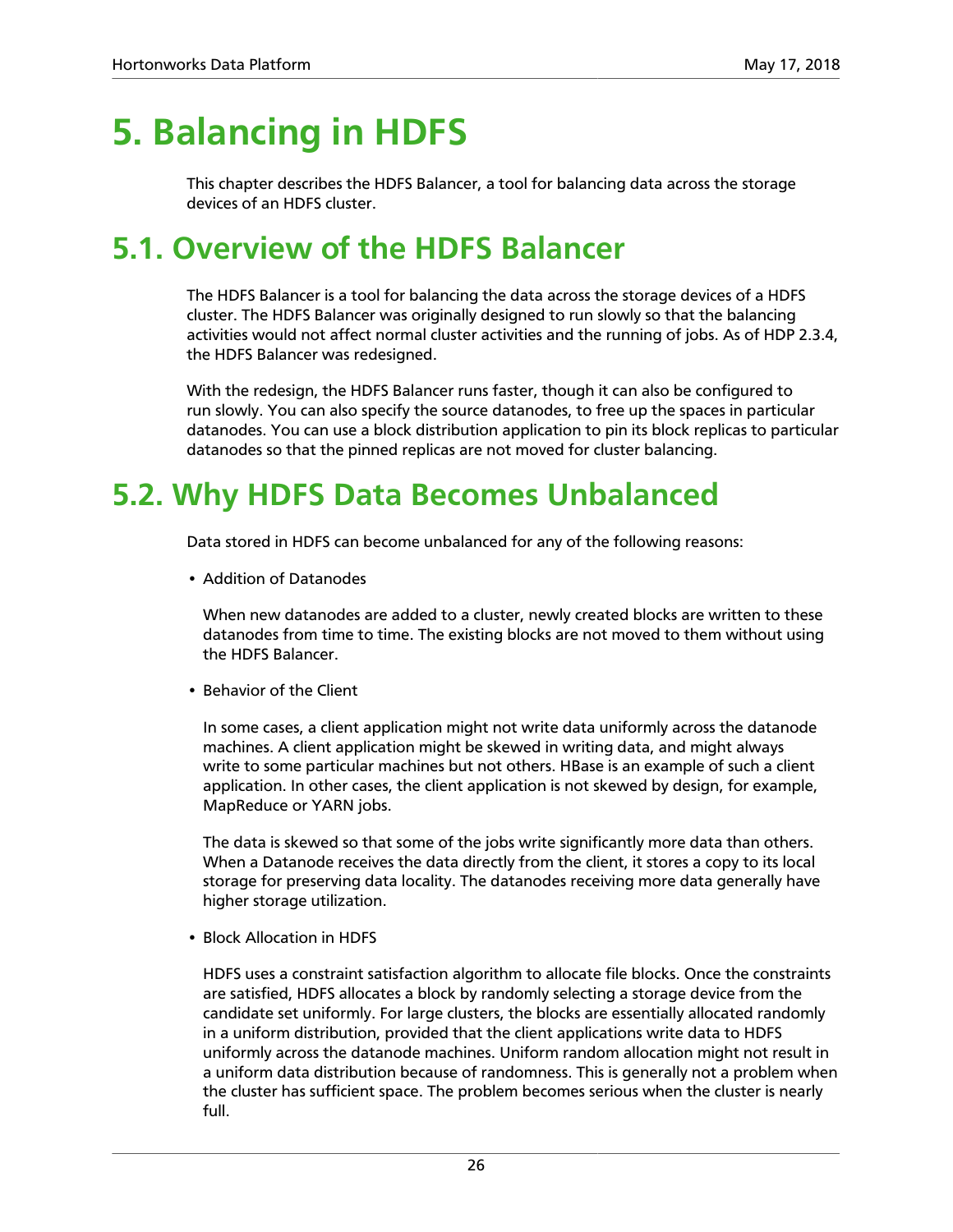## <span id="page-31-0"></span>**5.3. Configurations and CLI Options**

You can configure the HDFS Balancer by changing the configuration or by using CLI options.

### <span id="page-31-1"></span>**5.3.1. Configuring the Balancer**

dfs.datanode.balance.max.concurrelment maximum number of concurrent block moves

that a Datanode is allowed for balancing the cluster. If you set this configuration in a Datanode, the Datanode throws an exception when the limit is exceeded. If you set this configuration in the HDFS Balancer, the HDFS Balancer schedules concurrent block movements within the specified limit. The Datanode setting and the HDFS Balancer setting can be different. As both settings impose a restriction, an effective setting is the minimum of them.

It is recommended that you set this to the highest possible value in Datanodes and adjust the runtime value in the HDFS Balancer to gain the flexibility. The default value is 5.

You can reconfigure without Datanode restart. Follow these steps to reconfigure a Datanode:

- 1. Change the value of dfs.datanode.balance.max.concurrent.moves in the configuration xml file on the Datanode machine.
- 2. Start a reconfiguration task. Use the **hdfs dfsadmin -reconfig datanode <dn\_addr>:<ipc\_port> start** command.

For example, suppose a Datanode has 12 disks. You can set the configuration to 24, a small multiple of the number of disks, in the Datanodes. Setting it to a higher value might not be useful, and only increases disk contention. If the HDFS Balancer is running in a maintenance window, the setting in the HDFS Balancer can be the same, that is, 24, to use all the bandwidth. However, if the HDFS Balancer is running at same time as other jobs, you set it to a smaller value, for example, 5, in the HDFS Balancer so that there is bandwidth available for the other jobs.

dfs.datanode.balance.bandwidthPerfserits the bandwidth in each Datanode using for balancing the cluster. Changing this configuration does not require restarting Datanodes. Use the **dfsadmin setBalancerBandwidth** command.

The default is  $1048576$  (= $1MB/s$ ).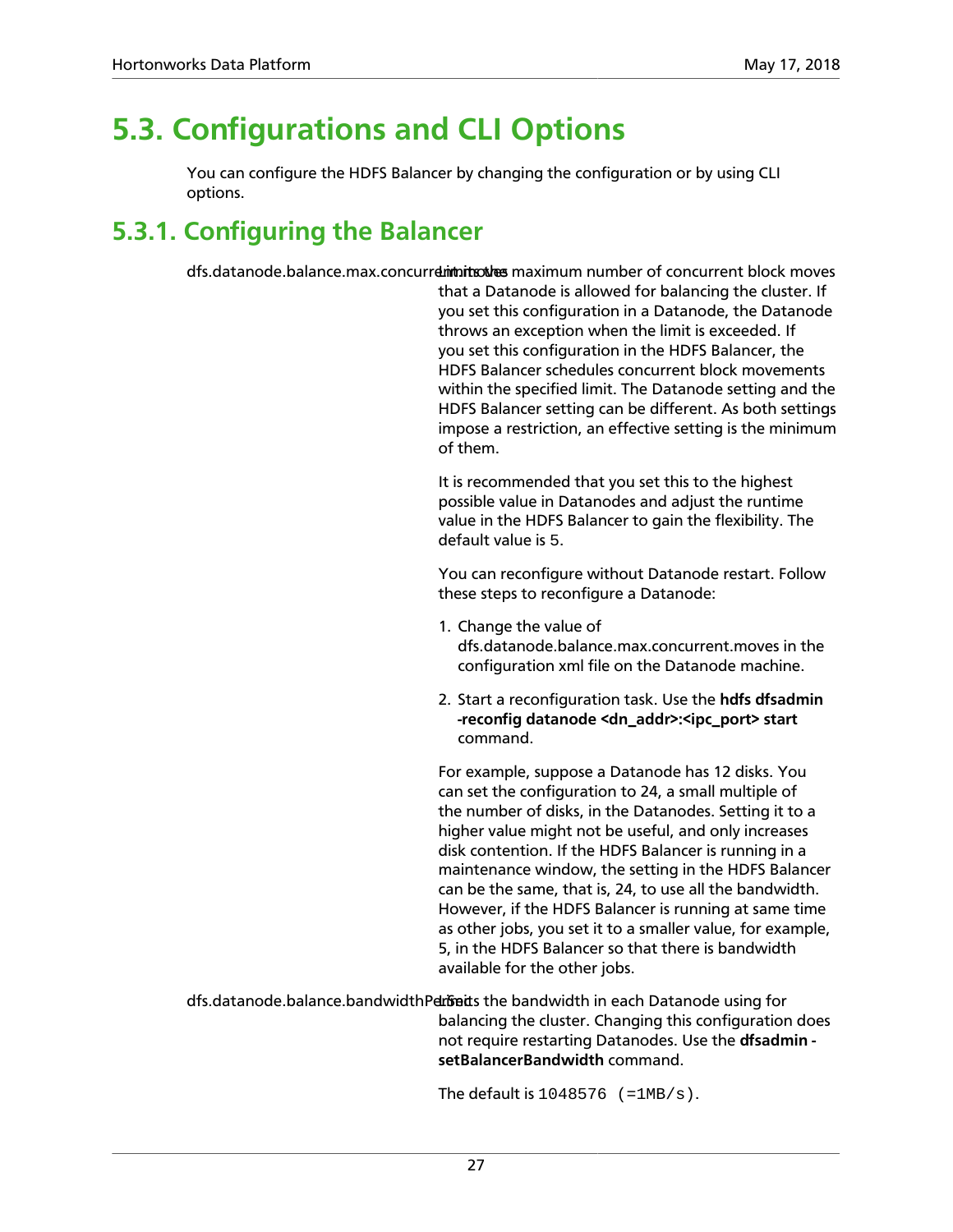| dfs.balancer.moverThreads                 | Limits the number of total concurrent moves for<br>balancing in the entire cluster. Set this property to the<br>number of threads in the HDFS Balancer for moving<br>blocks. Each block move requires a thread.                                                                                                                                                                                                                                                                                                                                                                                                                                              |
|-------------------------------------------|--------------------------------------------------------------------------------------------------------------------------------------------------------------------------------------------------------------------------------------------------------------------------------------------------------------------------------------------------------------------------------------------------------------------------------------------------------------------------------------------------------------------------------------------------------------------------------------------------------------------------------------------------------------|
|                                           | The default is 1000.                                                                                                                                                                                                                                                                                                                                                                                                                                                                                                                                                                                                                                         |
| dfs.balancer.max-size-to-move             | With each iteration, the HDFS Balancer chooses<br>datanodes in pairs and moves data between the<br>datanode pairs. Limits the maximum size of data that<br>the HDFS Balancer moves between a chosen datanode<br>pair. If you increase this configuration when the<br>network and disk are not saturated, increases the data<br>transfer between the datanode pair in each iteration<br>while the duration of an iteration remains about the<br>same.                                                                                                                                                                                                         |
|                                           | The default is 10737418240 (10GB).                                                                                                                                                                                                                                                                                                                                                                                                                                                                                                                                                                                                                           |
| dfs.balancer.getBlocks.size               | Specifies the total data size of the block list returned by<br>$a$ getBlocks $($ $)$ .                                                                                                                                                                                                                                                                                                                                                                                                                                                                                                                                                                       |
|                                           | When the HDFS Balancer moves a certain amount<br>of data between source and destination datanodes,<br>it repeatedly invokes the get Blocks $( \cdot, \cdot)$ rpc<br>to the Namenode to get lists of blocks from the<br>source datanode until the required amount of data is<br>scheduled.                                                                                                                                                                                                                                                                                                                                                                    |
|                                           | The default is 2147483648 (2GB).                                                                                                                                                                                                                                                                                                                                                                                                                                                                                                                                                                                                                             |
| dfs.balancer.getBlocks.min-<br>block-size | Specifies the minimum block size for the blocks used to<br>balance the cluster.                                                                                                                                                                                                                                                                                                                                                                                                                                                                                                                                                                              |
|                                           | The default is 10485760 (10MB)                                                                                                                                                                                                                                                                                                                                                                                                                                                                                                                                                                                                                               |
| dfs.datanode.block-<br>pinning.enabled    | Specifies if block-pinning is enabled. When you<br>create a file, a user application can specify a list of<br>favorable datanodes by way of the file creation API<br>in DistributedFileSystem. The namenode uses its best<br>effort, allocating blocks to the favorable datanodes.<br>If dfs.datanode.block-pinning.enabled is<br>set to true, if a block replica is written to a favorable<br>datanode, it is "pinned" to that datanode. The pinned<br>replicas are not moved for cluster balancing to keep<br>them stored in the specified favorable datanodes.<br>This feature is useful for block distribution aware user<br>applications such as HBase. |

The default is false.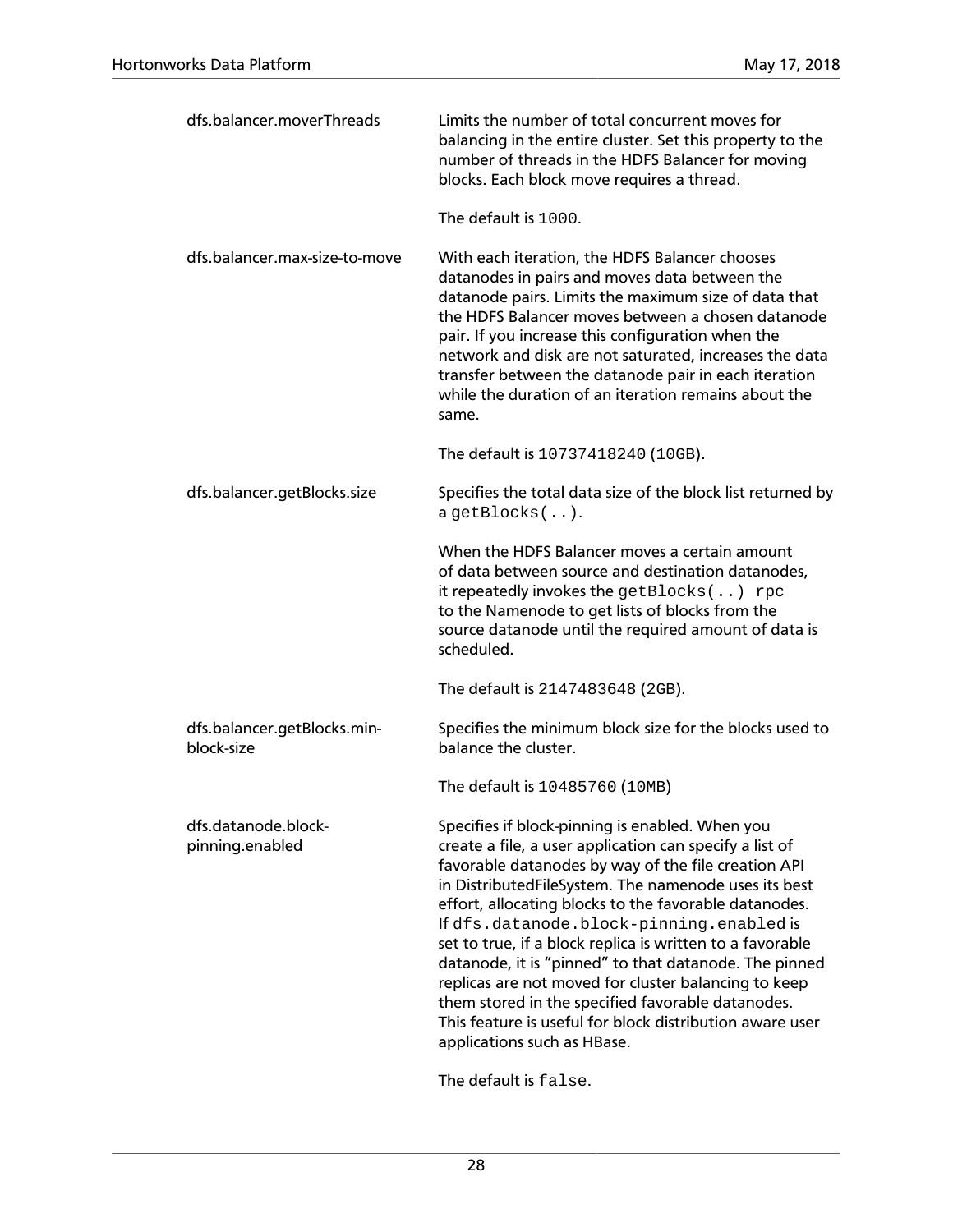## <span id="page-33-0"></span>**5.3.2. Using the Balancer CLI Commands**

*Balancing Policy, Threshold, and Blockpools*

| [-policy <policy>]</policy>                                                                                   | Specifies which policy to use to determine if a cluster is<br>balanced.                                                                                                                                                                                                                                                                                            |  |
|---------------------------------------------------------------------------------------------------------------|--------------------------------------------------------------------------------------------------------------------------------------------------------------------------------------------------------------------------------------------------------------------------------------------------------------------------------------------------------------------|--|
|                                                                                                               | The two supported policies are blockpool and<br>datanode. blockpool means that the cluster is<br>balanced if each pool in each node is balanced.<br>datanode means that a cluster is balanced if each<br>datanode is balanced. blockpool is a more strict<br>policy than datanode in the sense that the blockpool<br>requirement implies the datanode requirement. |  |
|                                                                                                               | The default policy is datanode.                                                                                                                                                                                                                                                                                                                                    |  |
| [-threshold <threshold>]</threshold>                                                                          | Specifies a number in [1.0, 100.0] representing the<br>acceptable threshold of the percentage of storage<br>capacity so that storage utilization outside the average<br>+/- the threshold is considered as over/under utilized.                                                                                                                                    |  |
|                                                                                                               | The default threshold is 10.0.                                                                                                                                                                                                                                                                                                                                     |  |
| [-blockpools <comma-separated<br>list of blockpool ids&gt;]</comma-separated<br>                              | Specifies a list of block pools on which the HDFS<br>Balancer runs. If the list is empty, the HDFS Balancer<br>runs on all existing block pools.                                                                                                                                                                                                                   |  |
|                                                                                                               | The default value is an empty list.                                                                                                                                                                                                                                                                                                                                |  |
| Include and Exclude Lists                                                                                     |                                                                                                                                                                                                                                                                                                                                                                    |  |
| [-include [-f <hosts-file>  <br/><comma-separated list="" of<br="">hosts&gt;]]</comma-separated></hosts-file> | When the include list is non-empty, only the datanodes<br>specified in the list are balanced by the HDFS Balancer.<br>An empty include list means including all the datanodes<br>in the cluster. The default value is an empty list.                                                                                                                               |  |
| [-exclude [-f <hosts-file>  <br/><comma-separated list="" of<br="">hosts&gt;]]</comma-separated></hosts-file> | The datanodes specified in the exclude list are excluded<br>so that the HDFS Balancer does not balance those<br>datanodes. An empty exclude list means that no<br>datanodes are excluded. When a datanode is specified<br>in both in the include list and the exclude list, the<br>datanode is excluded. The default value is an empty list.                       |  |
| Idle-Iterations and Run During Upgrade                                                                        |                                                                                                                                                                                                                                                                                                                                                                    |  |
| [-idleiterations <idleiterations>]</idleiterations>                                                           | Specifies the number of consecutive iterations in which<br>no blocks have been moved before the HDFS Balancer<br>terminates with the NO_MOVE_PROGRESS exit status.                                                                                                                                                                                                 |  |
|                                                                                                               | Specify $-1$ for infinite iterations. The default is 5.                                                                                                                                                                                                                                                                                                            |  |
| [-runDuringUpgrade]                                                                                           | If specified, the HDFS Balancer runs even if there is<br>an ongoing HDFS upgrade. If not specified, the HDFS                                                                                                                                                                                                                                                       |  |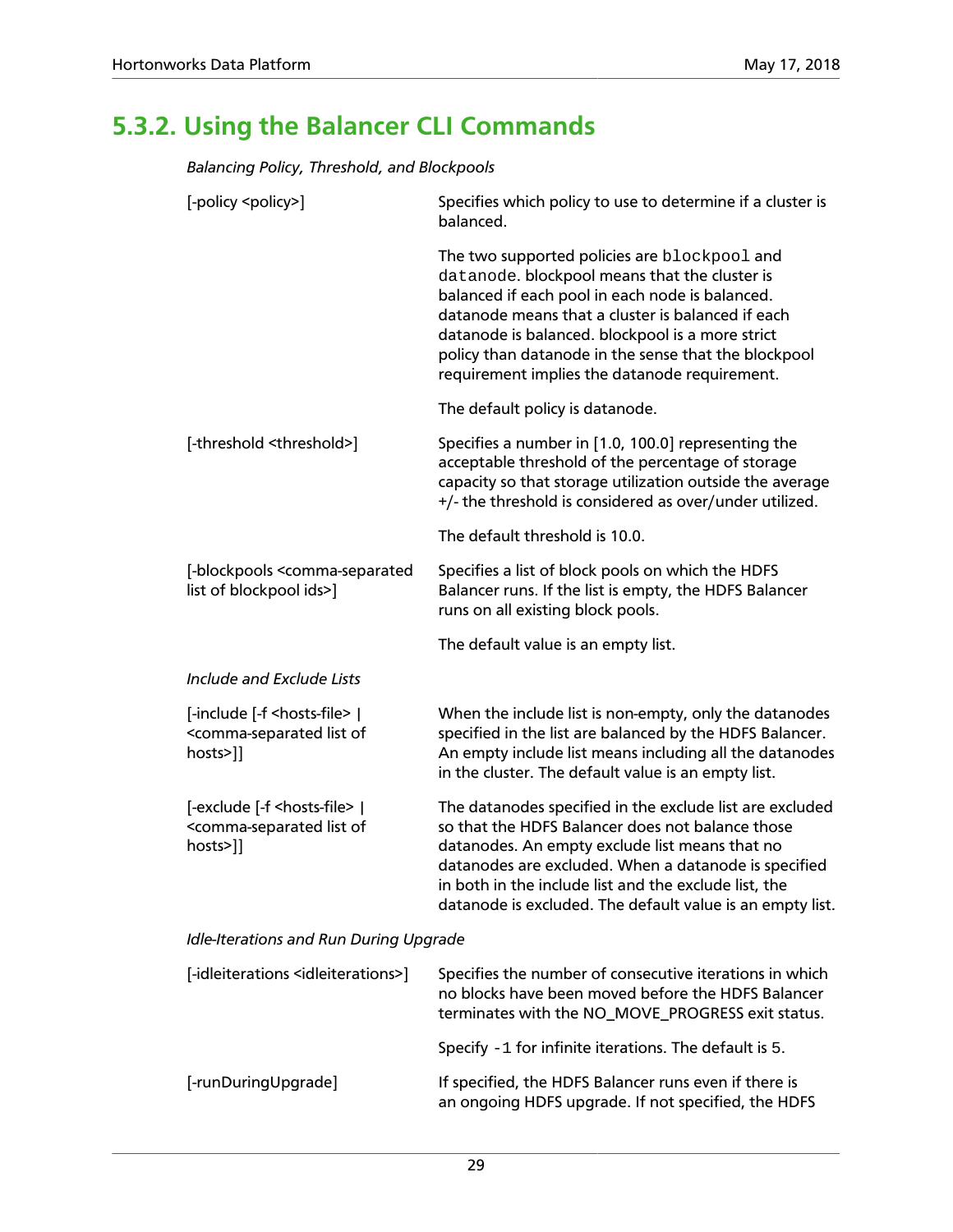Balancer terminates with the UNFINALIZED UPGRADE exit status.

When there is no ongoing upgrade, this option has no effect. It is usually not desirable to run HDFS Balancer during upgrade. To support rollback, blocks being deleted from HDFS are moved to the internal trash directory in datanodes and not actually deleted. Running the HDFS Balancer during upgrading cannot reduce the usage of any datanode storage.

#### *Source Datanodes*

[-source [-f <hosts-file> | <comma-separated list of hosts>]]

Specifies the source datanode list. The HDFS Balancer selects blocks to move from only the specified datanodes. When the list is empty, all the datanodes are chosen as a source. The option can be used to free up the space of some particular datanodes in the cluster. Without the -source option, the HDFS Balancer can be inefficient in some cases.

The default value is an empty list.

The following table shows an example, where the average utilization is 25% so that D2 is within the 10% threshold. It is unnecessary to move any blocks from or to D2. Without specifying the source nodes, HDFS Balancer first moves blocks from D2 to D3, D4 and D5, since they are under the same rack, and then moves blocks from D1 to D2, D3, D4 and D5. By specifying D1 as the source node, HDFS Balancer directly moves blocks from D1 to D3, D4 and D5.

### **Table 5.1. Example of Utilization Movement**

| <b>Datanodes (with the</b><br>same capacity)         | <b>Utilization</b> | Rack |
|------------------------------------------------------|--------------------|------|
| D <sub>1</sub>                                       | 95%                |      |
| D <sub>2</sub>                                       | 30%                | В    |
| D <sub>3</sub> , D <sub>4</sub> , and D <sub>5</sub> | 0%                 | В    |

### <span id="page-34-1"></span><span id="page-34-0"></span>**5.3.3. Recommended Configurations**

This section provides recommended configurations for Background and Fast modes.

The HDFS Balancer can run in either Background or Fast modes.

| Background Mode | HDFS Balancer runs as a background process. The cluster serves<br>other jobs and applications at the same time. |
|-----------------|-----------------------------------------------------------------------------------------------------------------|
| Fast Mode       | HDFS Balancer runs at maximum (fast) speed.                                                                     |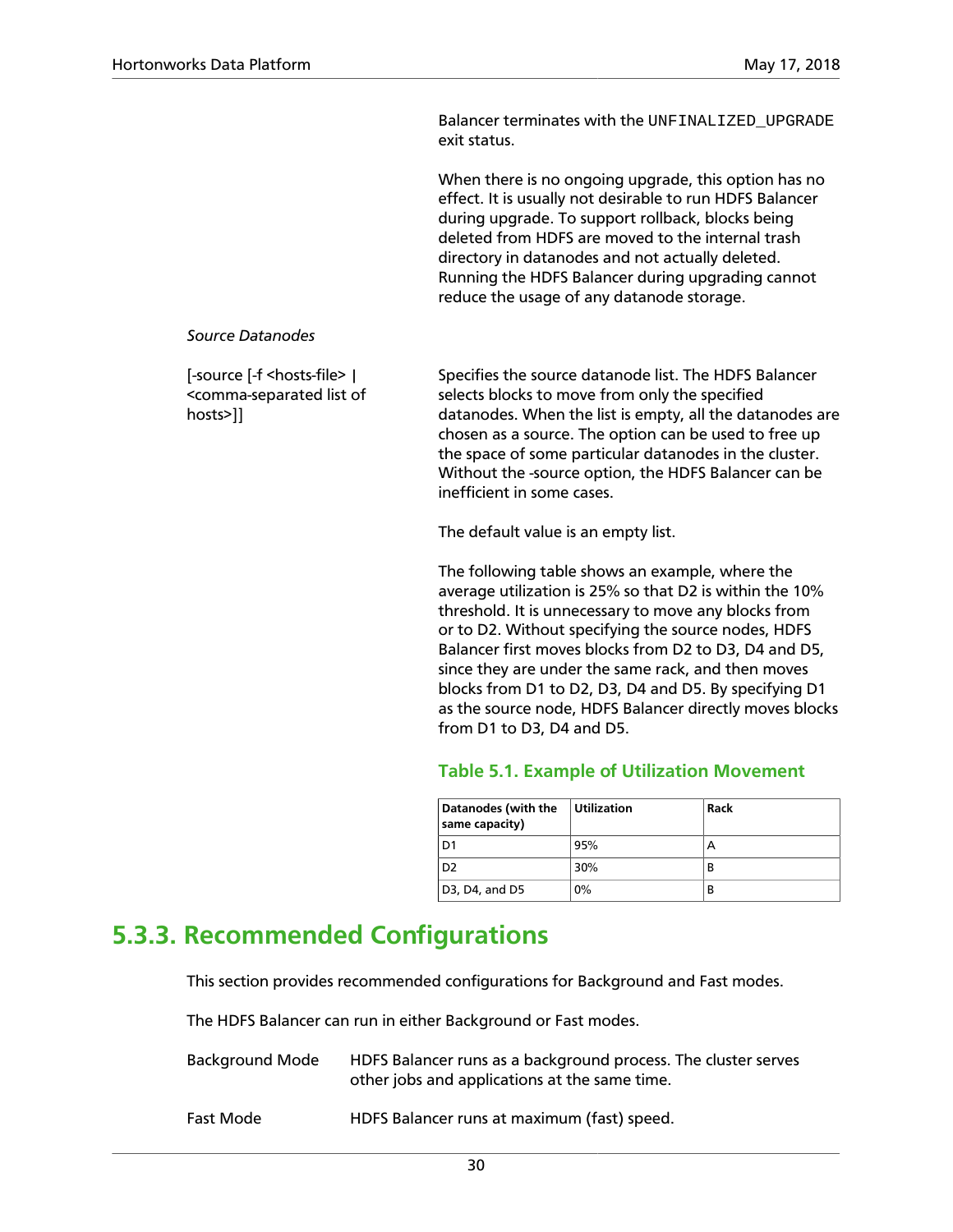### <span id="page-35-2"></span>**Table 5.2. Datanode Configuration Properties**

| Property                                      | <b>Default</b> | Background Mode          | Fast Mode                |
|-----------------------------------------------|----------------|--------------------------|--------------------------|
| dfs.datanode.balance.max.corficurrent.moves   |                | $ 4 \times (# of disks)$ | $ 4 \times (# of disks)$ |
| dfs.datanode.balance.bandwidth<br>Ref36d1 MB) |                | l use default.           | 10737418240 (10 GB)      |

### <span id="page-35-3"></span>**Table 5.3. Balancer Configuration Properties**

| Property                                   | <b>Default</b>      | <b>Background Mode</b> | <b>Fast Mode</b>        |
|--------------------------------------------|---------------------|------------------------|-------------------------|
| dfs.datanode.balance.max.cortcurrent.moves |                     | # of disks             | $4 \times (# of disks)$ |
| dfs.balancer.moverThreads                  | 1000                | use default            | 20,000                  |
| dfs.balancer.max-size-to-<br>move          | 10737418240 (10 GB) | 1073741824 (1GB)       | 107374182400 (100 GB)   |
| dfs.balancer.getBlocks.min-<br>block-size  | 10485760 (10 MB)    | use default            | 104857600 (100 MB)      |

## <span id="page-35-0"></span>**5.4. Cluster Balancing Algorithm**

This section describes the algorithm deployed by the HDFS Balancer to balance the cluster. The HDFS Balancer runs in iterations. Each iteration consists of the following steps:

### <span id="page-35-1"></span>**5.4.1. Step 1: Storage Group Classification**

The HDFS Balancer first invokes the getLiveDatanodeStorageReport rpc to the Namenode to the storage report for all the storages in all Datanodes. The storage report contains storage utilization information such as capacity, dfs used space, remaining space, and so forth, for each storage in each datanode.

A Datanode can contain multiple storages and the storages can have different storage types. A storage group  $G_i$ , T is defined to be the group of all the storages with the same storage type  $T$  in Datanode i. For example,  $Gi$ ,  $DISK$  is the storage group of all the DISK storages in Datanode i. For each storage type T in each datanode i, HDFS Balancer computes Storage Group Utilization (%)

 $U_{i,T}$  = 100% (storage group used space)/(storage group capacity),

and Average Utilization (%)

 $U_{\text{av}a,T}$  = 100%  $*$  (sum of all used spaces)/(sum of all capacities).

Let # be the threshold parameter (default is 10%) and  $G<sub>LI</sub>$  be the storage group with storage type T in datanode I.

```
Over-Utilized: {G_{i,T} : U_{avg,T} + # < U_{i,T}}Average + Threshold
 --------------------------------------------------------------------------------
                     Above-Average: \{G_{i,T} : U_{avg,T} < U_{i,T} <= U_{avg,T} + \# \},Average
 -------------------------------------------------------------------------------------------------
                     Below-Average: \{G_{i,T} : U_{avg,T} - # \leq U_{i,T} \leq U_{avg,T}\}\,
Average - Threshold
 ---------------------------------------------------------------------------------
                     Under-Utilized: {G_{i,T} : U_{i,T} < U_{avg,T} - # }.
```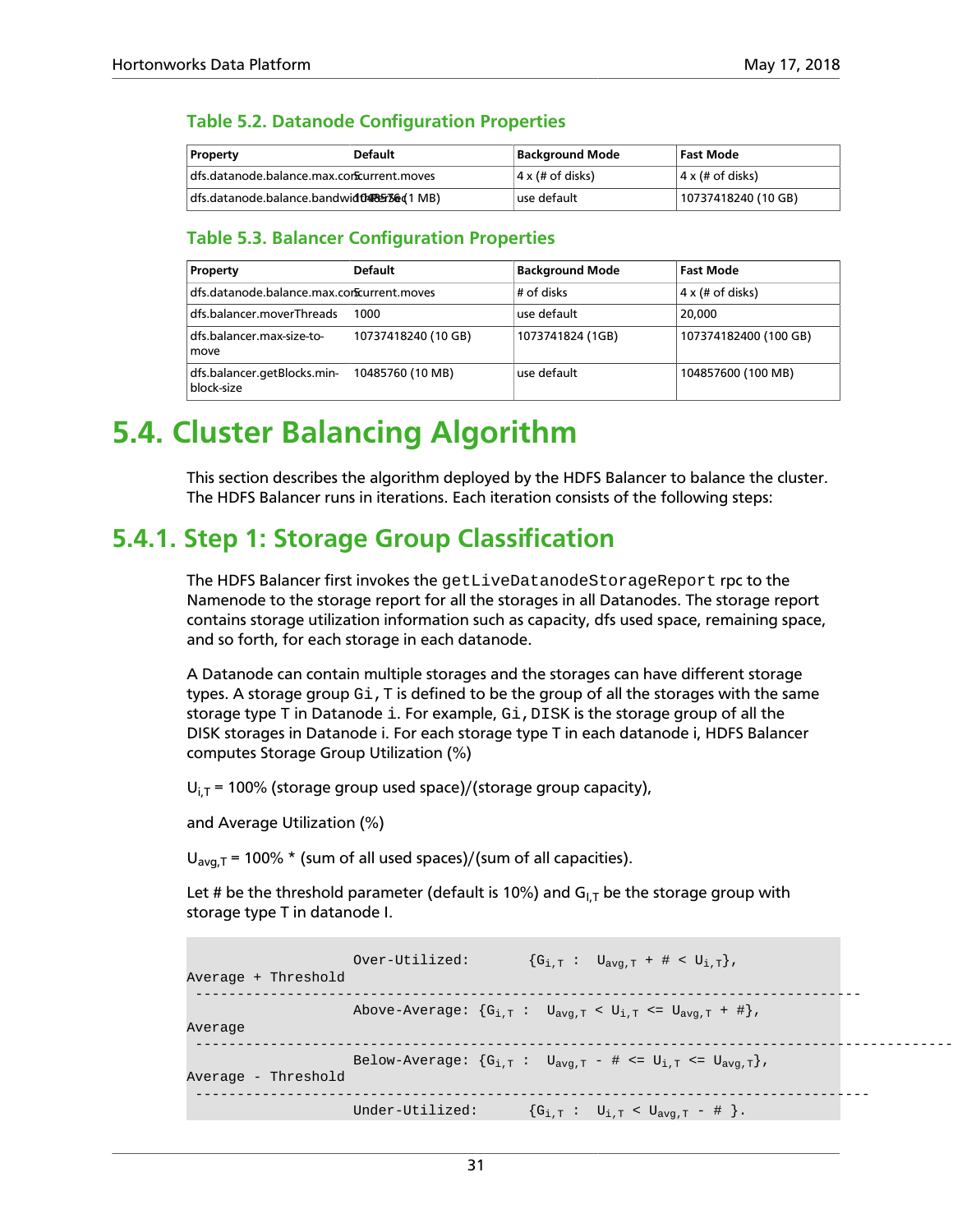Roughly speaking, a storage group is over-utilized (under-utilized) if its utilization is larger (smaller) than the average plus (minus) threshold. A storage group is above-average (below-average) if its utilization is larger (smaller) than average but within the threshold.

If there are no over-utilized storages and no under-utilized storages, the cluster is said to be balanced. The HDFS Balancer terminates with a SUCCESS state. Otherwise, it continues with the following steps.

### **5.4.2. Step 2: Storage Group Pairing**

The HDFS Balancer selects over-utilized or above-average storage as source storage, and under-utilized or below-average storage as target storage. It pairs a source storage group with a target storage group (source # target) in the following priority order:

• Same-Rack (where the source and the target storage reside in the same rack)

Over-Utilized # Under-Utilize

Over-Utilized # Below-Average

Above-Average # Under-Utilized

• Any (where the source and target storage do not reside in the same rack)

Over-Utilized # Under-Utilized

Over-Utilized # Below-Average

Above-Average # Under-Utilized

### **5.4.3. Step 3: Block Move Scheduling**

For each source-target pair, the HDFS Balancer chooses block replicas from the source storage groups and schedules block moves. A block replica in a source datanode is a good candidate if it satisfies all of the following conditions:

- The storage type of the block replica in the source datanode is the same as the target storage type.
- The storage type of the block replica is not already scheduled.
- The target does not already have the same block replica.
- The number of racks of the block is not reduced after the move.

Logically, the HDFS Balancer schedules a block replica to be "moved" from a source storage group to a target storage group. In practice, a block usually has multiple replicas. The block move can be done by first copying the replica from a proxy, which can be any storage group containing one of the replicas of the block, to the target storage group, and then deleting the replica in the source storage group.

After a candidate block in the source datanode is specified, the HDFS Balancer selects a storage group containing the same replica as the proxy. The HDFS Balancer selects the closest storage group as the proxy in order to minimize the network traffic.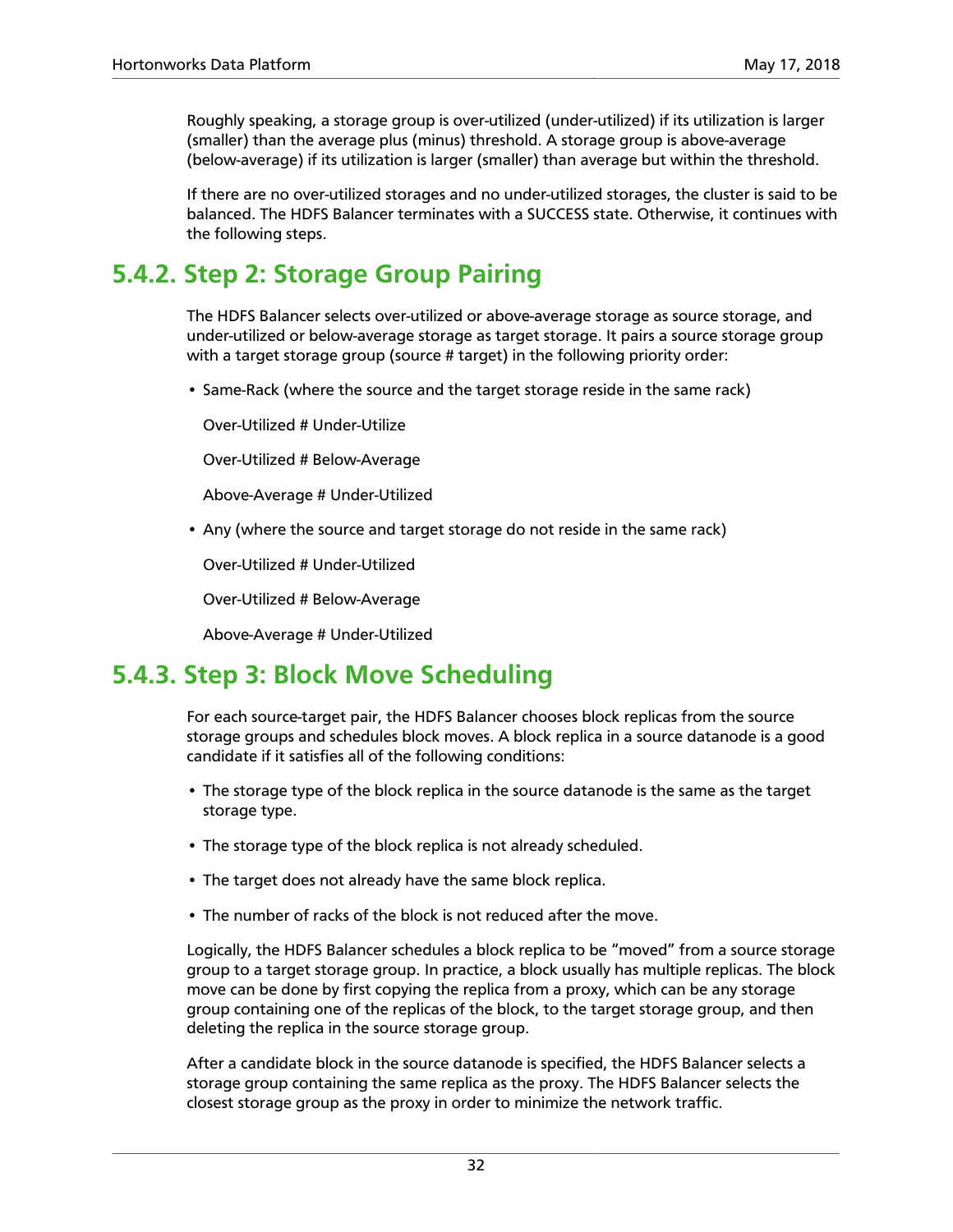When it is impossible to schedule a move, the HDFS Balancer terminates with a NO\_MOVE\_BLOCK exit status.

### **5.4.4. Step 4: Block Move Execution**

The HDFS Balancer dispatches a scheduled block move by invoking the DataTransferProtocol .replaceBlock(..) method to the target datanode. It specifies the proxy, and the source as delete-hint in the method call. The target datanode copies the replica directly from the proxy to its local storage. When the copying process has been completed, the target datanode reports the new replica to the Namenode with the delete-hint. Namenode uses the delete-hint to delete the extra replica, that is, delete the replica stored in the source.

After all block moves are dispatched, the HDFS Balancer waits until all the moves are completed. Then, the HDFS Balancer continues running a new iteration and repeats all of the steps. If the scheduled moves fail for 5 consecutive iterations, the HDFS Balancer terminates with a NO\_MOVE\_PROGRESS exit status.

### **5.5. Exit Status**

The following table shows exit statuses for the HDFS Balancer:

| <b>Status</b>       | Value | <b>Description</b>                                                                                                   |
|---------------------|-------|----------------------------------------------------------------------------------------------------------------------|
| <b>SUCCESS</b>      | 0     | The cluster is balanced. There are no<br>over or under-utilized storages, with<br>regard to the specified threshold. |
| ALREADY_RUNNING     | $-1$  | Another HDFS Balancer is running.                                                                                    |
| NO MOVE BLOCK       | $-2$  | The HDFS Balancer is not able to<br>schedule a move.                                                                 |
| NO_MOVE_PROGRESS    | $-3$  | All of the scheduled moves have failed<br>for 5 consecutive iterations.                                              |
| <b>IO EXCEPTION</b> | -4    | An IOException occurred.                                                                                             |
| ILLEGAL ARGUMENTS   | $-5$  | An illegal argument in the command or<br>configuration occurred.                                                     |
| <b>INTERUPTED</b>   | $-6$  | The HDFS Balancer process was<br>interrupted.                                                                        |
| UNFINALIZED UPGRADE | $-7$  | The cluster is being upgraded.                                                                                       |

### **Table 5.4. Exit Statuses for the HDFS Balancer**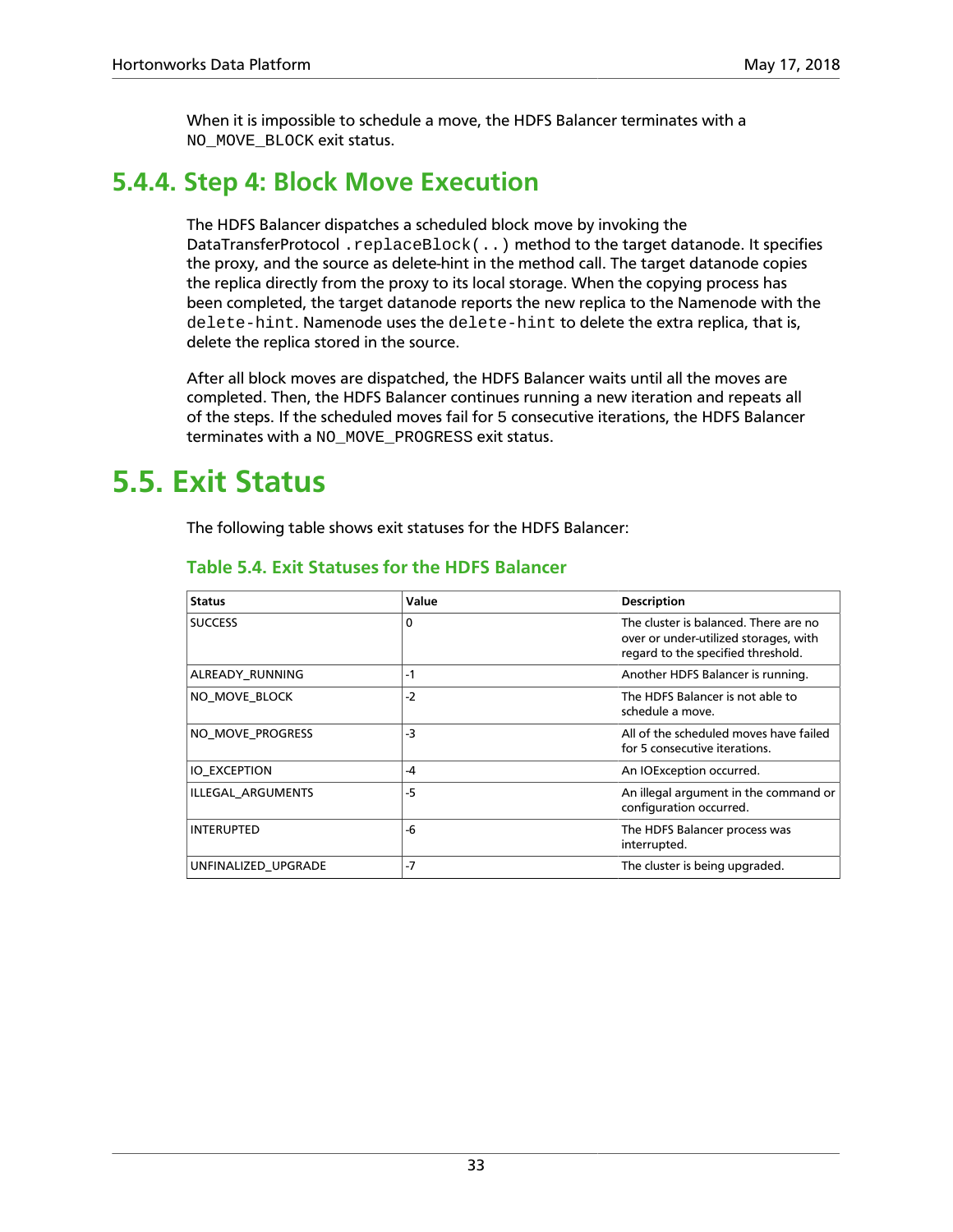# **6. Centralized Cache Management in HDFS**

This section provides instructions on setting up and using centralized cache management in HDFS. Centralized cache management enables you to specify paths to directories or files that will be cached by HDFS, thereby improving performance for applications that repeatedly access the same data.

### **6.1. Overview**

Centralized cache management in HDFS is an explicit caching mechanism that enables you to specify paths to directories or files that will be cached by HDFS. The NameNode will communicate with DataNodes that have the desired blocks available on disk, and instruct the DataNodes to cache the blocks in off-heap caches.

Centralized cache management in HDFS offers many significant advantages:

- Explicit pinning prevents frequently used data from being evicted from memory. This is particularly important when the size of the working set exceeds the size of main memory, which is common for many HDFS workloads.
- Because DataNode caches are managed by the NameNode, applications can query the set of cached block locations when making task placement decisions. Co-locating a task with a cached block replica improves read performance.
- When a block has been cached by a DataNode, clients can use a new, more efficient, zero-copy read API. Since checksum verification of cached data is done once by the DataNode, clients can incur essentially zero overhead when using this new API.
- Centralized caching can improve overall cluster memory utilization. When relying on the operating system buffer cache on each DataNode, repeated reads of a block will result in all  $n$  replicas of the block being pulled into the buffer cache. With centralized cache management, you can explicitly pin only  $m$  of the n replicas, thereby saving  $n-m$  memory.

## **6.2. Caching Use Cases**

Centralized cache management is useful for:

- **Files that are accessed repeatedly** For example, a small fact table in Hive that is often used for joins is a good candidate for caching. Conversely, caching the input of a onceyearly reporting query is probably less useful, since the historical data might only be read once.
- Mixed workloads with performance SLAs Caching the working set of a high priority workload ensures that it does not compete with low priority workloads for disk I/O.

## **6.3. Caching Architecture**

The following figure illustrates the centralized cached management architecture.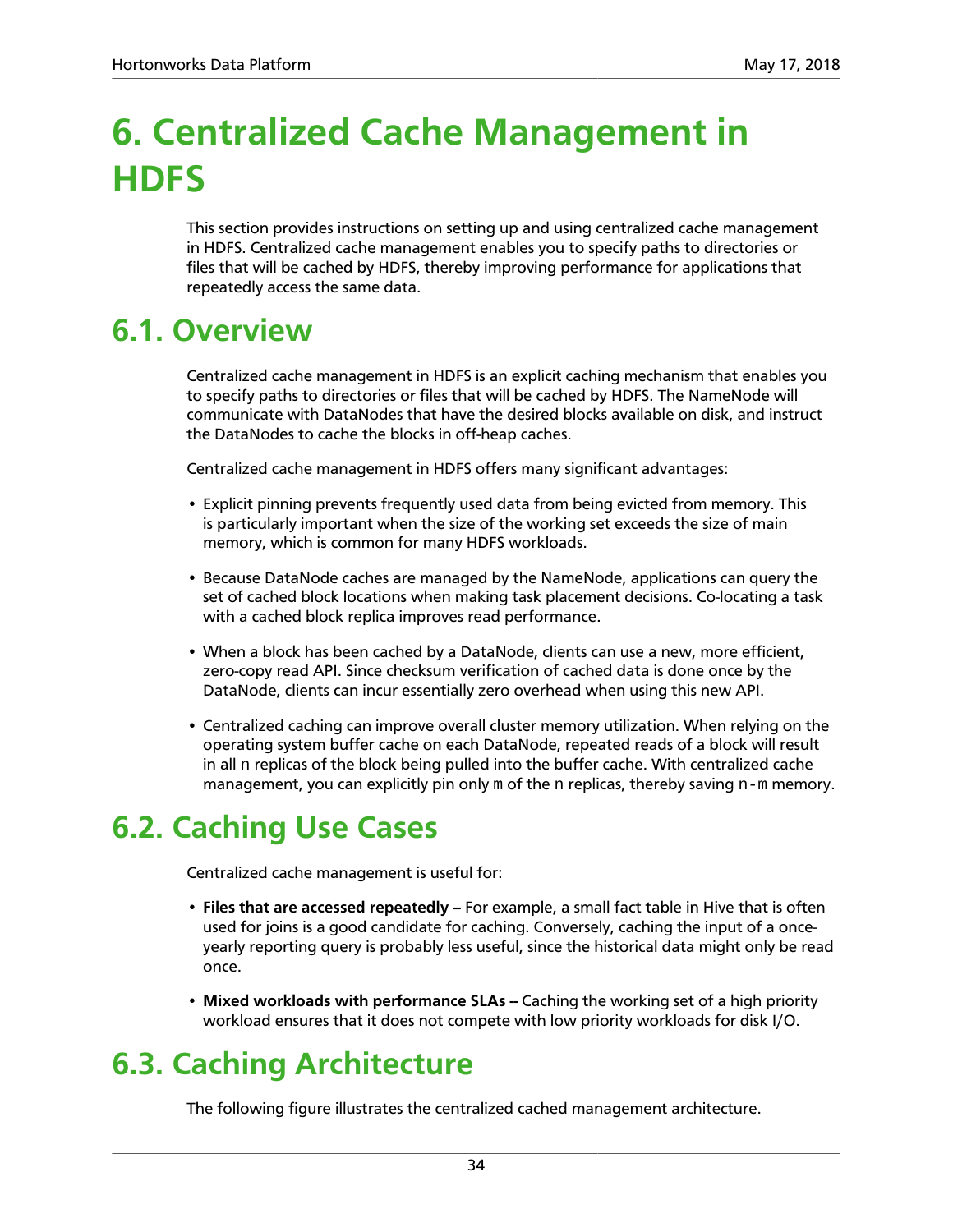

In this architecture, the NameNode is responsible for coordinating all of the DataNode off-heap caches in the cluster. The NameNode periodically receives a cache report from each DataNode. The cache report describes all of the blocks cached on the DataNode. The NameNode manages DataNode caches by piggy-backing cache and uncache commands on the DataNode heartbeat.

The NameNode queries its set of Cache Directives to determine which paths should be cached. Cache Directives are persistently stored in the fsimage and edit logs, and can be added, removed, and modified via Java and command-line APIs. The NameNode also stores a set of Cache Pools, which are administrative entities used to group Cache Directives together for resource management, and to enforce permissions.

The NameNode periodically re-scans the namespace and active Cache Directives to determine which blocks need to be cached or uncached, and assigns caching work to DataNodes. Re-scans can also be triggered by user actions such as adding or removing a Cache Directive or removing a Cache Pool.

Cache blocks that are under construction, corrupt, or otherwise incomplete are not cached. If a Cache Directive covers a symlink, the symlink target is not cached.

Currently, caching can only be applied to directories and files.

## **6.4. Caching Terminology**

**Cache Directive**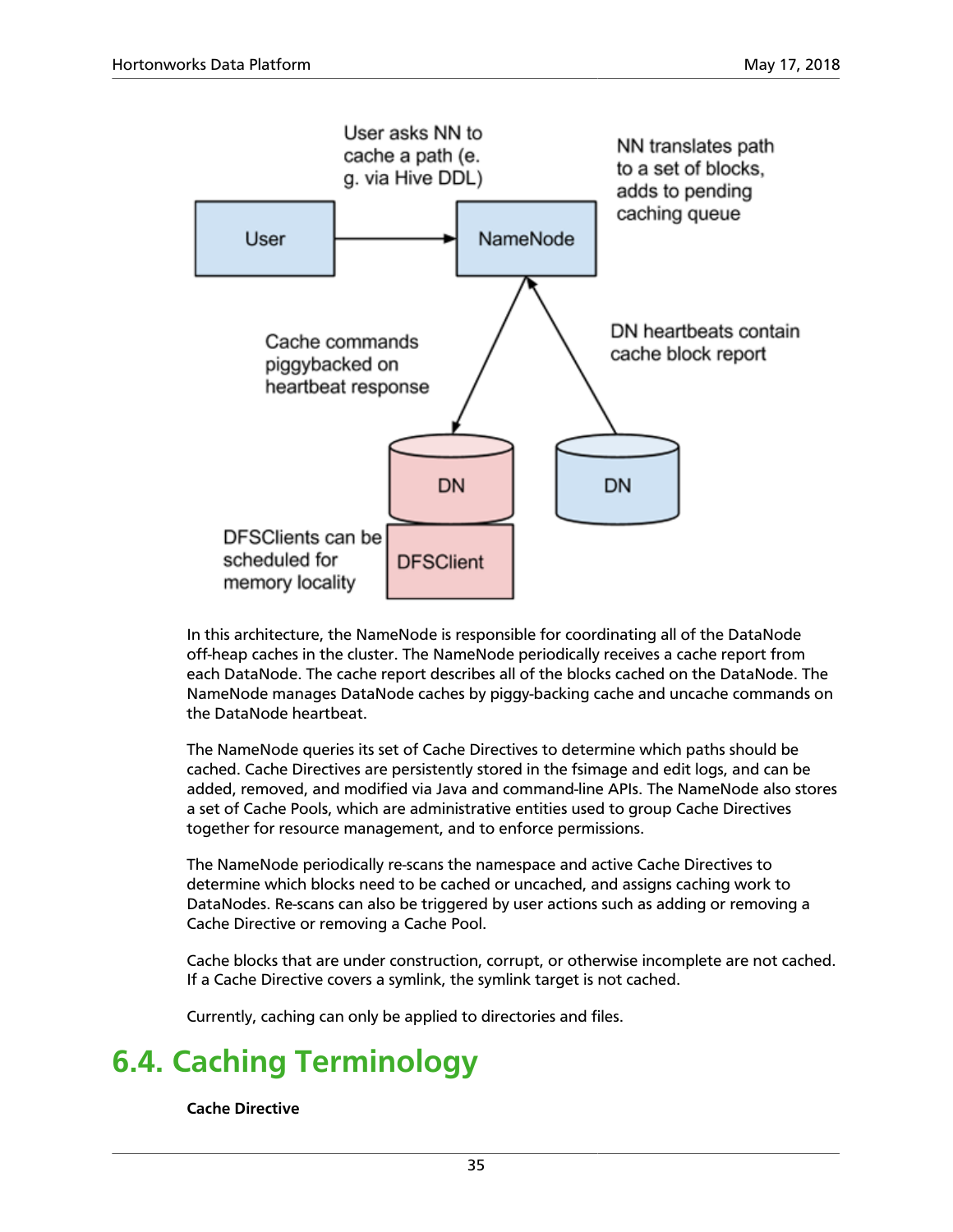A Cache Directive defines the path that will be cached. Paths can point either directories or files. Directories are cached non-recursively, meaning only files in the first-level listing of the directory will be cached.

Cache Directives also specify additional parameters, such as the cache replication factor and expiration time. The replication factor specifies the number of block replicas to cache. If multiple Cache Directives refer to the same file, the maximum cache replication factor is applied.

The expiration time is specified on the command line as a time-to-live (TTL), which represents a relative expiration time in the future. After a Cache Directive expires, it is no longer taken into consideration by the NameNode when making caching decisions.

### **Cache Pool**

A Cache Pool is an administrative entity used to manage groups of Cache Directives. Cache Pools have UNIX-like permissions that restrict which users and groups have access to the pool. Write permissions allow users to add and remove Cache Directives to the pool. Read permissions allow users to list the Cache Directives in a pool, as well as additional metadata. Execute permissions are unused.

Cache Pools are also used for resource management. Cache Pools can enforce a maximum memory limit, which restricts the aggregate number of bytes that can be cached by directives in the pool. Normally, the sum of the pool limits will approximately equal the amount of aggregate memory reserved for HDFS caching on the cluster. Cache Pools also track a number of statistics to help cluster users track what is currently cached, and to determine what else should be cached.

Cache Pools can also enforce a maximum time-to-live. This restricts the maximum expiration time of directives being added to the pool.

### **6.5. Configuring Centralized Caching**

#### **Native Libraries**

In order to lock block files into memory, the DataNode relies on native JNI code found in libhadoop.so. Be sure to enable JNI if you are using HDFS centralized cache management.

#### **Configuration Properties**

Configuration properties for centralized caching are specified in the  $hdfs - site$ .  $xml$  file.

#### **Required Properties**

Currently, only one property is required:

• dfs.datanode.max.locked.memory This property determines the maximum amount of memory (in bytes) that a DataNode will use for caching. The "locked-inmemory size" ulimit  $(u)$  imit  $-1$ ) of the DataNode user also needs to be increased to exceed this parameter (for more details, see the following section on ). When setting this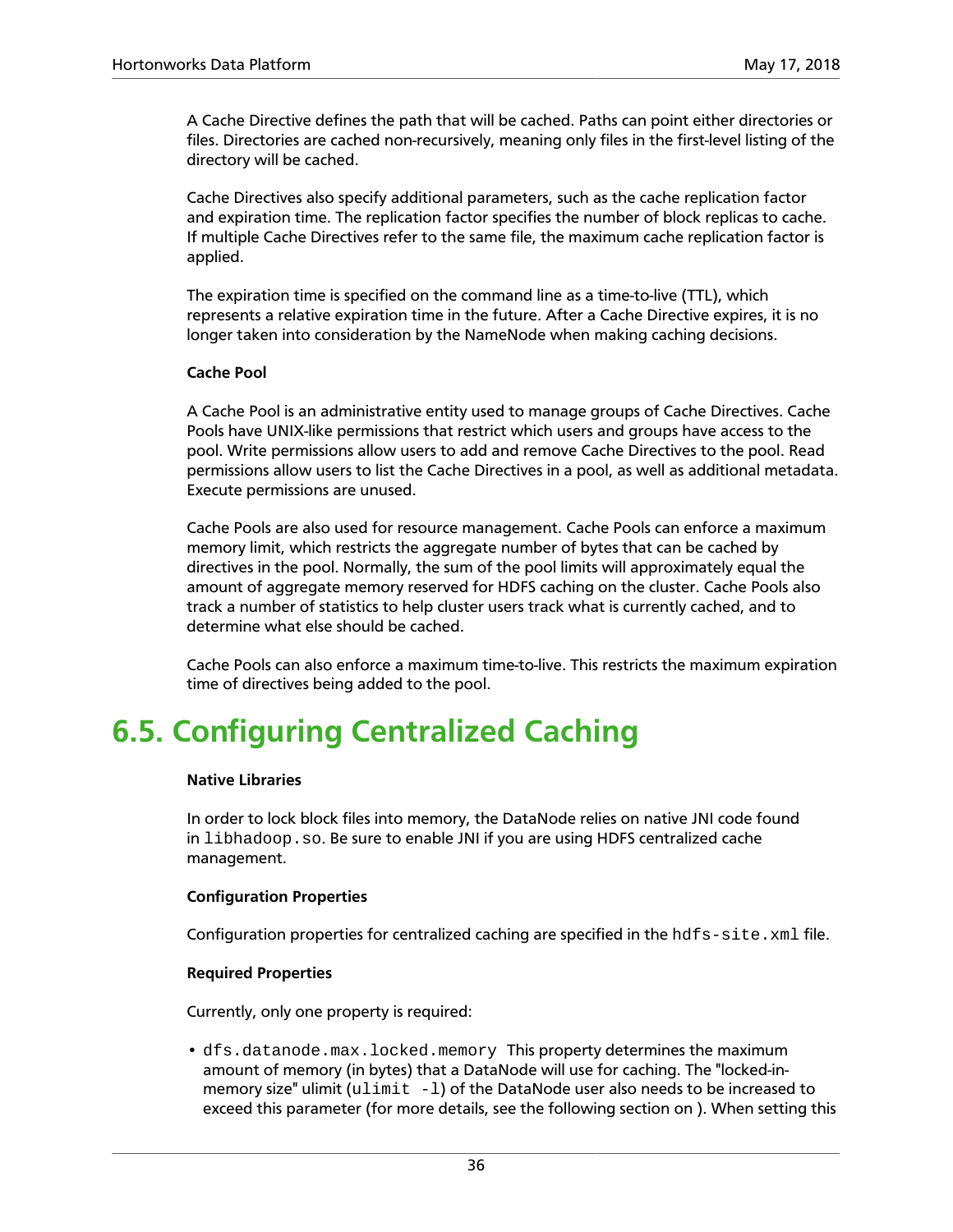value, remember that you will need space in memory for other things as well, such as the DataNode and application JVM heaps, and the operating system page cache. Example:

```
<property>
   <name>dfs.datanode.max.locked.memory</name>
  <value>268435456</value>
</property>
```
#### **Optional Properties**

The following properties are not required, but can be specified for tuning.

• dfs.namenode.path.based.cache.refresh.interval.ms The NameNode will use this value as the number of milliseconds between subsequent cache path re-scans. By default, this parameter is set to 300000, which is five minutes. Example:

```
<property>
   <name>dfs.namenode.path.based.cache.refresh.interval.ms</name>
   <value>300000</value>
</property>
```
• dfs.time.between.resending.caching.directives.ms The NameNode will use this value as the number of milliseconds between resending caching directives. Example:

```
<property>
  <name>dfs.time.between.resending.caching.directives.ms</name>
  <value>300000</value>
</property>
```
• dfs.datanode.fsdatasetcache.max.threads.per.volume The DataNode will use this value as the maximum number of threads per volume to use for caching new data. By default, this parameter is set to 4. Example:

```
<property>
   <name>dfs.datanode.fsdatasetcache.max.threads.per.volume</name>
   <value>4</value>
</property>
```
• dfs.cachereport.intervalMsec The DataNode will use this value as the number of milliseconds between sending a full report of its cache state to the NameNode. By default, this parameter is set to 10000, which is 10 seconds. Example:

```
<property>
  <name>dfs.cachereport.intervalMsec</name>
   <value>10000</value>
</property>
```
• dfs.namenode.path.based.cache.block.map.allocation.percent The percentage of the Java heap that will be allocated to the cached blocks map. The cached blocks map is a hash map that uses chained hashing. Smaller maps may be accessed more slowly if the number of cached blocks is large. Larger maps will consume more memory. The default value is 0.25 percent. Example:

```
<property>
  <name>dfs.namenode.path.based.cache.block.map.allocation.percent</name>
  <value>0.25</value>
```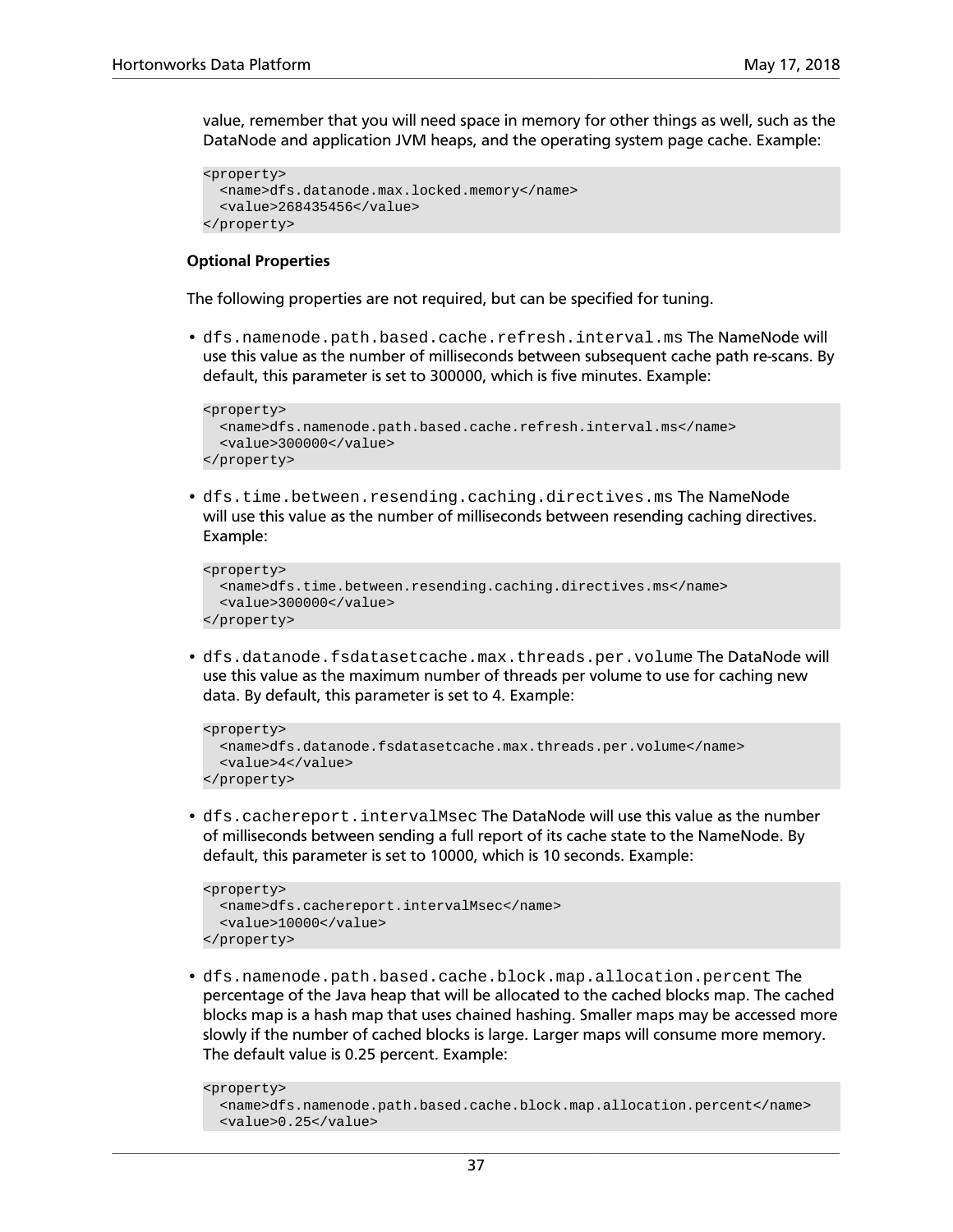</property>

#### **OS Limits**

If you get the error "Cannot start datanode because the configured max locked memory size...is more than the datanode's available RLIMIT\_MEMLOCK ulimit," that means that the operating system is imposing a lower limit on the amount of memory that you can lock than what you have configured. To fix this, you must adjust the  $ulimit -l$  value that the DataNode runs with. This value is usually configured in /etc/security/limits.conf, but this may vary depending on what operating system and distribution you are using.

You have correctly configured this value when you can run  $\text{ulimit} - 1$  from the shell and get back either a higher value than what you have configured or the string "unlimited", which indicates that there is no limit. Typically,  $ulimit -1$  returns the memory lock limit in kilobytes (KB), but  $dfs.datanode.max.locked.memory must be specified in bytes.$ 

For example, if the value of dfs.datanode.max.locked.memory is set to 128000 bytes:

```
<property>
   <name>dfs.datanode.max.locked.memory</name>
   <value>128000</value>
</property>
```
Set the memlock (max locked-in-memory address space) to a slightly higher value. For example, to set memlock to 130 KB (130,000 bytes) for the hdfs user, you would add the following line to /etc/security/limits.conf.

hdfs - memlock 130



### **Note**

The information in this section does not apply to deployments on Windows. Windows has no direct equivalent of  $ulimit -l$ .

### **6.6. Using Cache Pools and Directives**

You can use the Command-Line Interface (CLI) to create, modify, and list Cache Pools and Cache Directives via the hdfs cacheadmin subcommand.

Cache Directives are identified by a unique, non-repeating, 64-bit integer ID. IDs will not be reused even if a Cache Directive is removed.

Cache Pools are identified by a unique string name.

You must first create a Cache Pool, and then add Cache Directives to the Cache Pool.

### **Cache Pool Commands**

• addPool - Adds a new Cache Pool.

Usage: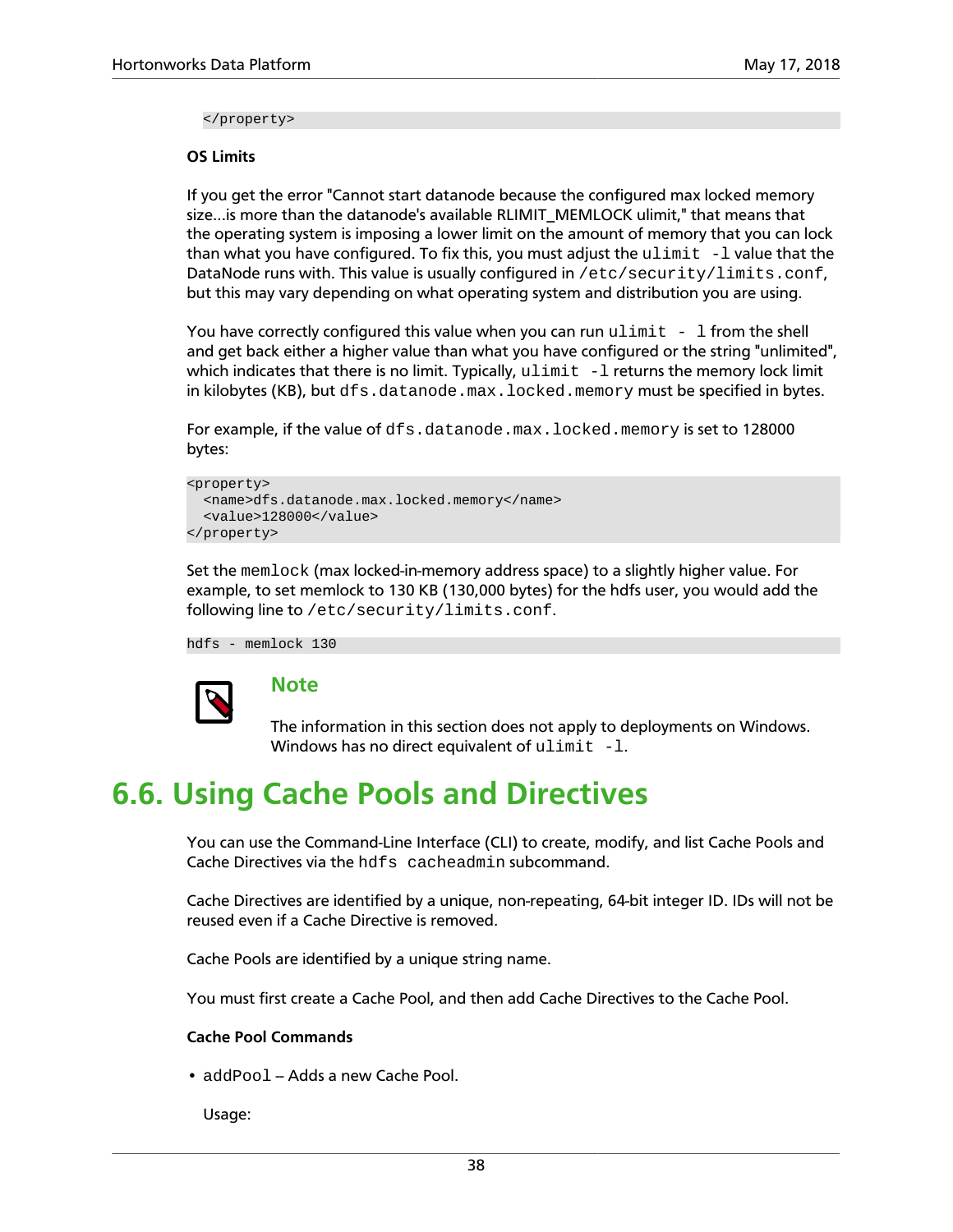```
hdfs cacheadmin -addPool <name> [-owner <owner>] [-group <group>]
[-mode <mode>] [-limit <limit>] [-maxTtl <maxTtl>]
```
#### Options:

### **Table 6.1. Cache Pool Add Options**

| Option          | <b>Description</b>                                                                                                                                                                                                                                                                    |
|-----------------|---------------------------------------------------------------------------------------------------------------------------------------------------------------------------------------------------------------------------------------------------------------------------------------|
| $<$ name $>$    | The name of the pool.                                                                                                                                                                                                                                                                 |
| <owner></owner> | The user name of the owner of the pool. Defaults to the<br>current user.                                                                                                                                                                                                              |
| <group></group> | The group that the pool is assigned to. Defaults to the<br>primary group name of the current user.                                                                                                                                                                                    |
| <mode></mode>   | The UNIX-style permissions assigned to the pool.<br>Permissions are specified in octal (e.g. 0755). Pool<br>permissions are set to 0755 by default.                                                                                                                                   |
| $\text{dimit}$  | The maximum number of bytes that can be cached by<br>directives in the pool, in aggregate. By default, no limit is<br>set.                                                                                                                                                            |
| $<$ max $Tt1$ > | The maximum allowed time-to-live for directives being<br>added to the pool. This can be specified in seconds,<br>minutes, hours, and days (e.g. 120s, 30m, 4h, 2d). Valid<br>units are [smhd]. By default, no maximum is set. A value<br>of "never" specifies that there is no limit. |

• modifyPool - Modifies the metadata of an existing Cache Pool.

#### Usage:

```
hdfs cacheadmin -modifyPool <name> [-owner <owner>] [-group <group>]
[-mode <mode>] [-limit <limit>] [-maxTtl <maxTtl>]
```
#### Options:

### **Table 6.2. Cache Pool Modify Options**

| Option            | <b>Description</b>                                                                                                                                                                                                                                                                    |
|-------------------|---------------------------------------------------------------------------------------------------------------------------------------------------------------------------------------------------------------------------------------------------------------------------------------|
| $<$ name $>$      | The name of the pool to modify.                                                                                                                                                                                                                                                       |
| <owner></owner>   | The user name of the owner of the pool.                                                                                                                                                                                                                                               |
| <group></group>   | The group that the pool is assigned to.                                                                                                                                                                                                                                               |
| <mode></mode>     | The UNIX-style permissions assigned to the pool.<br>Permissions are specified in octal (e.g. 0755).                                                                                                                                                                                   |
| $\text{dimit}$    | The maximum number of bytes that can be cached by<br>directives in the pool, in aggregate.                                                                                                                                                                                            |
| <maxttl></maxttl> | The maximum allowed time-to-live for directives being<br>added to the pool. This can be specified in seconds,<br>minutes, hours, and days (e.g. 120s, 30m, 4h, 2d). Valid<br>units are [smdh]. By default, no maximum is set. A value<br>of "never" specifies that there is no limit. |

• removePool - Removes a Cache Pool. This command also "un-caches" paths that are associated with the pool.

### Usage:

hdfs cacheadmin -removePool <name>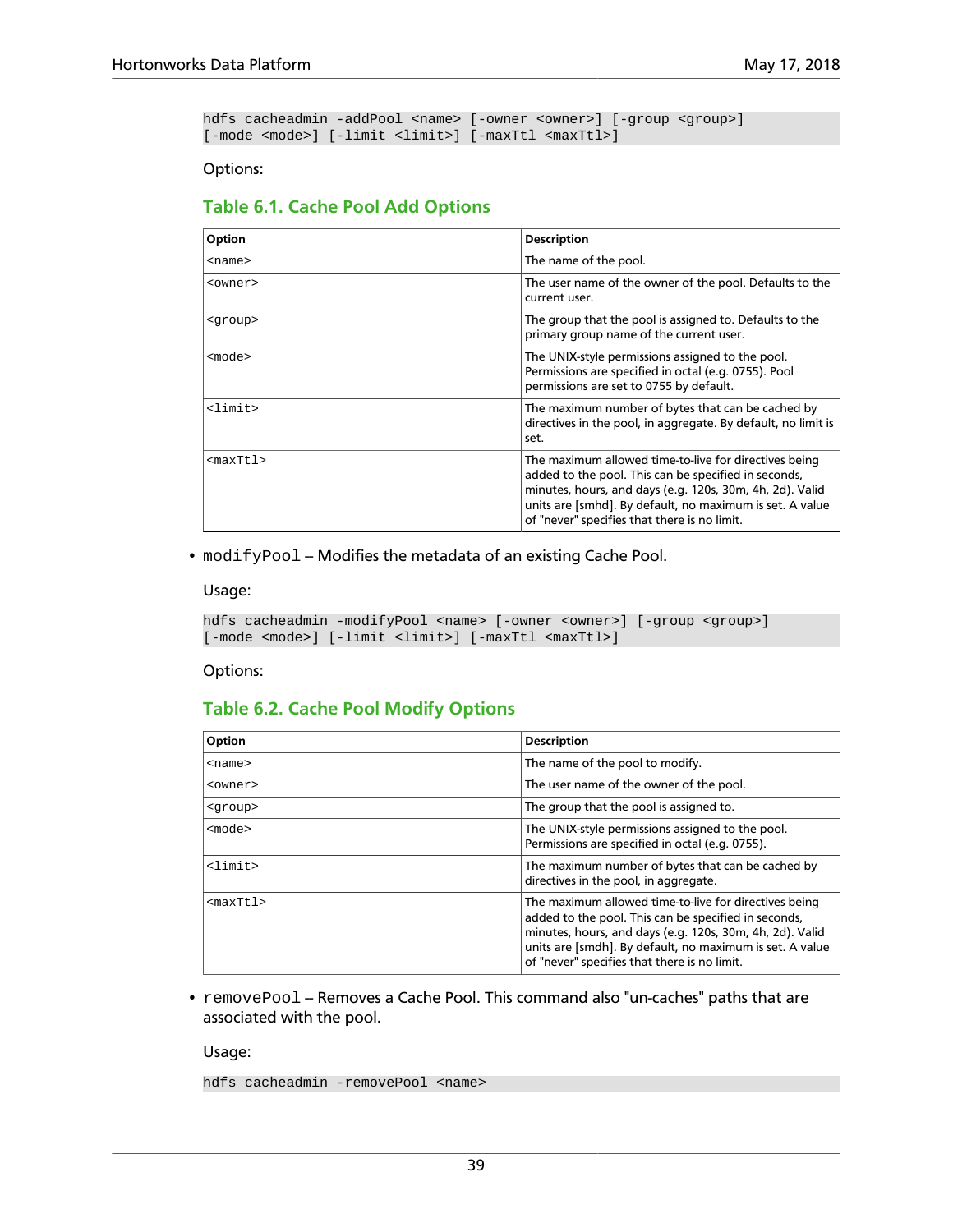Options:

### **Table 6.3. Cache Pool Remove Options**

| <b>Option</b> | <b>Description</b>                                 |
|---------------|----------------------------------------------------|
| <name></name> | <sup>1</sup> The name of the Cache Pool to remove. |

• listPools - Displays information about one or more Cache Pools, such as name, owner, group, permissions, and so on.

Usage:

hdfs cacheadmin -listPools [-stats] [<name>]

Options:

### **Table 6.4. Cache Pools List Options**

| <b>Option</b> | <b>Description</b>                             |
|---------------|------------------------------------------------|
| l-stats       | Displays additional Cache Pool statistics.     |
| <name></name> | If specified, lists only the named Cache Pool. |

#### • help - Displays detailed information about a command.

Usage:

hdfs cacheadmin -help <command-name>

Options:

### **Table 6.5. Cache Pool Help Options**

| <b>Option</b>                 | <b>Description</b>                                                                                                                                |
|-------------------------------|---------------------------------------------------------------------------------------------------------------------------------------------------|
| <command-name></command-name> | Displays detailed information for the specified command<br>name. If no command name is specified, detailed help is<br>displayed for all commands. |

### **Cache Directive Commands**

• addDirective - Adds a new Cache Directive.

Usage:

```
hdfs cacheadmin -addDirective -path <path> -pool <pool-name> [-force]
[-replication <replication>] [-ttl <time-to-live>]
```
Options:

### **Table 6.6. Cache Pool Add Directive Options**

| <b>Option</b>           | <b>Description</b>                                                                                                                                 |
|-------------------------|----------------------------------------------------------------------------------------------------------------------------------------------------|
| <path></path>           | $\mid$ The path to the cache directory or file.                                                                                                    |
| <pool-name></pool-name> | The Cache Pool to which the Cache Directive will be<br>added. You must have Write permission for the Cache<br>Pool in order to add new directives. |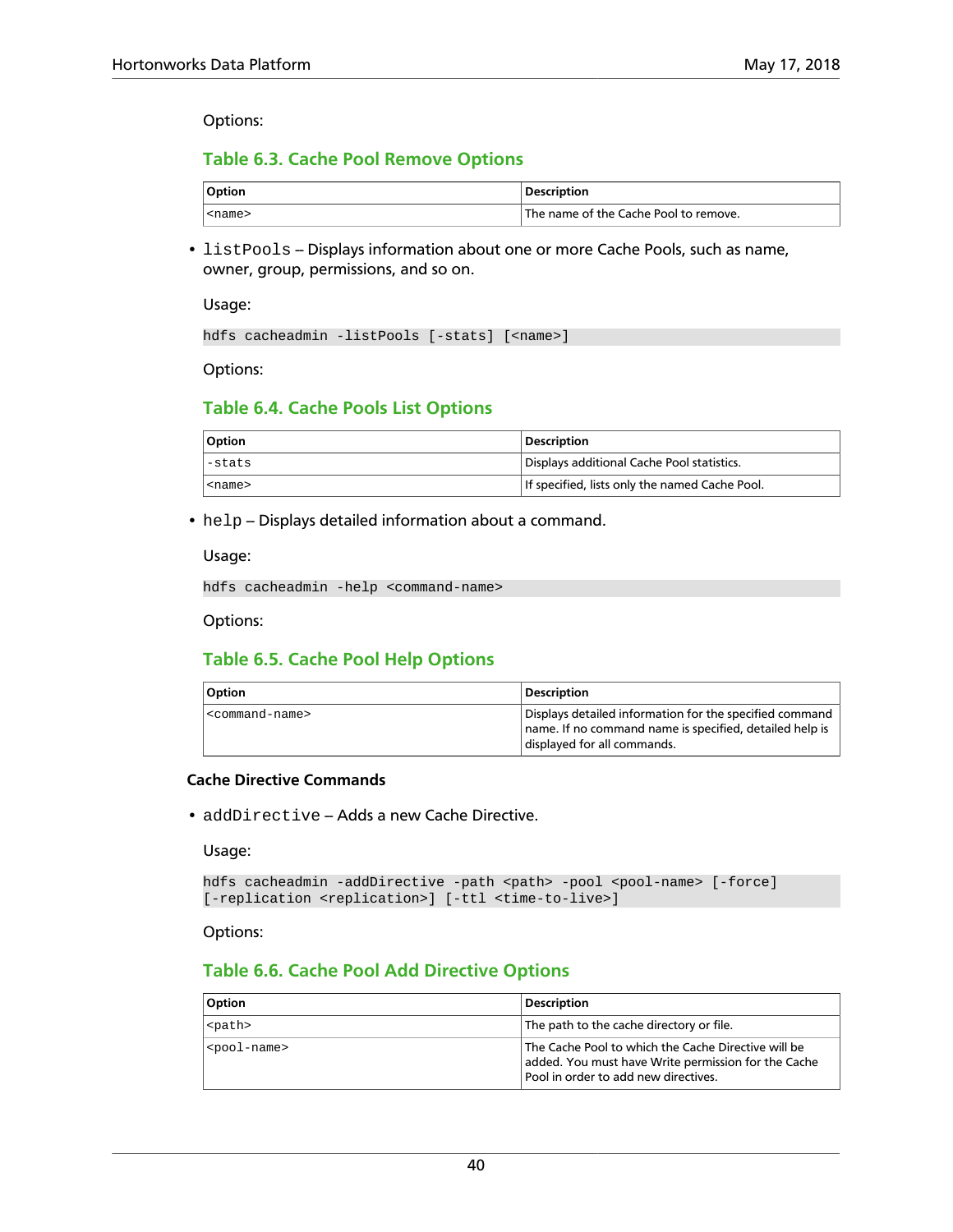| <b>Option</b>               | <b>Description</b>                                                                                                                                                                                                                               |
|-----------------------------|--------------------------------------------------------------------------------------------------------------------------------------------------------------------------------------------------------------------------------------------------|
| -force                      | Skips checking of the Cache Pool resource limits.                                                                                                                                                                                                |
| <replication></replication> | The cache replication factor to use. Default setting is 1.                                                                                                                                                                                       |
| $<$ time-to-live>           | How long the directive is valid. This can be specified in<br>minutes, hours and days (e.g. 30m, 4h, 2d). Valid units<br>are [smdh]. A value of "never" indicates a directive that<br>never expires. If unspecified, the directive never expires. |

• removeDirective - Removes a Cache Directive.

#### Usage:

hdfs cacheadmin -removeDirective <id>

Options:

### **Table 6.7. Cache Pools Remove Directive Options**

| Option  | <b>Description</b>                                                                                                                                                                                                                           |
|---------|----------------------------------------------------------------------------------------------------------------------------------------------------------------------------------------------------------------------------------------------|
| $<$ id> | The ID of the Cache Directive to remove. You must<br>have Write permission for the pool that the directive<br>belongs to in order to remove it. You can use the -<br>$ $ listDirectives command to display a list of Cache<br>Directive IDs. |

• removeDirectives - Removes all of the Cache Directives in a specified path.

Usage:

hdfs cacheadmin -removeDirectives <path>

Options:

### **Table 6.8. Cache Pool Remove Directives Options**

| Option        | Description                                                                                                                                                                                                                                    |
|---------------|------------------------------------------------------------------------------------------------------------------------------------------------------------------------------------------------------------------------------------------------|
| <path></path> | The path of the Cache Directives to remove. You must<br>have Write permission for the pool that the directives<br>belong to in order to remove them. You can use the -<br>$ $ listDirectives command to display a list of Cache<br>Directives. |

• listDirectives - Returns a list of Cache Directives.

Usage:

```
hdfs cacheadmin -listDirectives [-stats] [-path <path>] [-pool <pool>]
```
Options:

### **Table 6.9. Cache Pools List Directives Options**

| <b>Option</b> | <b>Description</b>                                                                                                                                                                                              |
|---------------|-----------------------------------------------------------------------------------------------------------------------------------------------------------------------------------------------------------------|
| <path></path> | Lists only the Cache Directives in the specified path. If<br>there is a Cache Directive in the <path> that belongs to a<br/>Cache Pool for which you do not have Read access, it will<br/>not be listed.</path> |
|               |                                                                                                                                                                                                                 |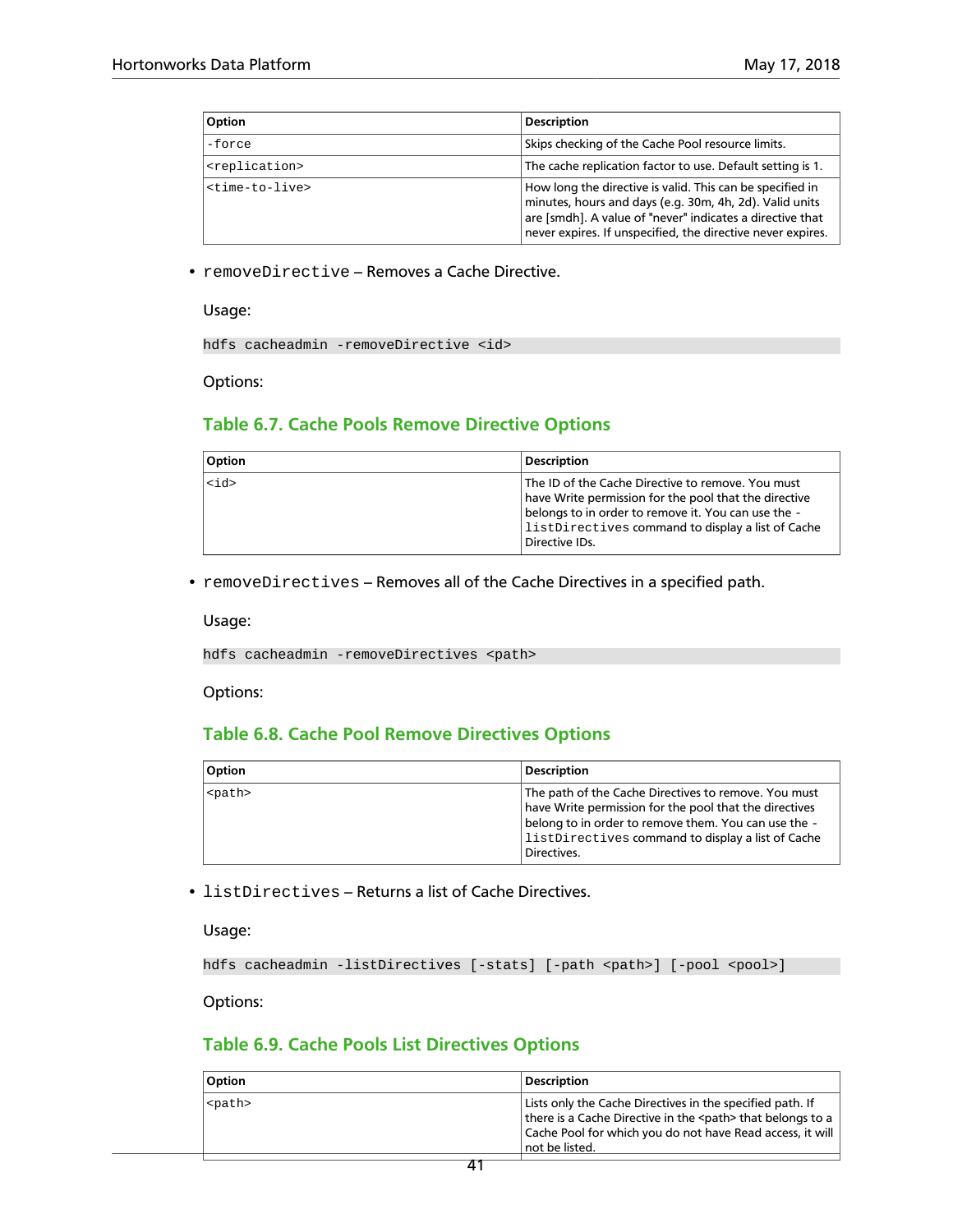| <b>Option</b>     | <b>Description</b>                                         |
|-------------------|------------------------------------------------------------|
| $ $ <pool></pool> | Lists on the Cache Directives in the specified Cache Pool. |
| l-stats           | Lists path-based Cache Directive statistics.               |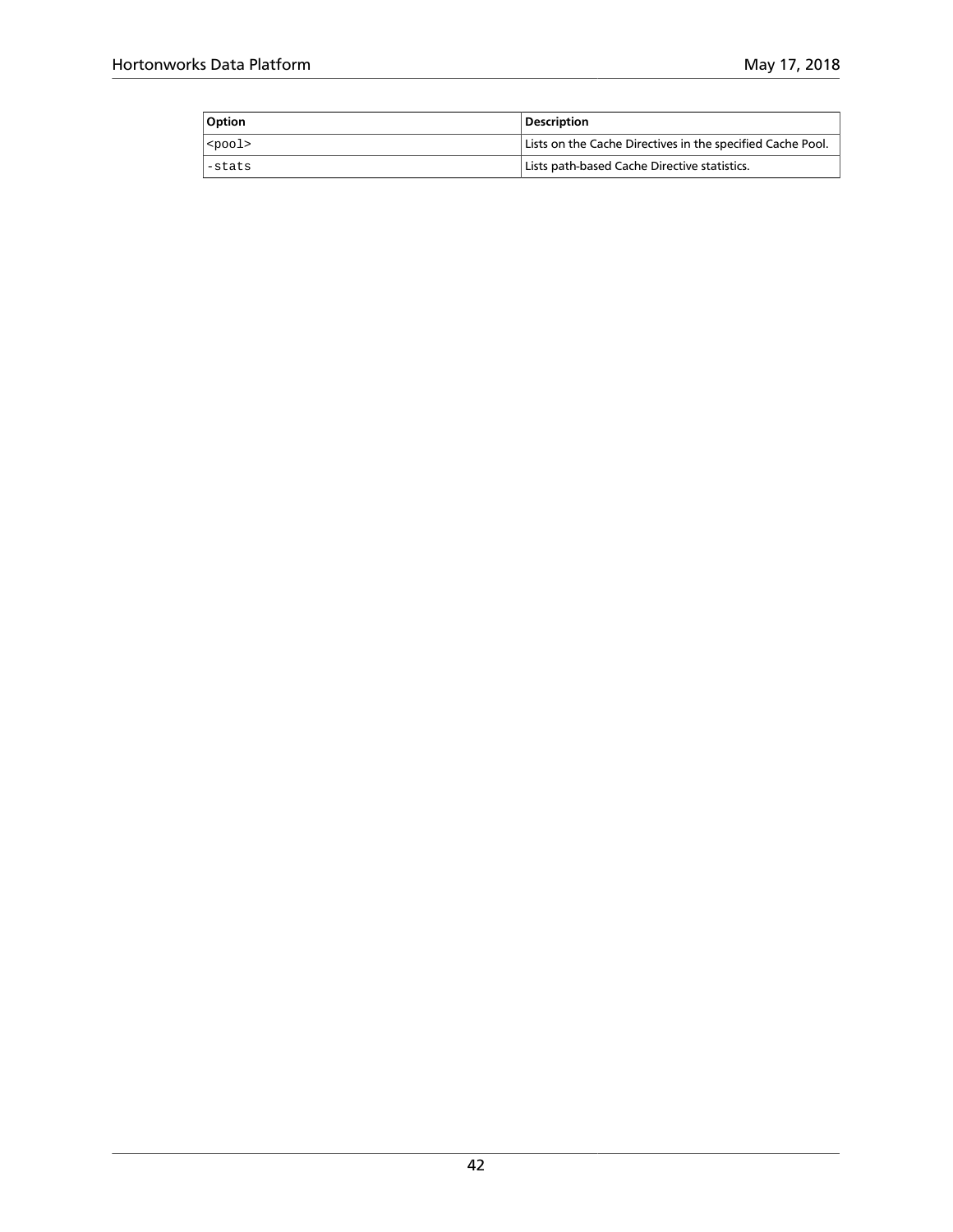# **7. Configuring HDFS Compression**

This section describes how to configure HDFS compression on Linux.

Linux supports GzipCodec, DefaultCodec, BZip2Codec, LzoCodec, and SnappyCodec. Typically, GzipCodec is used for HDFS compression. Use the following instructions to use GZipCodec.

• **Option I:** To use GzipCodec with a one-time only job:

hadoop jar hadoop-examples-1.1.0-SNAPSHOT.jar sort sbr"-Dmapred.compress. map.output=true" sbr"-Dmapred.map.output.compression.codec=org.apache. hadoop.io.compress.GzipCodec"sbr "-Dmapred.output.compress=true" sbr"- Dmapred.output.compression.codec=org.apache.hadoop.io.compress.GzipCodec"sbr -outKey org.apache.hadoop.io.Textsbr -outValue org.apache.hadoop.io.Text input output

- **Option II:** To enable GzipCodec as the default compression:
	- Edit the core-site.xml file on the NameNode host machine:

```
<property>
  <name>io.compression.codecs</name>
  <value>org.apache.hadoop.io.compress.GzipCodec,
    org.apache.hadoop.io.compress.DefaultCodec,com.hadoop.compression.lzo.
LzoCodec,
    org.apache.hadoop.io.compress.SnappyCodec</value>
<description>A list of the compression codec classes that can be used
    for compression/decompression.</description>
</property>
```
• Edit the mapred-site.xml file on the JobTracker host machine:

```
<property>
   <name>mapreduce.map.output.compress</name>
   <value>true</value>
</property>
<property>
  <name>mapreduce.map.output.compress.codec</name>
  <value>org.apache.hadoop.io.compress.GzipCodec</value>
</property>
<property>
  <name>mapreduce.output.fileoutputformat.compress.type</name>
  <value>BLOCK</value>
</property>
```
• (Optional) - Enable the following two configuration parameters to enable job output compression. Edit the mapred-site.xml file on the Resource Manager host machine: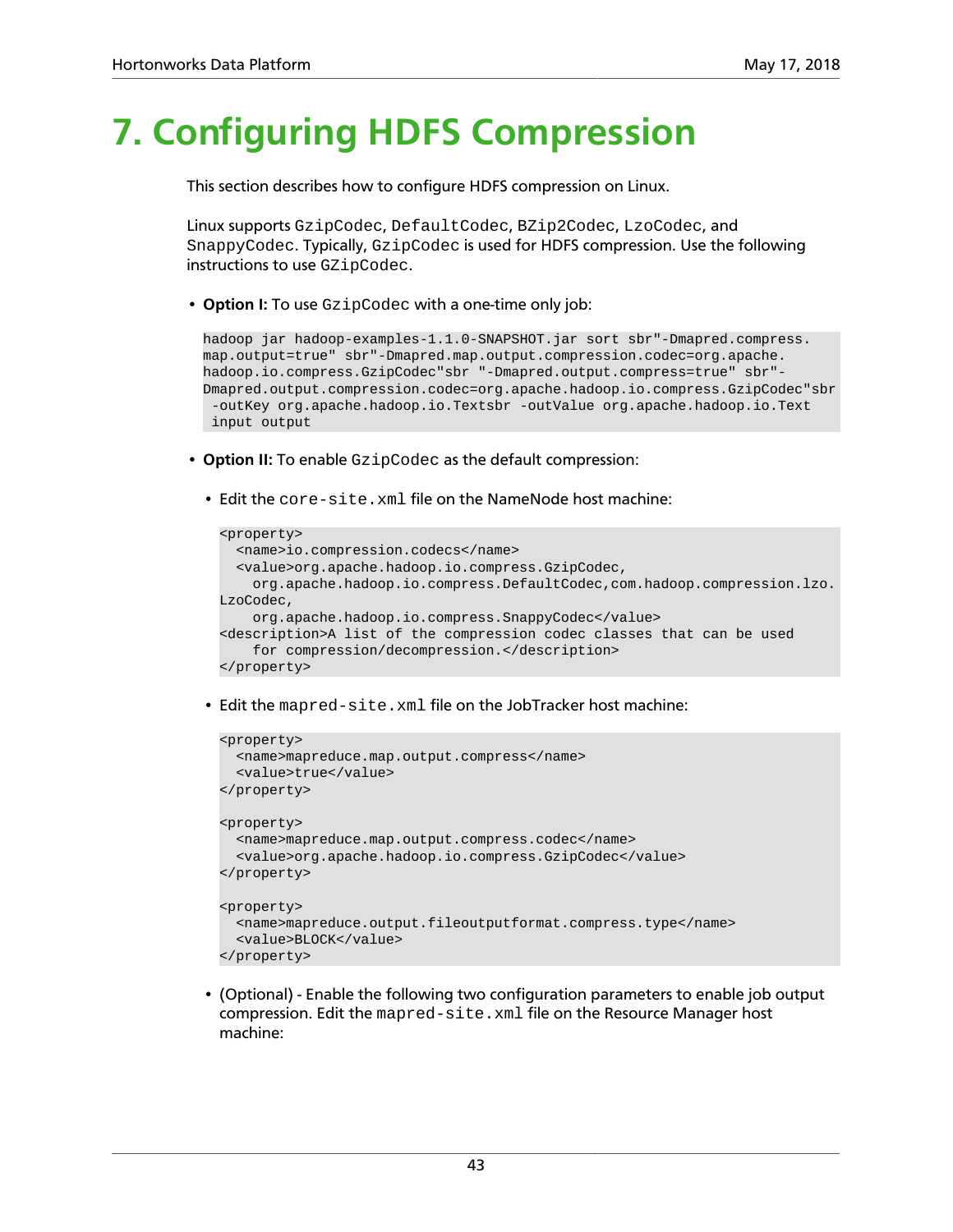```
<property>
  <name>mapreduce.output.fileoutputformat.compress</name>
  <value>true</value>
</property>
<property>
  <name>mapreduce.output.fileoutputformat.compress.codec</name>
  <value>org.apache.hadoop.io.compress.GzipCodec</value>
</property>
```
• Restart the cluster using the applicable commands in [Controlling HDP Services](https://docs.hortonworks.com/HDPDocuments/HDP2/HDP-2.6.5/bk_reference/content/ch_controlling_hdp_svcs_manually.html) [Manually](https://docs.hortonworks.com/HDPDocuments/HDP2/HDP-2.6.5/bk_reference/content/ch_controlling_hdp_svcs_manually.html).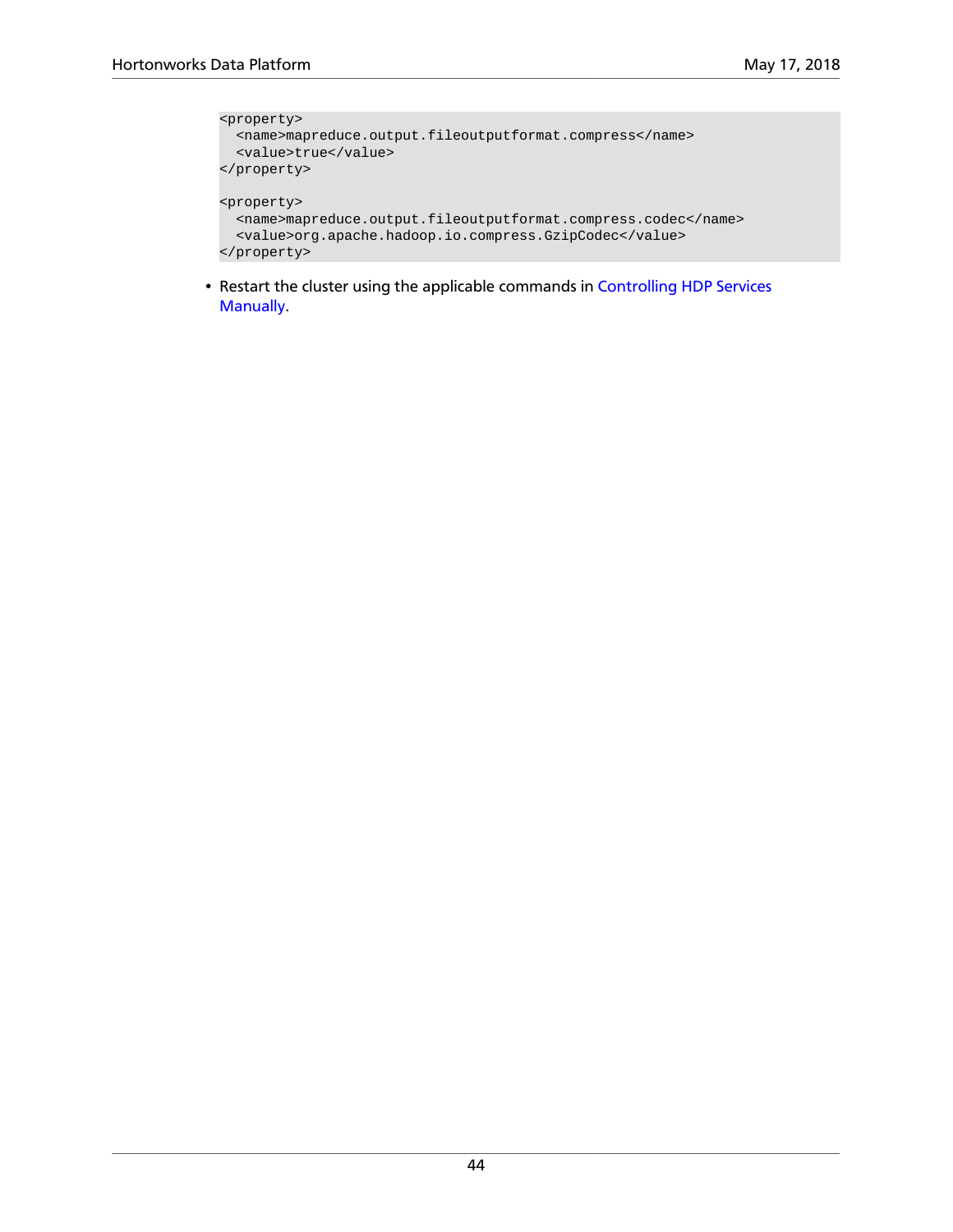# **8. Configuring Rack Awareness On HDP**

Use the following instructions to configure rack awareness on an HDP cluster.

## **8.1. Create a Rack Topology Script**

Topology scripts are used by Hadoop to determine the rack location of nodes. This information is used by Hadoop to replicate block data to redundant racks.

1. Create a topology script and data file. The topology script must be executable.

**Sample Topology Script Named rack-topology.sh**

```
#!/bin/bash
```

```
# Adjust/Add the property "net.topology.script.file.name"
# to core-site.xml with the "absolute" path the this
# file. ENSURE the file is "executable".
# Supply appropriate rack prefix
RACK_PREFIX=default
# To test, supply a hostname as script input:
if [ $# -gt 0 ]; then
CTL_FILE=${CTL_FILE:-"rack_topology.data"}
HADOOP_CONF=${HADOOP_CONF:-"/etc/hadoop/conf"}
if [ ! -f ${HADOOP_CONF}/${CTL_FILE} ]; then
 echo -n "/$RACK_PREFIX/rack "
 exit 0
fi
while [ $# -gt 0 ] ; do
 nodeArg=$1
  exec< ${HADOOP_CONF}/${CTL_FILE}
 result=""
  while read line ; do
  ar=( $line )
 if [ "\frac{2}{3}{ar[0]}" = "\frac{2}{3}nodeArg" ] ; then
result='${ar[1]}"
  fi
  done
  shift
  if [ -z "$result" ] ; then
  echo -n "/$RACK_PREFIX/rack "
 else
  echo -n "/$RACK_PREFIX/rack_$result "
 fi
done
else
 echo -n "/$RACK_PREFIX/rack "
fi
```
**Sample Topology Data File Named rack\_topology.data**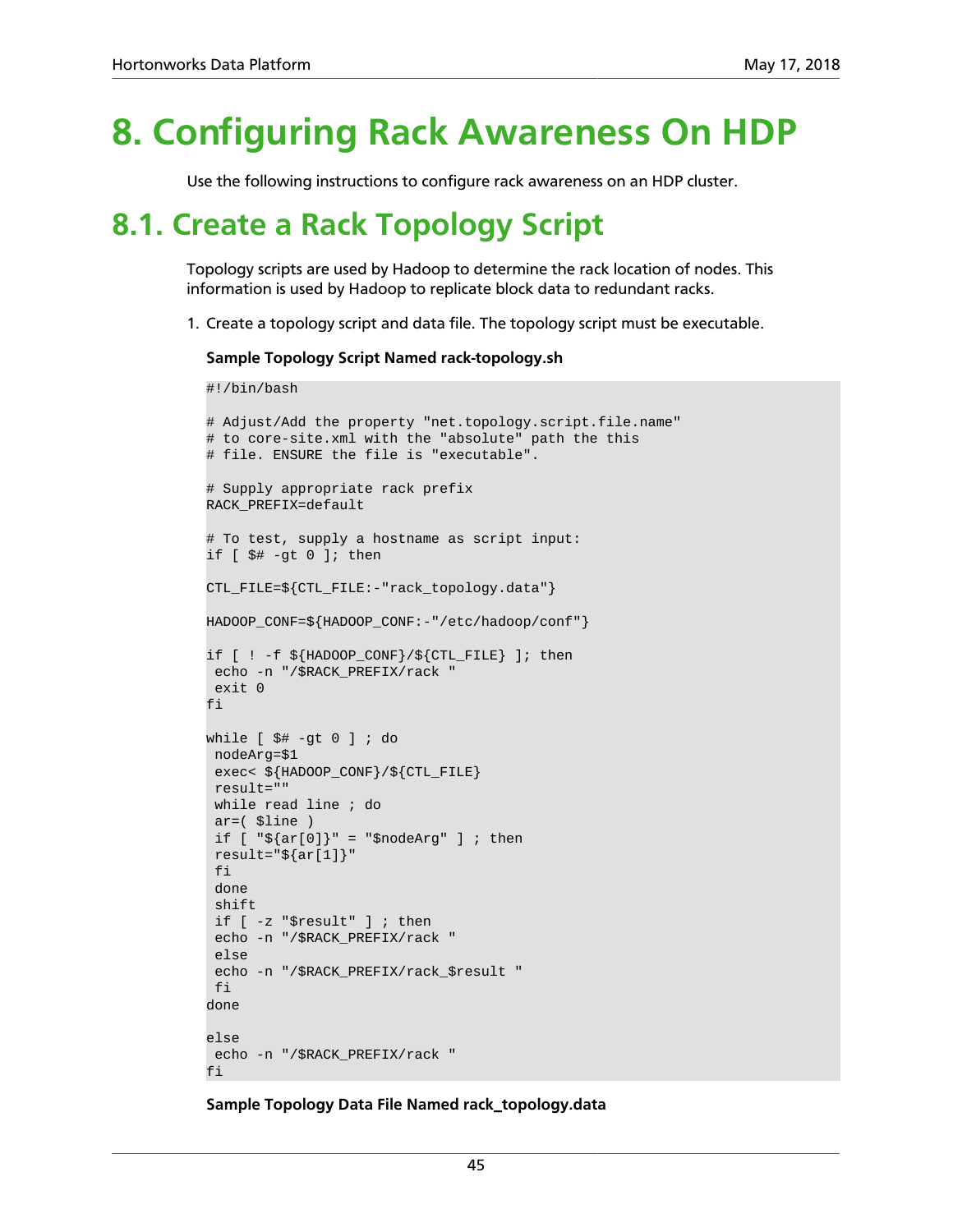```
# This file should be:
# - Placed in the /etc/hadoop/conf directory
# - On the Namenode (and backups IE: HA, Failover, etc)
# - On the Job Tracker OR Resource Manager (and any Failover JT's/RM's)
# This file should be placed in the /etc/hadoop/conf directory.
# Add Hostnames to this file. Format <host ip> <rack_location>
192.168.2.10 01
192.168.2.11 02
192.168.2.12 03
```
- 2. Copy both of these files to the /etc/hadoop/conf directory on all cluster nodes.
- 3. Run the rack-topology. sh script to ensure that it returns the correct rack information for each host.

## **8.2. Add the Topology Script Property to coresite.xml**

- 1. Stop HDFS using the applicable commands in the "Controlling HDP Services Manually" section of [Installing HDP Manually](https://docs.hortonworks.com/HDPDocuments/HDP2/HDP-2.6.5/bk_command-line-installation/content/ch_getting_ready_chapter.html)
- 2. Add the following property to core-site.xml:

```
<property>
  <name>net.topology.script.file.name</name>
   <value>/etc/hadoop/conf/rack-topology.sh</value>
</property>
```
By default the topology script will process up to 100 requests per invocation. You can also specify a different number of requests with the net.topology.script.number.args property. For example:

```
<property>
  <name>net.topology.script.number.args</name>
  <value>75</value>
</property>
```
### **8.3. Restart HDFS and MapReduce**

Restart HDFS and MapReduce using the applicable commands in [Controlling HDP Services](https://docs.hortonworks.com/HDPDocuments/HDP2/HDP-2.6.5/bk_reference/content/ch_controlling_hdp_svcs_manually.html) [Manually](https://docs.hortonworks.com/HDPDocuments/HDP2/HDP-2.6.5/bk_reference/content/ch_controlling_hdp_svcs_manually.html).

### **8.4. Verify Rack Awareness**

After the services have started, you can use the following methods to verify that rack awareness has been activated:

1. Look in the NameNode logs located in /var/log/hadoop/hdfs/. For example: hadoop-hdfs-namenode-sandbox.log. You should see an entry like this:

014-01-13 15:58:08,495 INFO org.apache.hadoop.net.NetworkTopology: Adding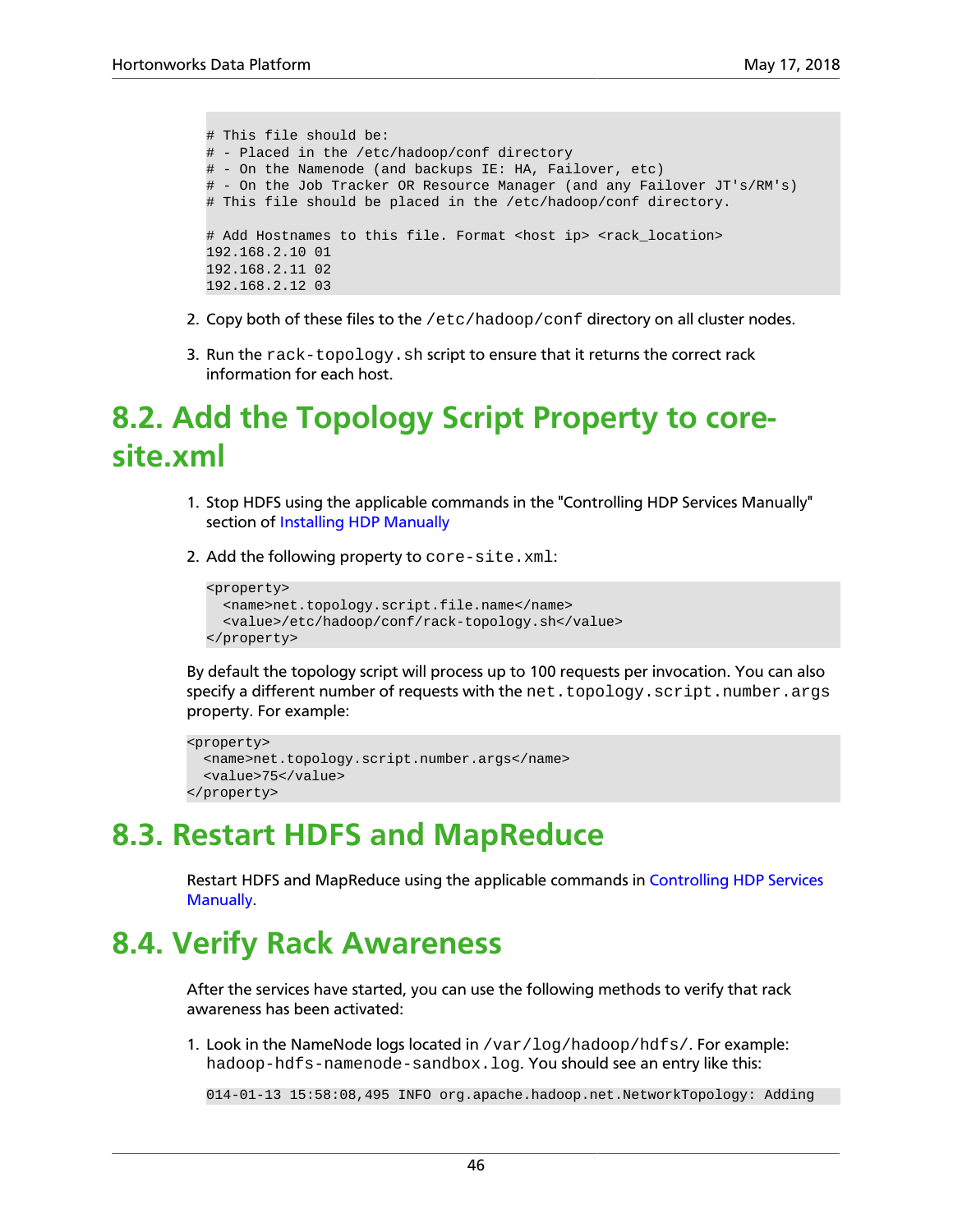a new node: /rack01/<ipaddress>

2. The Hadoop fsck command should return something like the following (if there are two racks):

```
 Status: HEALTHY Total size: 123456789 B Total dirs: 0 Total files: 1 
 Total blocks (validated): 1 (avg. block size 123456789 B)
 Minimally replicated blocks: 1 (100.0 %) Over-replicated blocks: 0 (0.0 %)
 Under-replicated blocks: 0 (0.0 %) Mis-replicated blocks: 0 (0.0 %)
 Default replication factor: 3 Average block replication: 3.0 Corrupt
 blocks: 0 Missing replicas: 0 (0.0 %) Number of data-nodes: 40 Number of
 racks: 2 FSCK ended at Mon Jan 13 17:10:51 UTC 2014 in 1 milliseconds
```
3. The Hadoop dfsadmin -report command will return a report that includes the rack name next to each machine. The report should look something like the following excerpted example:

```
 [bsmith@hadoop01 ~]$ sudo -u hdfs hadoop dfsadmin -report
 Configured Capacity: 19010409390080 (17.29 TB) Present Capacity:
 18228294160384 (16.58 TB) DFS Remaining: 5514620928000 (5.02 TB) DFS
Used: 12713673232384 (11.56 TB) DFS Used%: 69.75% Under replicated blocks:
 181 Blocks with corrupt replicas: 0 Missing blocks: 0
                                            ------ Datanodes available:
 5 (5 total, 0 dead) Name: 192.168.90.231:50010 (h2d1.hdp.local) Hostname:
 h2d1.hdp.local Rack: /default/rack_02 Decommission Status : Normal
 Configured Capacity: 15696052224 (14.62 GB) DFS Used: 314380288
(299.82 MB) Non DFS Used: 3238612992 (3.02 GB) DFS Remaining: 12143058944
 (11.31 GB) DFS Used%: 2.00% DFS Remaining%: 77.36%
 Configured Cache Capacity: 0 (0 B) Cache Used: 0 (0 B) Cache Remaining: 0
 (0 B) Cache Used%: 100.00% Cache Remaining%: 0.00% Last contact: Thu Jun 12
 11:39:51 EDT 2014
```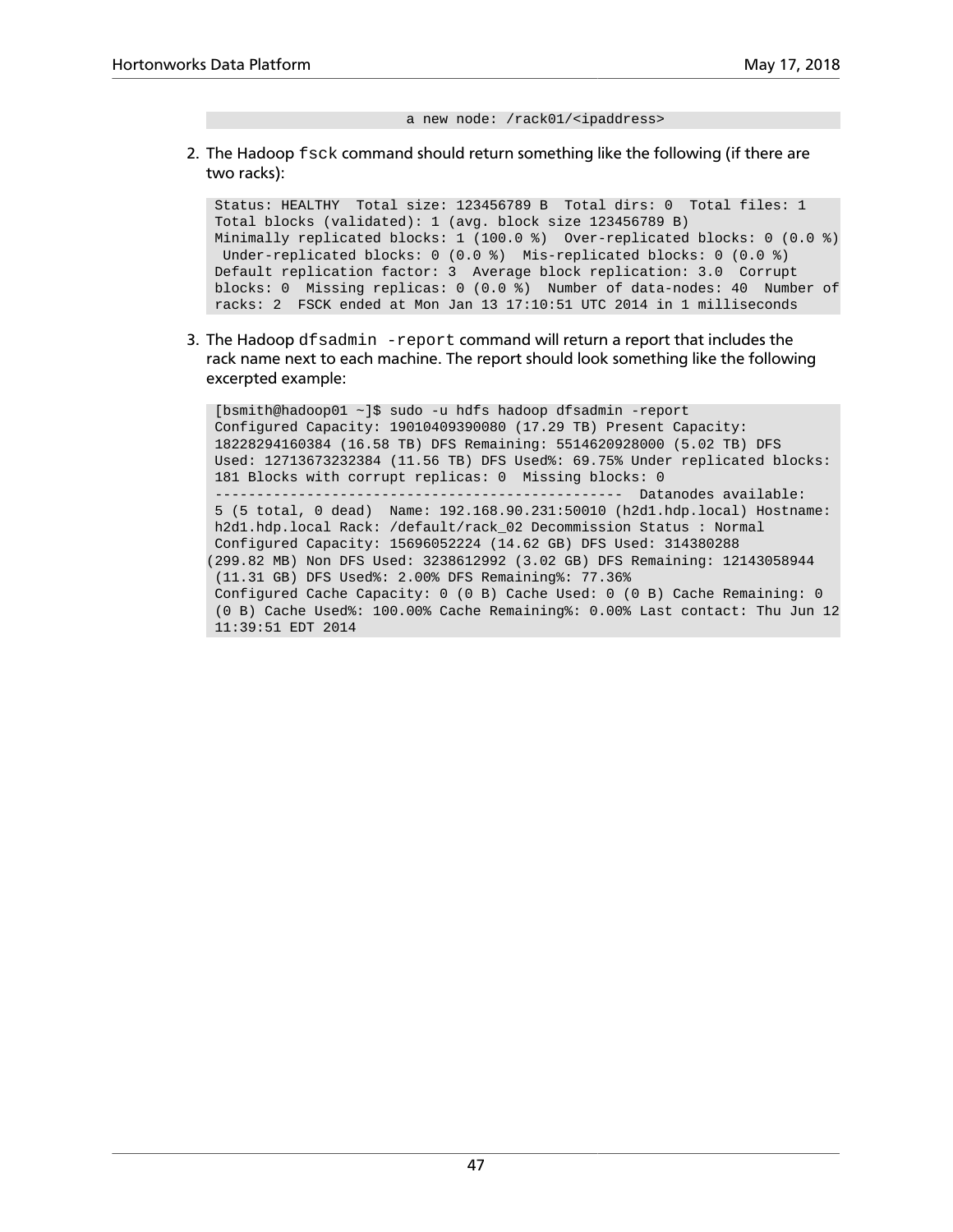# **9. Customizing HDFS**

### **9.1. Customize the HDFS Home Directory**

By default, the HDFS home directory is set to /user/<user\_name>. You can use the dfs.user.home.base.dir property to customize the HDFS home directory.

1. In the hdfs-site.xml file, set the following property:

```
<property>
  <name>dfs.user.home.base.dir</name>
  <value>/user</value>
  <description>Base directory of user home.</description>
</property>
```
Where <value> is the path to the new home directory.

## **9.2. Set the Size of the NameNode Edits Directory**

You can use the following hdfs-site.xml properties to control the size of the directory that holds the NameNode edits directory.

- dfs.namenode.num.checkpoints.retained The number of image checkpoint files that are retained in storage directories. All edit logs necessary to recover an up-todate namespace from the oldest retained checkpoint are also retained.
- dfs.namenode.num.extra.edits.retained The number of extra transactions that should be retained beyond what is minimally necessary for a NameNode restart. This can be useful for audit purposes, or for an HA setup where a remote Standby Node may have been offline for some time and require a longer backlog of retained edits in order to start again.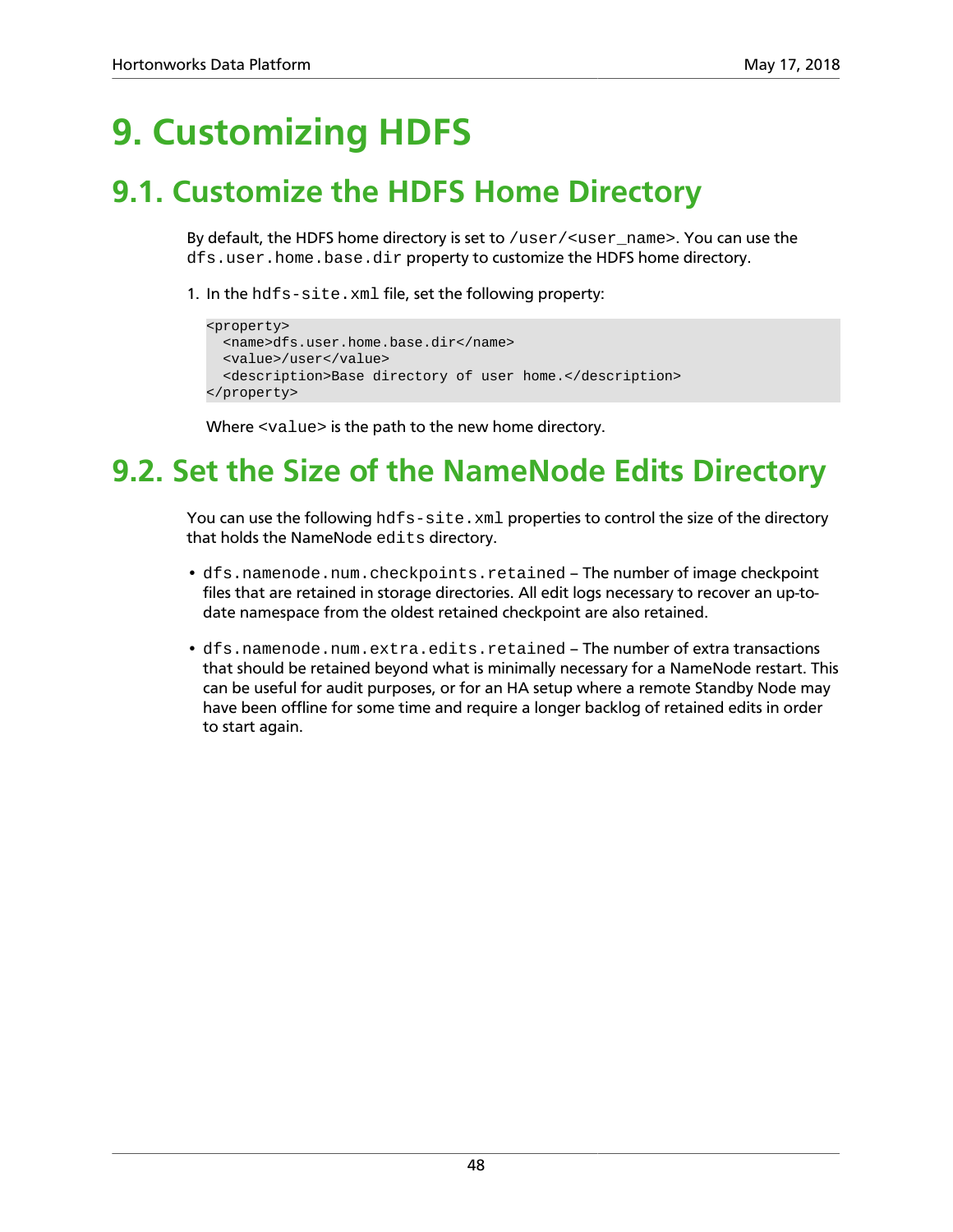# **10. G1GC Garbage Collector Configuration (Technical Preview)**

The Oracle JDK 7 update 4 introduces a new Garbage Collector (GC) – the Garbage First (G1) GC. This document provides recommended settings for G1GC parameters vs. the currently used Concurrent Mark Sweep (CMS) GC.



### **Note**

This feature is a technical preview and considered under development. Do not use this feature in your production systems. If you have questions regarding this feature, contact Support by logging a case on our Hortonworks Support Portal at [https://support.hortonworks.com.](https://support.hortonworks.com)

## **10.1. Recommended Settings for G1GC**

Based on initial testing, there appears to be no significant improvement in the NameNode startup process when using G1GC rather than CMS. The following NameNode settings are recommended for G1GC in a large cluster:

- Approximately 10% more Java heap space  $(-XX:Xms$  and  $-XX:Xmx)$  should be allocated to the NameNode, as compared to CMS setup. Recommendations for setting CMS heap size are described in [Configuring NameNode Heap Size.](https://docs.hortonworks.com/HDPDocuments/HDP2/HDP-2.6.5/bk_command-line-installation/content/configuring-namenode-heap-size.html)
- For large clusters (>50M files), MaxGCPauseMillis should be set to 4000.
- You should set ParallelGCThreads to 20 (default for a 32-core machine), as opposed to 8 for CMS.
- Other G1GC parameters should be left set to their default values.

We have observed that the G1GC does not comply with the maximum heap size  $(-XX:Xmx)$ setting. For  $xmx = 110$  GB, we observed the following VM statistics:

- For CMS: Maximum heap (VmPeak) = 113 GB.
- For G1GC: Maximum heap (VmPeak) = 147 GB.

## **10.2. Configuration Settings for G1GC**

To switch from CMS to G1GC, you must update the HADOOP\_NAMENODE\_OPTS settings in the hadoop-env.sh file. On the Ambari dashboard, select **HDFS > Configs > Advanced > Advanced hadoop-env**, then make the following changes to the HADOOP\_NAMENODE\_OPTS settings:

- Replace -XX:+UseConcMarkSweepGC with -XX:+UseG1GC
- Remove -XX:+UseCMSInitiatingOccupancyOnly and XX:CMSInitiatingOccupancyFraction=####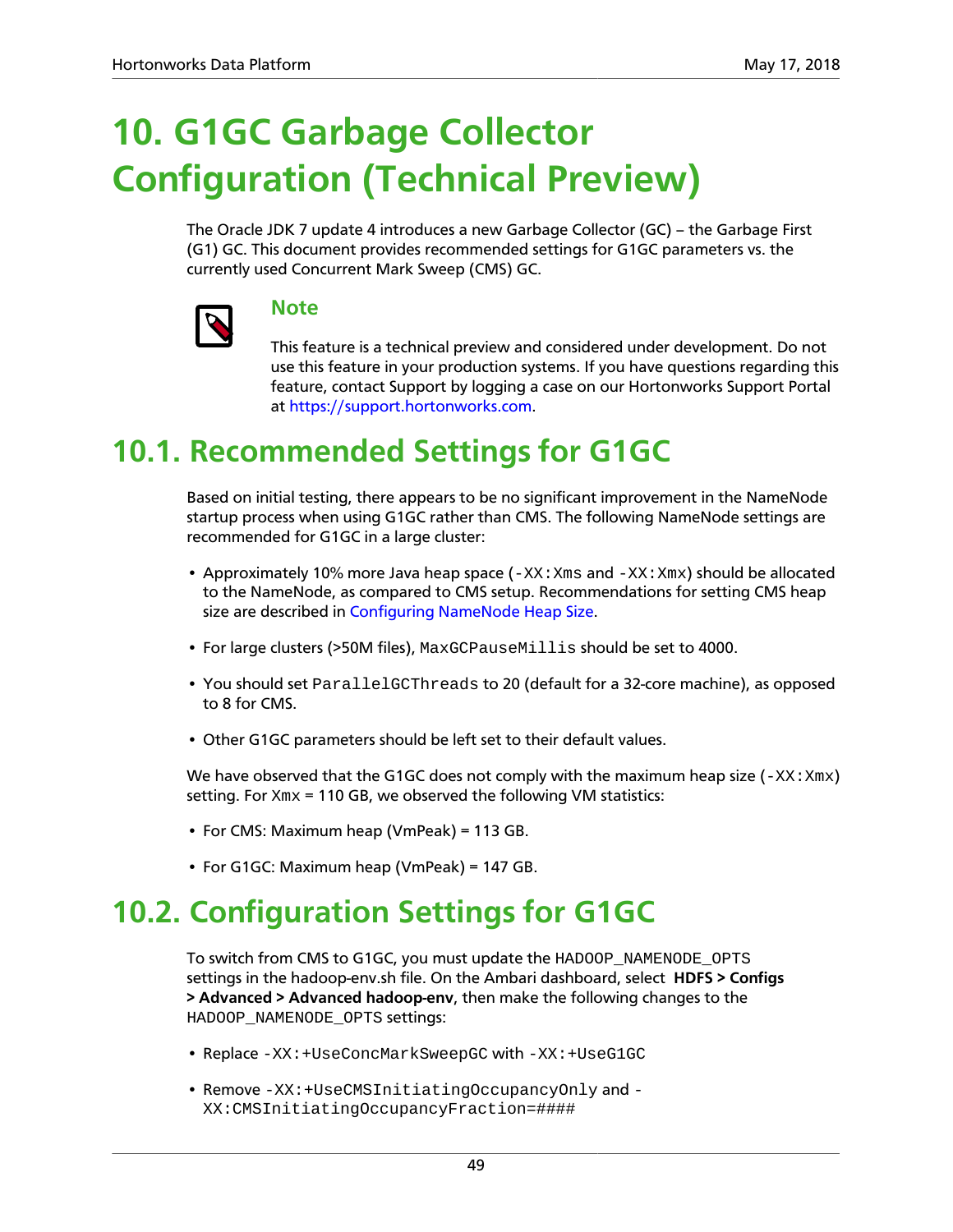- Remove -XX:NewSize=#### and -XX:MaxNewSize=####
- Add -XX:MaxGCPauseMillis=#### (optional)
- Add -XX: InitiatingHeapOccupancyPercent=#### (optional)
- Add -XX: ParallelGCThreads=####, if not present (optional). The default value of this parameter is set to the number of logical processors (up to a value of 8). For more than 8 logical processors, the default value is set to 5/8th the number of logical processors.

The optional settings can be used to change the default value of the setting.

The recommended CMS settings for  $-XX:Xmx$  and  $-XX:Xms$  are described in [Configuring](https://docs.hortonworks.com/HDPDocuments/HDP2/HDP-2.6.5/bk_command-line-installation/content/configuring-namenode-heap-size.html) [NameNode Heap Size.](https://docs.hortonworks.com/HDPDocuments/HDP2/HDP-2.6.5/bk_command-line-installation/content/configuring-namenode-heap-size.html) For G1GC, these values can be adjusted as described in the previous section.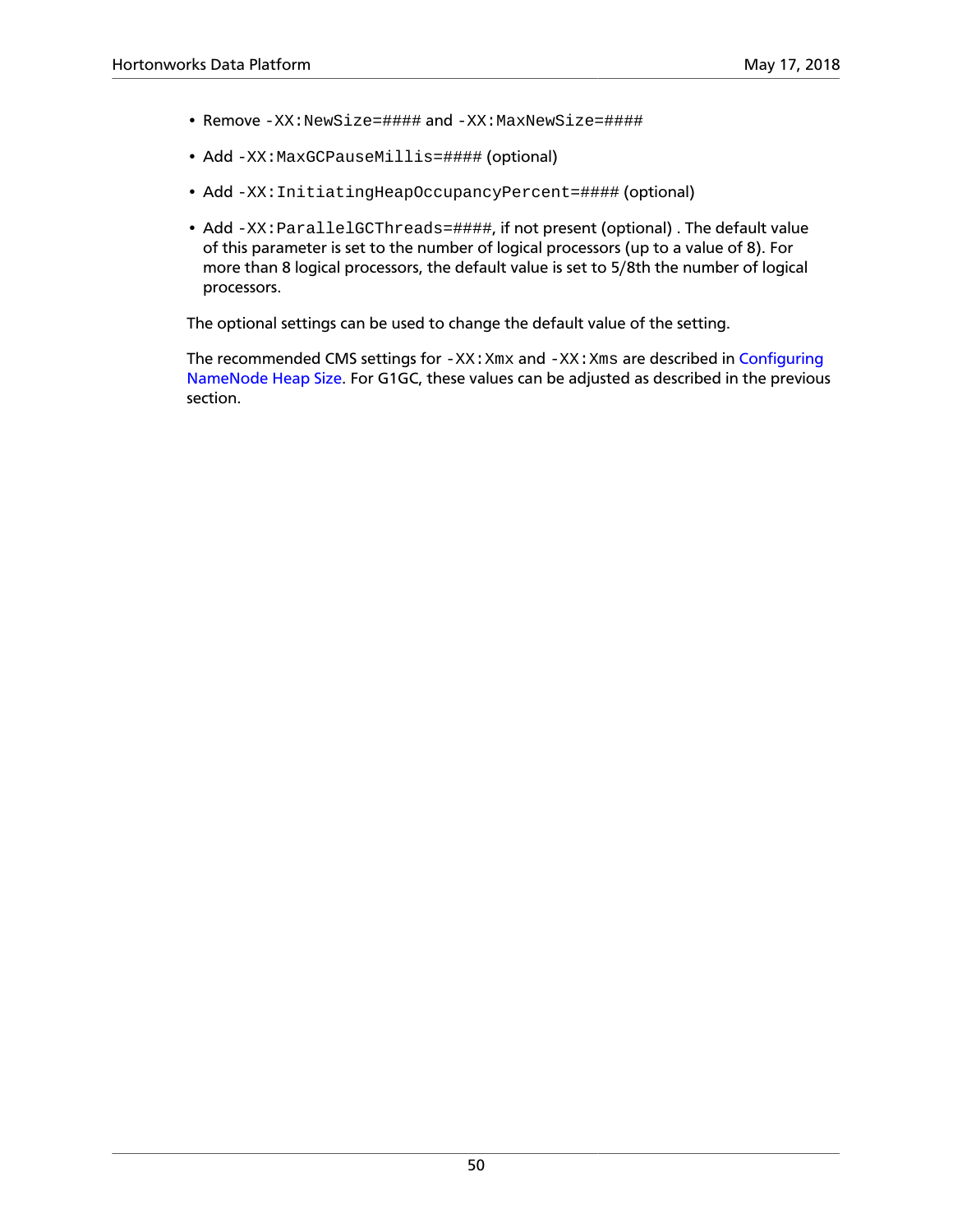## **11. Hadoop Archives**

The Hadoop Distributed File System (HDFS) is designed to store and process large data sets, but HDFS can be less efficient when storing a large number of small files. When there are many small files stored in HDFS, these small files occupy a large portion of the namespace. As a result, disk space is under-utilized because of the namespace limitation.

Hadoop Archives (HAR) can be used to address the namespace limitations associated with storing many small files. A Hadoop Archive packs small files into HDFS blocks more efficiently, thereby reducing NameNode memory usage while still allowing transparent access to files. Hadoop Archives are also compatible with MapReduce, allowing transparent access to the original files by MapReduce jobs.

### **11.1. Introduction**

The Hadoop Distributed File System (HDFS) is designed to store and process large (terabytes) data sets. For example, a large production cluster may have 14 PB of disk space and store 60 million files.

However, storing a large number of small files in HDFS is inefficient. A file is generally considered to be "small" when its size is substantially less than the HDFS block size, which is 256 MB by default in HDP. Files and blocks are name objects in HDFS, meaning that they occupy namespace (space on the NameNode). The namespace capacity of the system is therefore limited by the physical memory of the NameNode.

When there are many small files stored in the system, these small files occupy a large portion of the namespace. As a consequence, the disk space is underutilized because of the namespace limitation. In one real-world example, a production cluster had 57 million files less than 256 MB in size, with each of these files taking up one block on the NameNode. These small files used up 95% of the namespace but occupied only 30% of the cluster disk space.

Hadoop Archives (HAR) can be used to address the namespace limitations associated with storing many small files. HAR packs a number of small files into large files so that the original files can be accessed transparently (without expanding the files).

HAR increases the scalability of the system by reducing the namespace usage and decreasing the operation load in the NameNode. This improvement is orthogonal to memory optimization in the NameNode and distributing namespace management across multiple NameNodes.

Hadoop Archive is also compatible with MapReduce — it allows parallel access to the original files by MapReduce jobs.

## **11.2. Hadoop Archive Components**

### **HAR Format Data Model**

The Hadoop Archive data format has the following layout: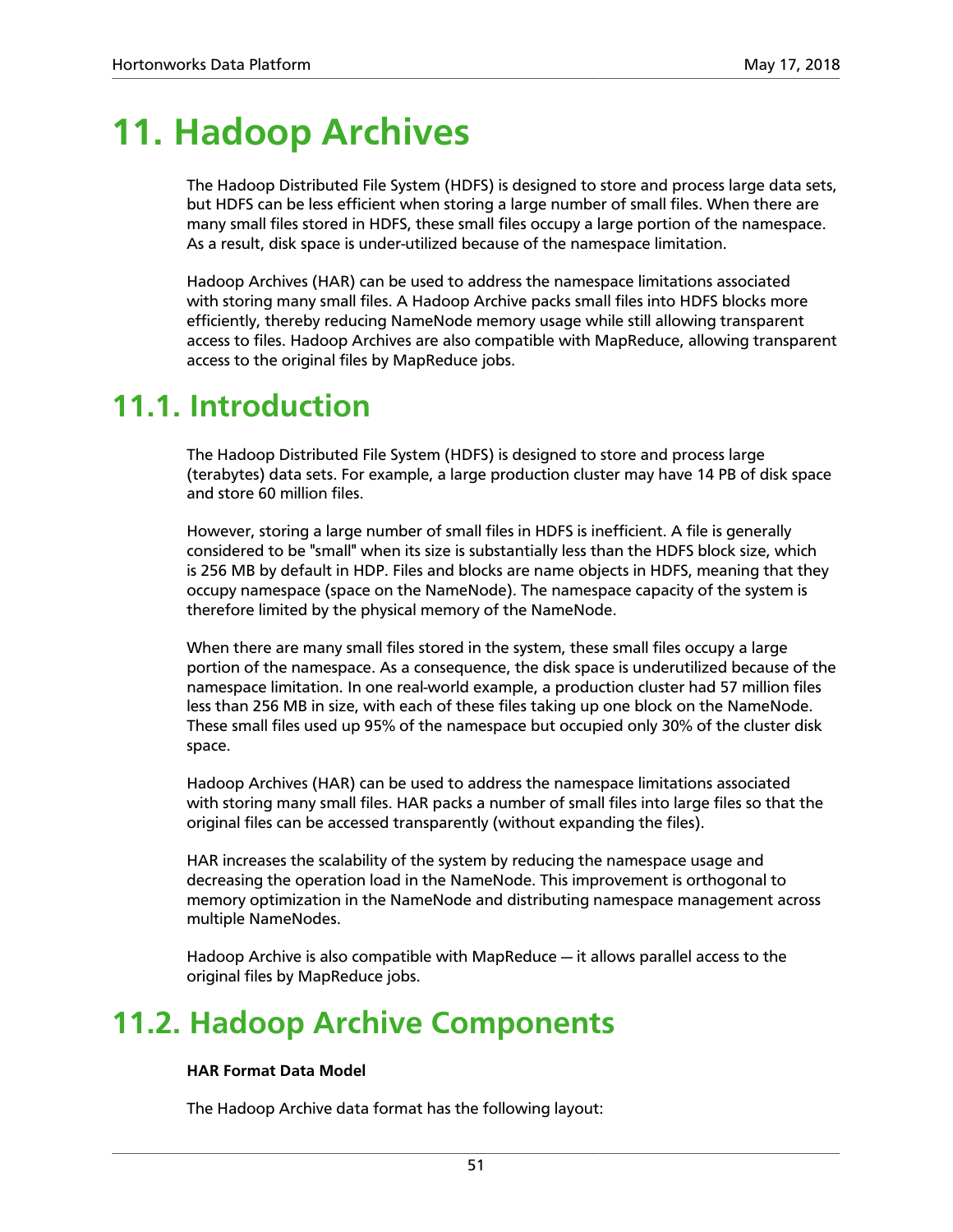```
foo.har/_masterindex //stores hashes and offsets
foo.har/_index //stores file statuses
foo.har/part-[1..n] //stores actual file data
```
The file data is stored in multipart files, which are indexed in order to retain the original separation of data. Moreover, the file parts can be accessed in parallel by MapReduce programs. The index files also record the original directory tree structures and file status.

#### **HAR File System**

Most archival systems, such as tar, are tools for archiving and de-archiving. Generally, they do not fit into the actual file system layer and hence are not transparent to the application writer in that the archives must be expanded before use.

The Hadoop Archive is integrated with the Hadoop file system interface. The HarFileSystem implements the FileSystem interface and provides access via the har: // scheme. This exposes the archived files and directory tree structures transparently to users. Files in a HAR can be accessed directly without expanding them.

For example, if we have the following command to copy an HDFS file to a local directory:

hdfs dfs –get hdfs://namenode/foo/file-1 localdir

Suppose a Hadoop Archive  $bar$ .har is created from the foo directory. With the HAR, the command to copy the original file becomes:

hdfs dfs –get har://namenode/bar.har/foo/file-1 localdir

Users only need to change the URI paths. Alternatively, users may choose to create a symbolic link (from hdfs://namenode/foo to har://namenode/bar.har/foo in the example above), and then even the URIs do not need to be changed. In either case, HarFileSystem will be invoked automatically to provide access to the files in the HAR. Because of this transparent layer, HAR is compatible with the Hadoop APIs, MapReduce, the FS shell command-line interface, and higher-level applications such as Pig, Zebra, Streaming, Pipes, and DistCp.

#### **Hadoop Archiving Tool**

Hadoop Archives can be created using the Hadoop archiving tool. The archiving tool uses MapReduce to efficiently create Hadoop Archives in parallel. The tool can be invoked using the command:

hadoop archive -archiveName name -p <parent> <src>\* <dest>

A list of files is generated by traversing the source directories recursively, and then the list is split into map task inputs. Each map task creates a part file (about 2 GB, configurable) from a subset of the source files and outputs the metadata. Finally, a reduce task collects metadata and generates the index files.

### **11.3. Creating a Hadoop Archive**

The Hadoop archiving tool can be invoked using the following command:

hadoop archive -archiveName name -p <parent> <src>\* <dest>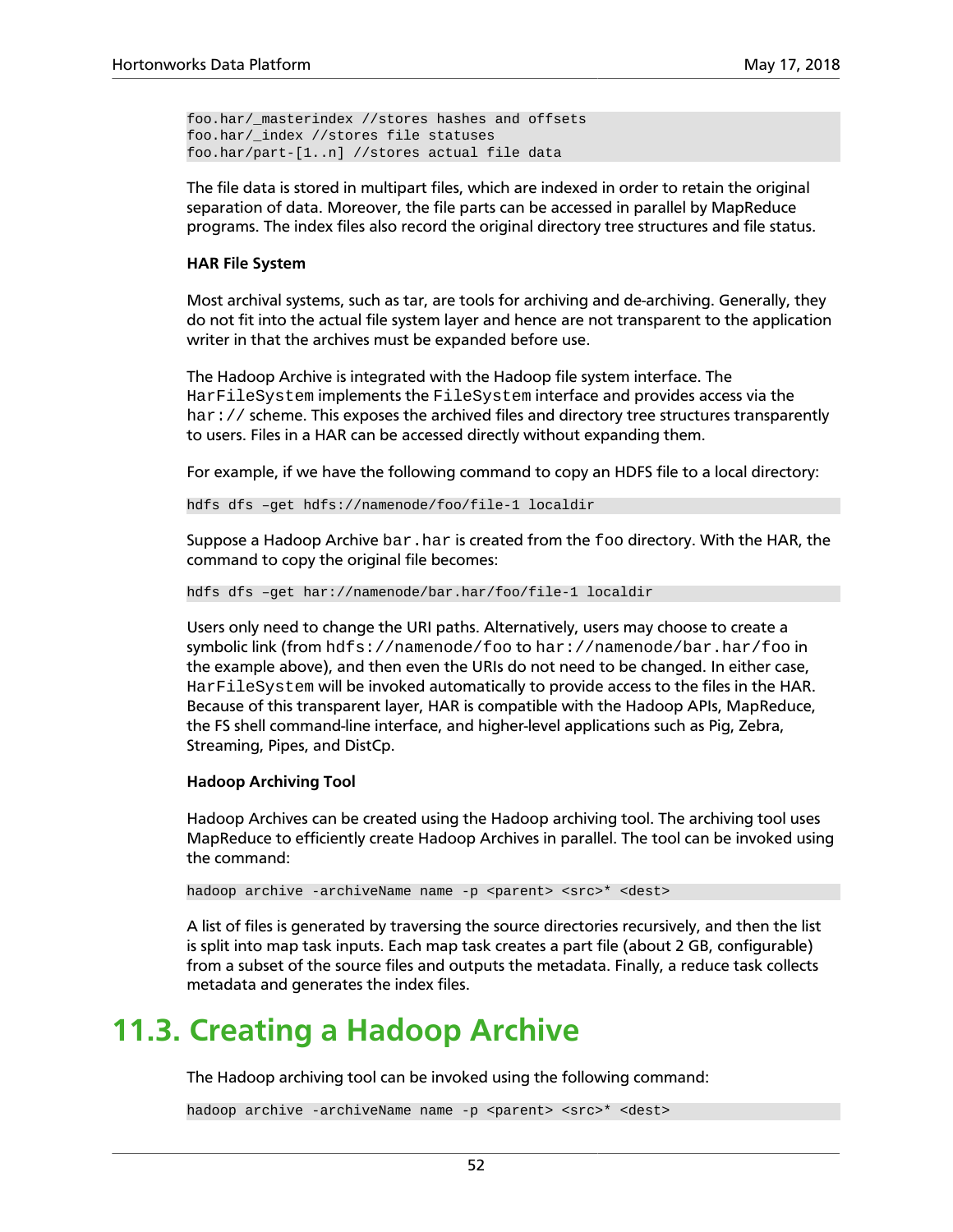Where -archiveName is the name of the archive you would like to create. The archive name should be given a .har extension. The  $\epsilon$  parent is argument is used to specify the relative path to the location where the files are to be archived in the HAR.

#### **Example**

hadoop archive -archiveName foo.har -p /user/hadoop dir1 dir2 /user/zoo

This example creates an archive using  $/\text{user/hadoop}$  as the relative archive directory. The directories /user/hadoop/dir1 and /user/hadoop/dir2 will be archived in the / user/zoo/foo.har archive.

Archiving does not delete the source files. If you would like to delete the input files after creating an archive to reduce namespace, you must manually delete the source files.

Although the hadoop archive command can be run from the host file system, the archive file is created in the HDFS file system from directories that exist in HDFS. If you reference a directory on the host file system rather than in HDFS, you will get the following error:

```
The resolved paths set is empty. Please check whether the srcPaths exist,
 where srcPaths
 = [</directory/path>]
```
To create the HDFS directories used in the preceding example, use the following series of commands:

```
hdfs dfs -mkdir /user/zoo
hdfs dfs -mkdir /user/hadoop
hdfs dfs -mkdir /user/hadoop/dir1
hdfs dfs -mkdir /user/hadoop/dir2
```
### **11.4. Looking Up Files in Hadoop Archives**

The  $hdfs$  dfs  $-ls$  command can be used to look up files in Hadoop archives. Using the example /user/zoo/foo.har archive created in the previous section, use the following command to list the files in the archive:

hdfs dfs -ls har:///user/zoo/foo.har/

This command returns:

har:///user/zoo/foo.har/dir1 har:///user/zoo/foo.har/dir2

These archives were created with the following command:

hadoop archive -archiveName foo.har -p /user/hadoop dir1 dir2 /user/zoo

If you change the command to:

hadoop archive -archiveName foo.har -p /user/ hadoop/dir1 hadoop/dir2 /user/ zoo

And then run the following command:

hdfs dfs -ls -R har:///user/zoo/foo.har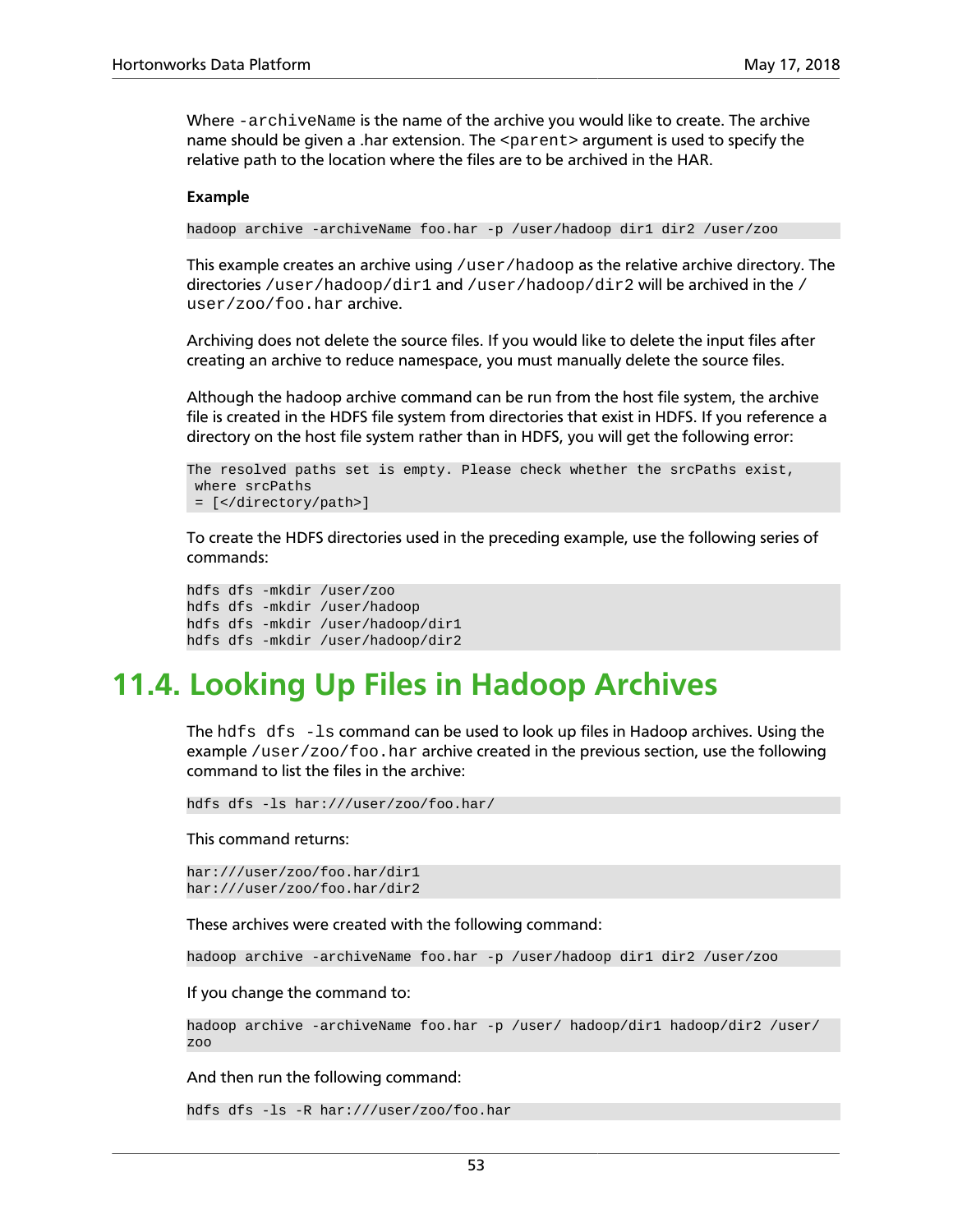The following output is returned:

```
har:///user/zoo/foo.har/hadoop
har:///user/zoo/foo.har/hadoop/dir1
har:///user/zoo/foo.har/hadoop/dir2
```
Note that the modified parent argument causes the files to be archived relative to /user/ rather than /user/hadoop.

## **11.5. Hadoop Archives and MapReduce**

To use Hadoop Archives with MapReduce, you must reference files slightly differently than with the default file system. If you have a Hadoop Archive stored in HDFS in /user/ zoo/ foo.har, you must specify the input directory as har:///user/zoo/foo.har to use it as a MapReduce input. Since Hadoop Archives are exposed as a file system, MapReduce is able to use all of the logical input files in Hadoop Archives as input.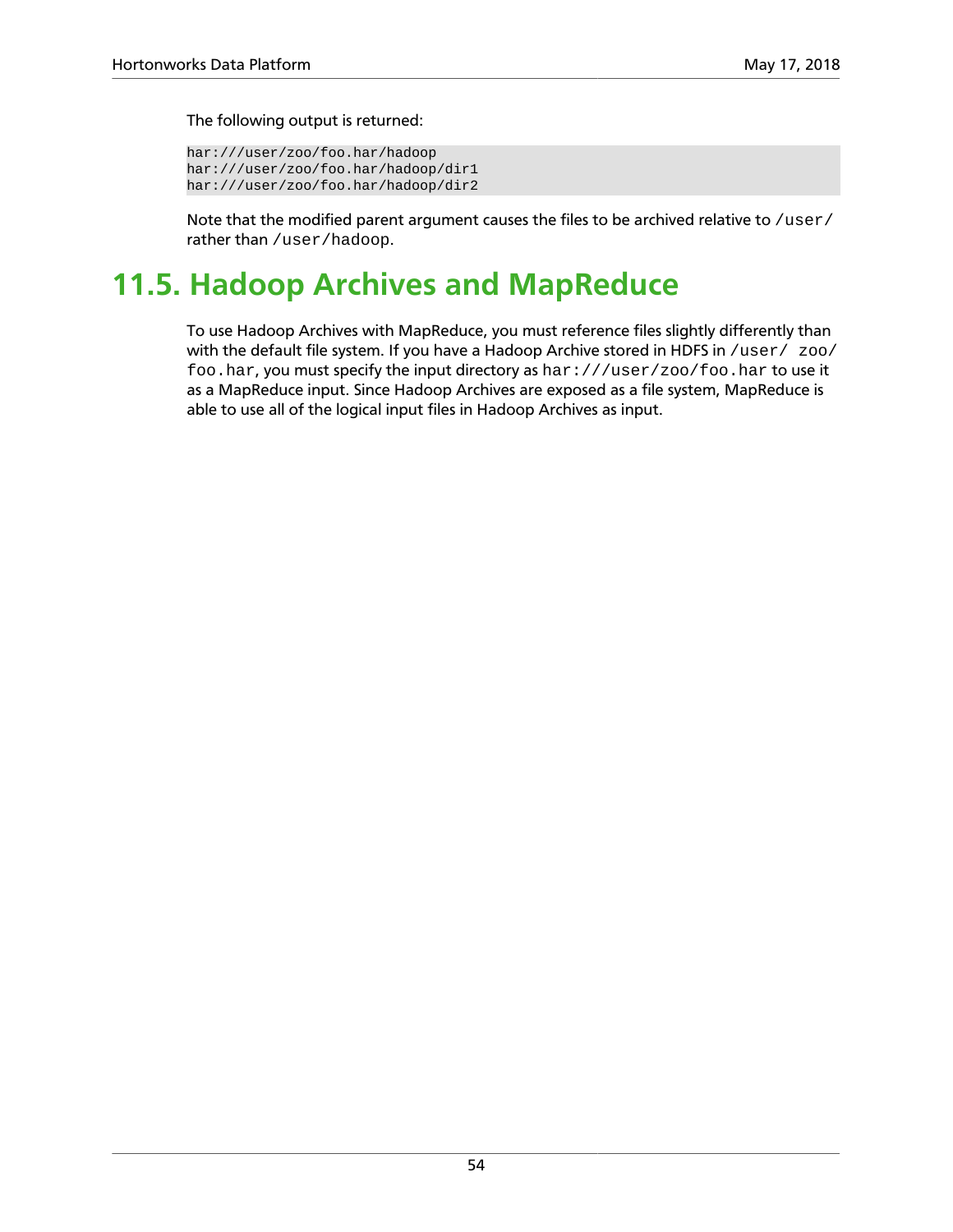## **12. HDFS DataNode Monitoring**

The Hadoop Distributed File System (HDFS) is designed to detect and recover from complete failure of DataNodes:

- There is no single point of failure.
- Automatic NameNode failover takes only a few seconds.
- Because data replication can be massively parallelized in large clusters, recovery from DataNode loss occurs within minutes.
- Most jobs are not affected by DataNode failures.

However, partial failures can negatively affect the performance of running DataNodes:

- Slow network connection due to a failing or misconfigured adapter.
- Bad OS or JVM settings that affect service performance.
- Slow hard disk.
- Bad disk controller.

Slow DataNodes can have a significant impact on cluster performance. A slow DataNode may continue heartbeating successfully, and the NameNode will keep redirecting clients to slow DataNodes. HDFS DataNode Monitoring provides detection and reporting of slow DataNodes that negatively affect cluster performance.

### **12.1. Disk IO Statistics**

Disk IO statistics are disabled by default. To enable disk IO statistics, set the file IO sampling fraction to a non-zero value in the hdfs-site.xml file:

```
 <property>
  <name>dfs.datanode.fileio.profiling.sampling.fraction</name>
  <value>1</value>
 </property>
```
Setting this value to 1.0 samples 100% of disk IO; a value of 0.5 samples 50% of disk IO, and so on. Sampling disk IO may have a small impact on cluster performance.

You can access the disk IO statistics via the NameNode JMX page at http:// <namenode\_host>:50070/jmx. In the following JMX output example, the time unit is milliseconds, and the disk is healthy because the IO latencies are low:

```
 "name" : "Hadoop:service=DataNode,name=DataNodeVolume-/data/disk2/dfs/
data/",
     "modelerType" : "DataNodeVolume-/data/disk2/dfs/data/",
     "tag.Context" : "dfs",
     "tag.Hostname" : "n001.hdfs.example.com",
    "TotalMetadataOperations" : 67,
    "MetadataOperationRateAvgTime" : 0.08955223880597014,
 ...
    "WriteIoRateNumOps" : 7321,
     "WriteIoRateAvgTime" : 0.050812730501297636
```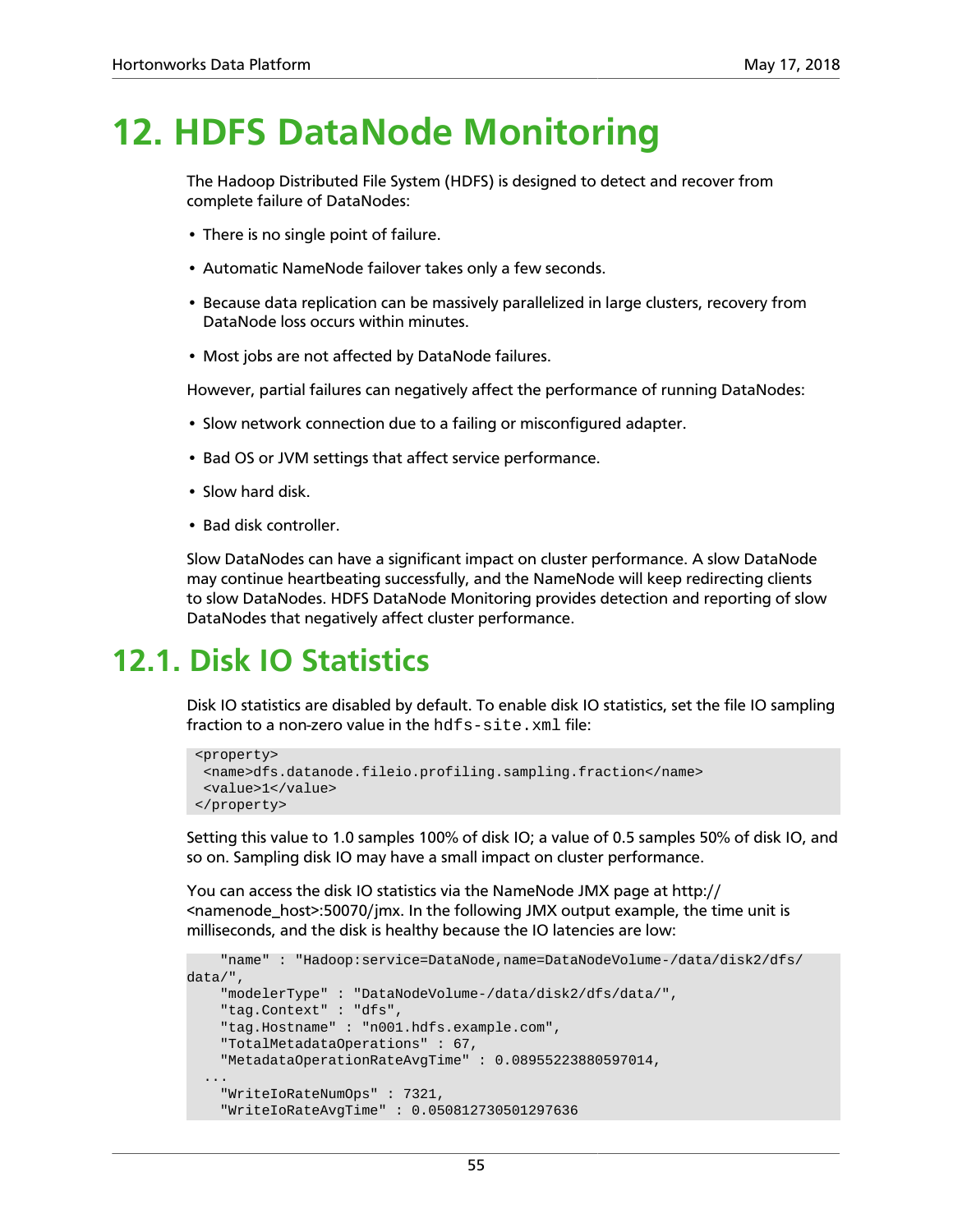### **12.2. Slow DataNode Detection**

When slow DataNode detection is enabled, DataNodes collect latency statistics on their peers during Write pipelines, and periodic outlier detection is used to determine slow peers. The NameNode aggregates reports from all DataNodes and flags potentially slow nodes. Slow DataNode detection is disabled by default. To enable slow DataNode detection, set the following property in the hdfs-site.xml file:

```
 <property>
  <name>dfs.datanode.peer.stats.enabled</name>
  <value>true</value>
 </property>
```
You can access the slow DataNode statistics via the NameNode JMX page at http:// <namenode\_host>:50070/jmx. In the following JMX output example, the time unit is milliseconds, and the peer DataNodes are healthy because the latencies are in milliseconds:

```
"name" : "Hadoop:service=DataNode,name=DataNodeInfo",
"modelerType" : "org.apache.hadoop.hdfs.server.datanode.DataNode", 
 "SendPacketDownstreamAvgInfo" : "{
        \"[192.168.7.202:50075]RollingAvgTime\" : 1.4476967370441458,
         \"[192.168.7.201:50075]RollingAvgTime\" : 1.5569170444798432
}"
```
You can also access slow DataNode statistics via the DataNode JMX page at http:// <datanode\_host>:50075/jmx.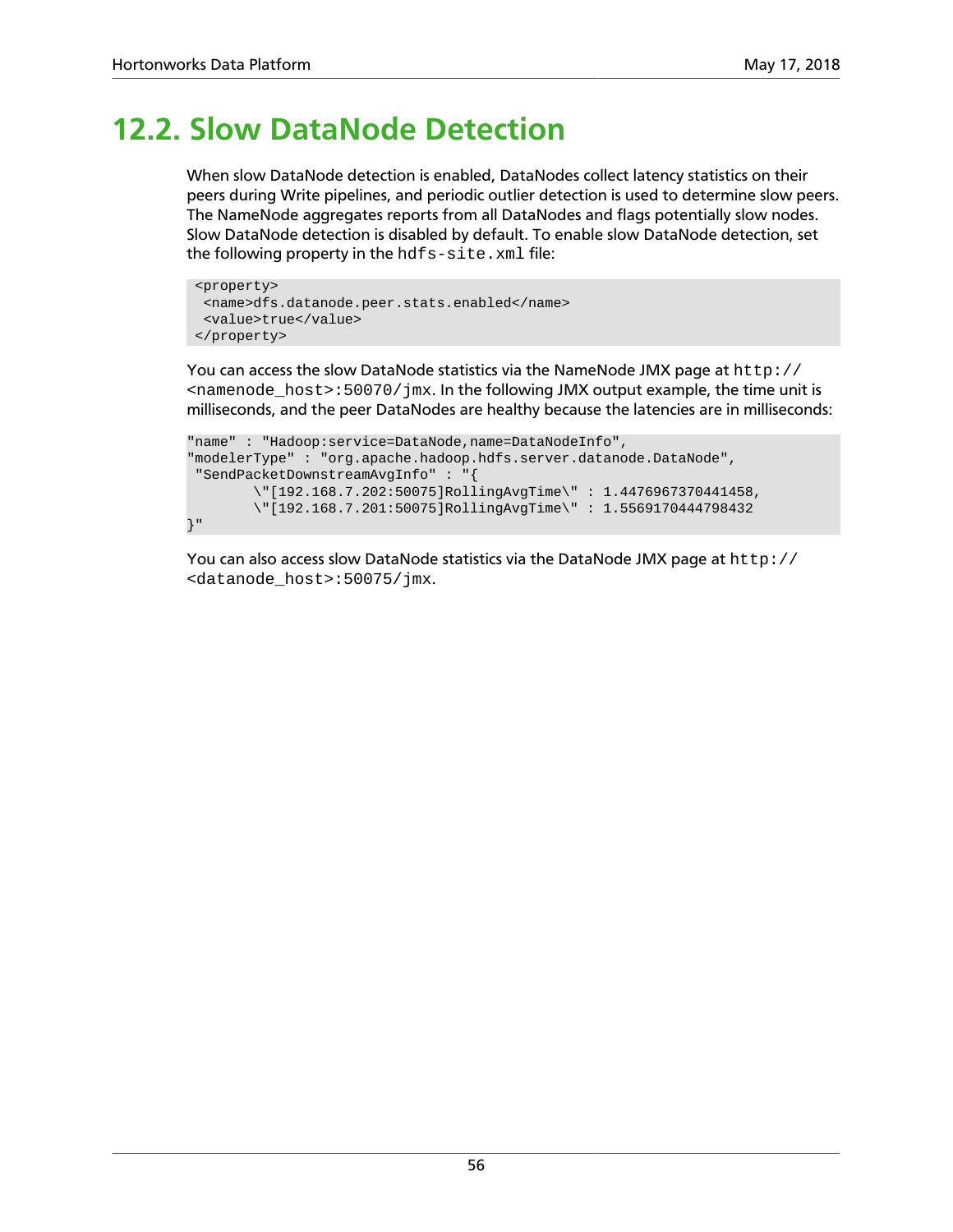# **13. JMX Metrics APIs for HDFS Daemons**

You can use the following methods to access HDFS metrics using the Java Management Extensions (JMX) APIs.

### **Use the HDFS Daemon Web Interface**

You can access JMX metrics through the web interface of an HDFS daemon. This is the recommended method.

For example, use the following command format to access the NameNode JMX:

curl -i http://localhost:50070/jmx

You can use the qry parameter to fetch only a particular key:

```
curl -i http://localhost:50070/jmx?qry=Hadoop:service=NameNode,name=
NameNodeInfo
```
### **Directly Access the JMX Remote Agent**

This method requires that the JMX remote agent is enabled with a JVM option when starting HDFS services.

For example, the following JVM options in hadoop-env. sh are used to enable the JMX remote agent for the NameNode. It listens on port 8004 with SSL disabled. The user name and password are saved in the mxremote.password file.

```
export HADOOP_NAMENODE_OPTS="-Dcom.sun.management.jmxremote
-Dcom.sun.management.jmxremote.password.file=$HADOOP_CONF_DIR/jmxremote.
password
-Dcom.sun.management.jmxremote.ssl=false
-Dcom.sun.management.jmxremote.port=8004 $HADOOP_NAMENODE_OPTS"
```
Details about related settings can be found [here.](http://docs.oracle.com/javase/7/docs/technotes/guides/management/agent.html) You can also use the [jmxquery tool](https://code.google.com/p/jmxquery/) to retrieve information through JMX.

Hadoop also has a built-in JMX query tool,  $\frac{1}{2}$  mx get. For example:

hdfs jmxget -server localhost -port 8004 -service NameNode

Note that  $jmxget$  requires that authentication be disabled, as it does not accept a user name and password.

Using JMX can be challenging for operations personnel who are not familiar with JMX setup, especially JMX with SSL and firewall tunnelling. Therefore, it is generally recommended that you collect JXM information through the web interface of HDFS daemons rather than directly accessing the JMX remote agent.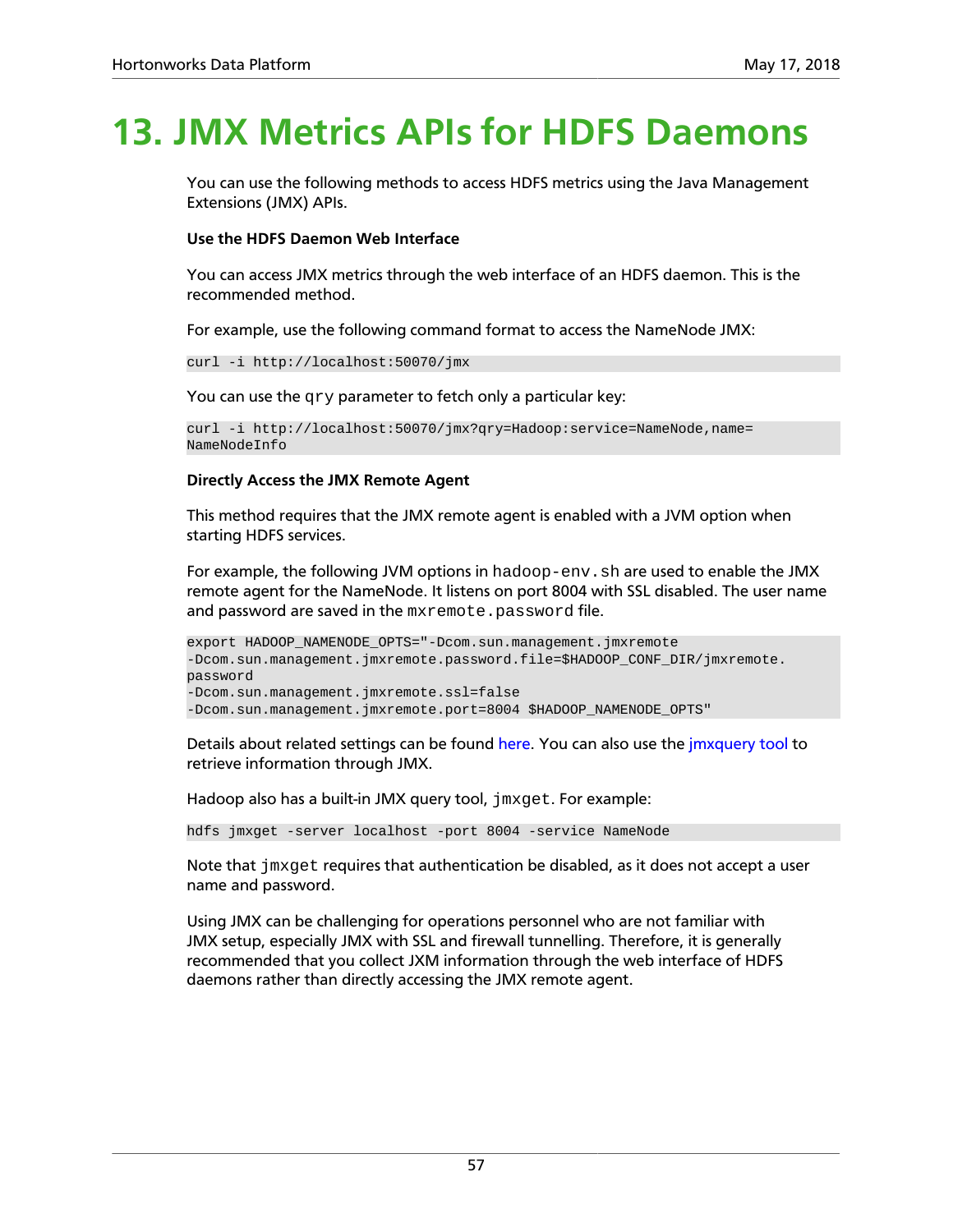# **14. Memory as Storage (Technical Preview)**

This chapter describes how to use DataNode memory as storage in HDFS.



### **Note**

This feature is a technical preview and considered under development. Do not use this feature in your production systems. If you have questions regarding this feature, contact Support by logging a case on our Hortonworks Support Portal at [https://support.hortonworks.com.](https://support.hortonworks.com)

### **14.1. Introduction**

HDFS supports efficient writes of large data sets to durable storage, and also provides reliable access to the data. This works well for batch jobs that write large amounts of persistent data.

Emerging classes of applications are driving use cases for writing smaller amounts of temporary data. Using DataNode memory as storage addresses the use case of applications that want to write relatively small amounts of intermediate data sets with low latency.

Writing block data to memory reduces durability, as data can be lost due to process restart before it is saved to disk. HDFS attempts to save replica data to disk in a timely manner to reduce the window of possible data loss.

DataNode memory is referenced using the RAM\_DISK storage type and the LAZY\_PERSIST storage policy.

Using DataNode memory as HDFS storage involves the following steps:

- 1. Shut down the DataNode.
- 2. Mount a portion of DataNode memory for use by HDFS.
- 3. Assign the RAM\_DISK storage type to the DataNode, and enable short-circuit reads.
- 4. Set the LAZY\_PERSIST storage policy on the HDFS files and directories that will use memory as storage.
- 5. Restart the DataNode.

If you update a storage policy setting on a file or directory, you must use the HDFS mover data migration tool to actually move blocks as specified by the new storage policy.

Memory as storage represents one aspect of YARN resource management capabilities that includes CPU scheduling, CGroups, node labels, and archival storage.

### **14.2. HDFS Storage Types**

HDFS storage types can be used to assign data to different types of physical storage media. The following storage types are available: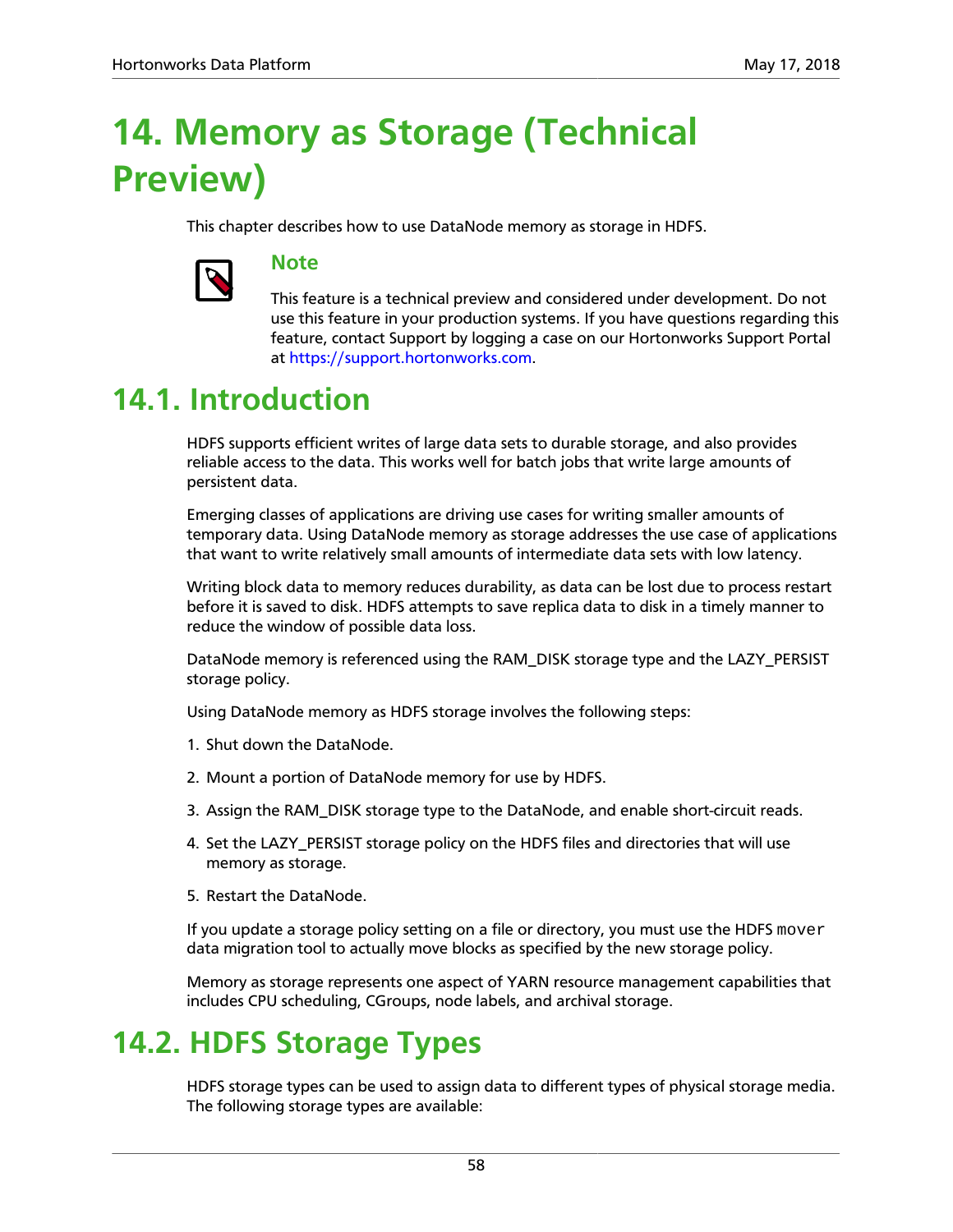- **DISK** Disk drive storage (default storage type)
- **ARCHIVE** Archival storage (high storage density, low processing resources)
- **SSD** -- Solid State Drive
- RAM\_DISK DataNode Memory

If no storage type is assigned, DISK is used as the default storage type.

### **14.3. The LAZY\_PERSIST Memory Storage Policy**

You can store data on configured DataNode memory using the LAZY\_PERSIST storage policy.

For LAZY\_PERSIST, the first replica is stored on RAM\_DISK (DataNode memory), and the remaining replicas are stored on DISK. The fallback storage for both creation and replication is DISK.

The following table summarizes these replication policies:

| Policy ID | <b>Policy Name</b> | <b>Block Placement (for</b><br>n replicas) | <b>Fallback storage for</b><br>creation | <b>Fallback storage for</b><br>replication |
|-----------|--------------------|--------------------------------------------|-----------------------------------------|--------------------------------------------|
| 15        | LAZY PERSIST       | RAM DISK: 1,<br>$DISK:n-1$                 | <b>DISK</b>                             | <b>DISK</b>                                |



### **Note**

Currently, storage policies cannot be edited.

### **14.4. Configuring Memory as Storage**

Use the following steps to configure DataNode memory as storage:

#### **1. Shut Down the DataNode**

Shut down the DataNode using the applicable commands in [Controlling HDP Services](https://docs.hortonworks.com/HDPDocuments/HDP2/HDP-2.6.5/bk_reference/content/ch_controlling_hdp_svcs_manually.html) **[Manually](https://docs.hortonworks.com/HDPDocuments/HDP2/HDP-2.6.5/bk_reference/content/ch_controlling_hdp_svcs_manually.html)** 

#### **2. Mount a Portion of DataNode Memory for HDFS**

To use DataNode memory as storage, you must first mount a portion of the DataNode memory for use by HDFS.

For example, you would use the following commands to allocate 2GB of memory for HDFS storage:

sudo mkdir -p /mnt/hdfsramdisk sudo mount -t tmpfs -o size=2048m tmpfs /mnt/hdfsramdisk Sudo mkdir -p /usr/lib/hadoop-hdfs

#### **3. Assign the RAM\_DISK Storage Type and Enable Short-Circuit Reads**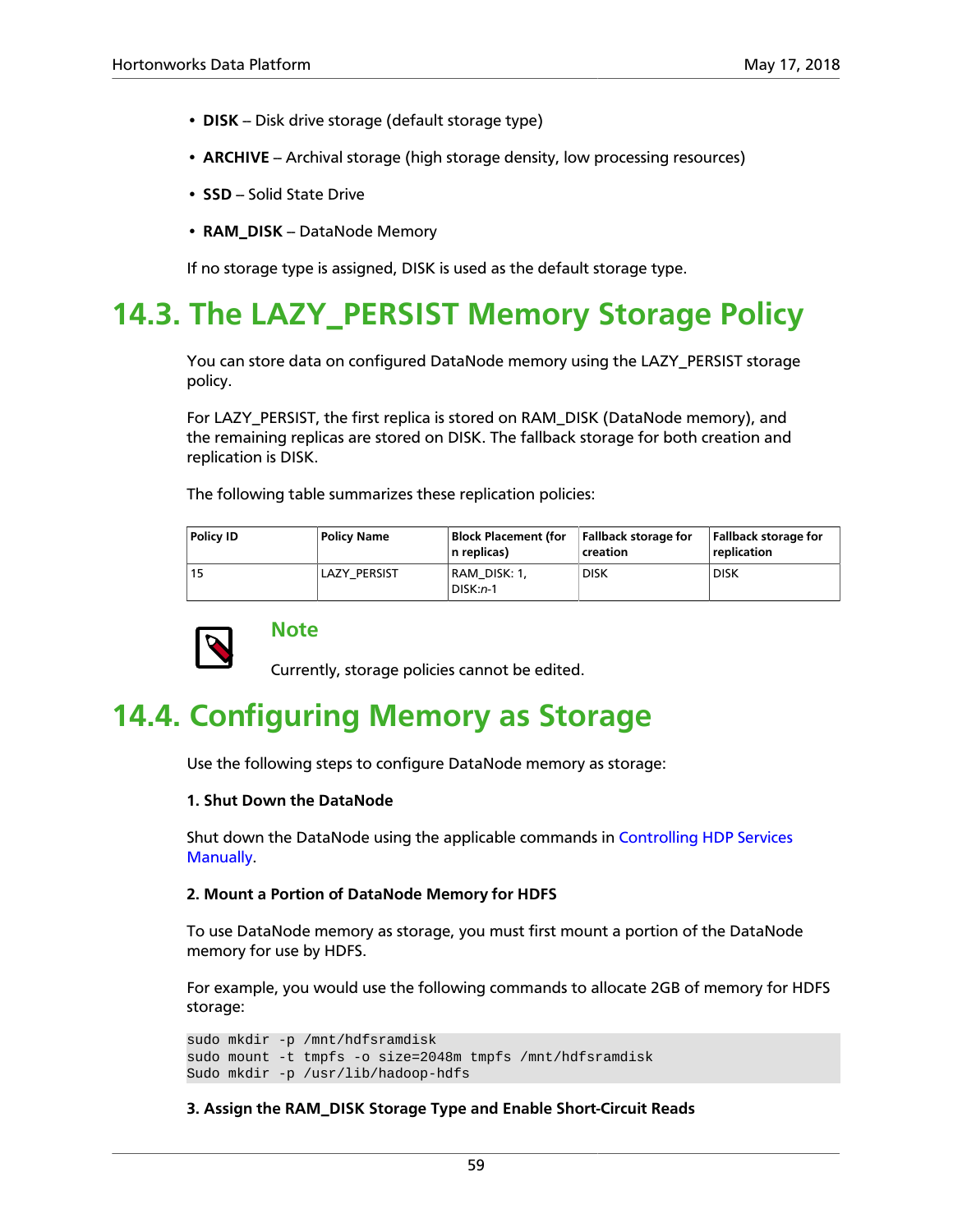Edit the following properties in the /etc/hadoop/conf/hdfs-site.xml file to assign the RAM\_DISK storage type to DataNodes and enable short-circuit reads.

- The dfs.name.dir property determines where on the local filesystem a DataNode should store its blocks. To specify a DataNode as RAM\_DISK storage, insert [RAM\_DISK] at the beginning of the local file system mount path and add it to the  $dfs$ . name.dir property.
- To enable short-circuit reads, set the value of dfs.client.read.shortcircuit to true.

For example:

```
<property>
  <name>dfs.data.dir</name>
  <value>file:///grid/3/aa/hdfs/data/,[RAM_DISK]file:///mnt/hdfsramdisk/</
value>
</property>
<property>
  <name>dfs.client.read.shortcircuit</name>
 <value>true</value>
</property>
<property>
  <name>dfs.domain.socket.path</name>
  <value>/var/lib/hadoop-hdfs/dn_socket</value>
</property>
<property>
  <name>dfs.checksum.type</name>
  <value>NULL</value>
</property>
```
#### **4. Set the LAZY\_PERSIST Storage Policy on Files or Directories**

Set a storage policy on a file or a directory.

Command:

hdfs dfsadmin -setStoragePolicy <path> <policyName>

Arguments:

- < path > The path to a directory or file.
- **<policyName>** The name of the storage policy.

Example:

hdfs dfsadmin -setStoragePolicy /memory1 LAZY\_PERSIST

Get the storage policy of a file or a directory.

Command:

hdfs dfsadmin -getStoragePolicy <path>

Arguments: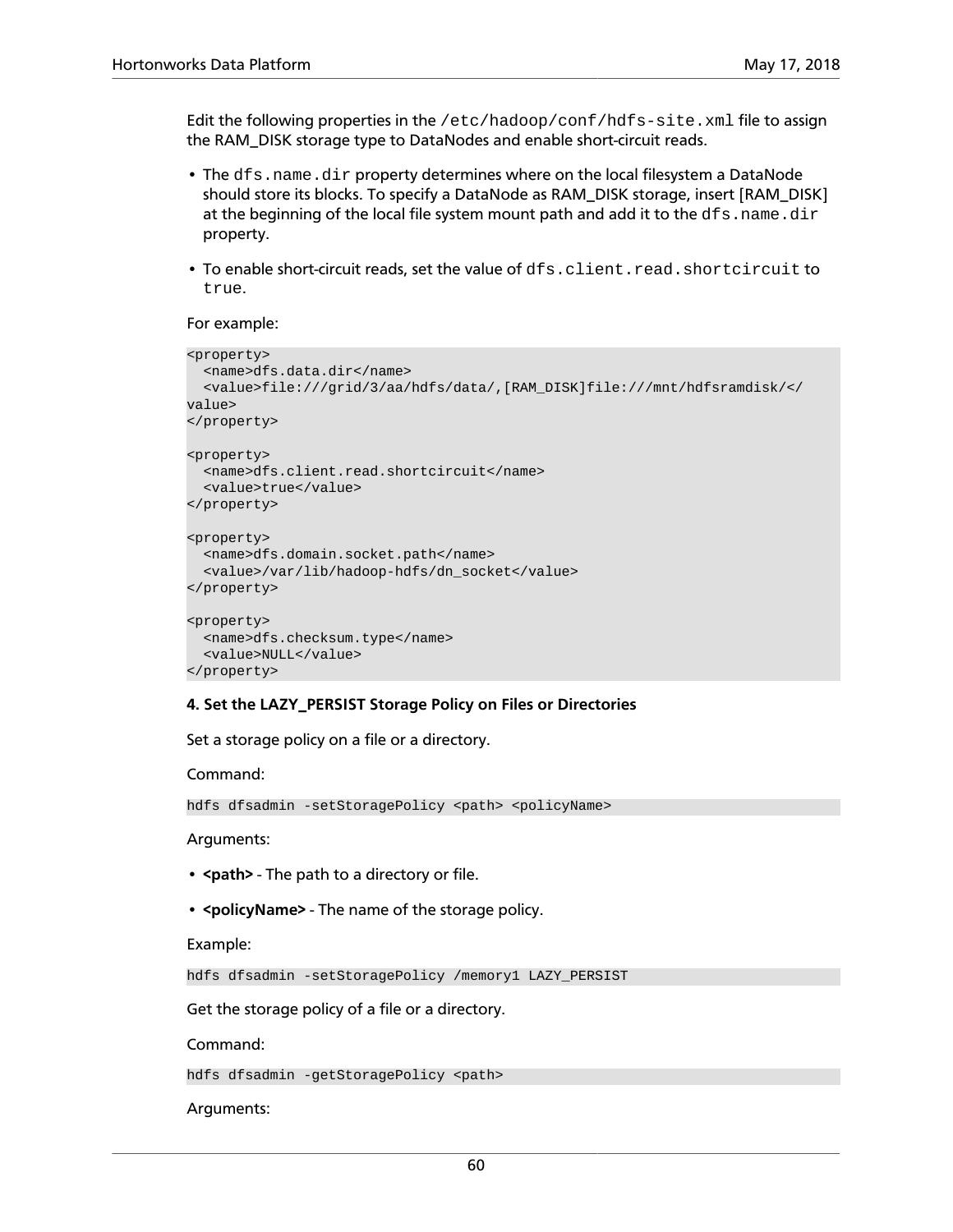• **<path>** - The path to a directory or file.

Example:

```
hdfs dfsadmin -getStoragePolicy /memory1 LAZY_PERSIST
```
#### **5. Start the DataNode**

Start the DataNode using the applicable commands in the [Controlling HDP Services](https://docs.hortonworks.com/HDPDocuments/HDP2/HDP-2.6.5/bk_reference/content/ch_controlling_hdp_svcs_manually.html) [Manually](https://docs.hortonworks.com/HDPDocuments/HDP2/HDP-2.6.5/bk_reference/content/ch_controlling_hdp_svcs_manually.html) section of the HDP Reference Guide.

#### **Using Mover to Apply Storage Policies**

When you update a storage policy setting on a file or directory, the new policy is not automatically enforced. You must use the HDFS mover data migration tool to actually move blocks as specified by the new storage policy.

The mover data migration tool scans the specified files in HDFS and checks to see if the block placement satisfies the storage policy. For the blocks that violate the storage policy, it moves the replicas to the applicable storage type in order to fulfill the storage policy requirements.

Command:

```
hdfs mover [-p <files/dirs> | -f <local file name>]
```
Arguments:

- **-p<files/dirs>** Specify a space-separated list of HDFS files/directories to migrate.
- **-f<local file>** Specify a local file list containing a list of HDFS files/directories to migrate.



### **Note**

When both  $-p$  and  $-f$  options are omitted, the default path is the root directory.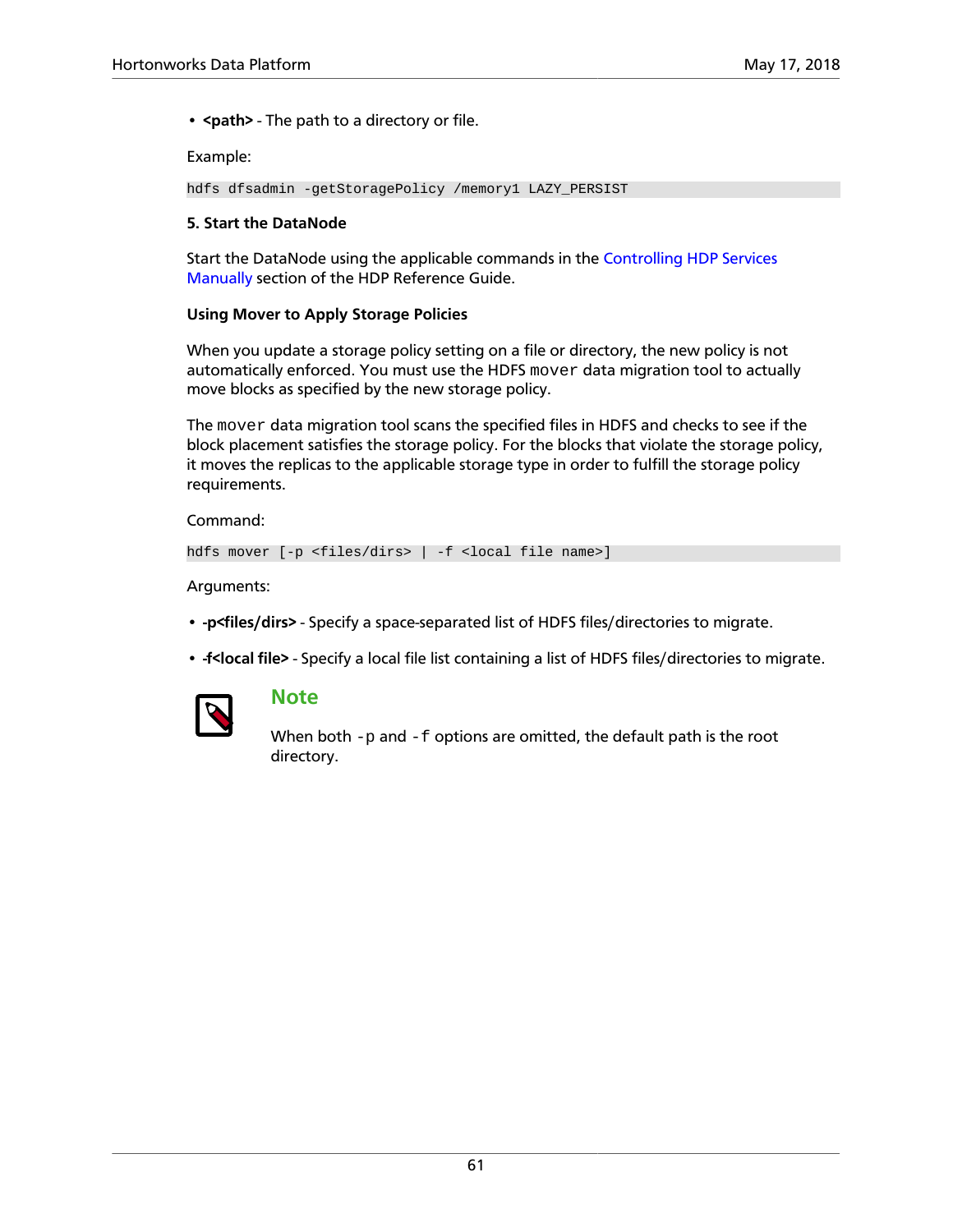# **15. Running DataNodes as Non-Root**

This chapter describes how to run DataNodes as a non-root user.

### **15.1. Introduction**

Historically, part of the security configuration for HDFS involved starting the DataNode as the root user, and binding to privileged ports for the server endpoints. This was done to address a security issue whereby if a MapReduce task was running and the DataNode stopped running, it would be possible for the MapReduce task to bind to the DataNode port and potentially do something malicious. The solution to this scenario was to run the DataNode as the root user and use privileged ports. Only the root user can access privileged ports.

You can now use Simple Authentication and Security Layer (SASL) to securely run DataNodes as a non-root user. SASL is used to provide secure communication at the protocol level.



### **Important**

Make sure to execute a migration from using root to start DataNodes to using SASL to start DataNodes in a very specific sequence across the entire cluster. Otherwise, there could be a risk of application downtime.

In order to migrate an existing cluster that used root authentication to start using SASL instead, first ensure that HDP 2.2 or later has been deployed to all cluster nodes as well as any external applications that need to connect to the cluster. Only the HDFS client in versions HDP 2.2 and later can connect to a DataNode that uses SASL for authentication of data transfer protocol, so it is vital that all callers have the correct version before migrating. After HDP 2.2 or later has been deployed everywhere, update the configuration of any external applications to enable SASL. If an HDFS client is enabled for SASL, it can connect successfully to a DataNode running with either root authentication or SASL authentication. Changing configuration for all clients guarantees that subsequent configuration changes on DataNodes will not disrupt the applications. Finally, each individual DataNode can be migrated by changing its configuration and restarting. It is acceptable to temporarily have a mix of some DataNodes running with root authentication and some DataNodes running with SASL authentication during this migration period, because an HDFS client enabled for SASL can connect to both.

## **15.2. Configuring DataNode SASL**

Use the following steps to configure DataNode SASL to securely run a DataNode as a nonroot user:

### **1. Shut Down the DataNode**

Shut down the DataNode using the applicable commands in [Controlling HDP Services](https://docs.hortonworks.com/HDPDocuments/HDP2/HDP-2.6.5/bk_reference/content/ch_controlling_hdp_svcs_manually.html) [Manually](https://docs.hortonworks.com/HDPDocuments/HDP2/HDP-2.6.5/bk_reference/content/ch_controlling_hdp_svcs_manually.html).

### **2. Enable SASL**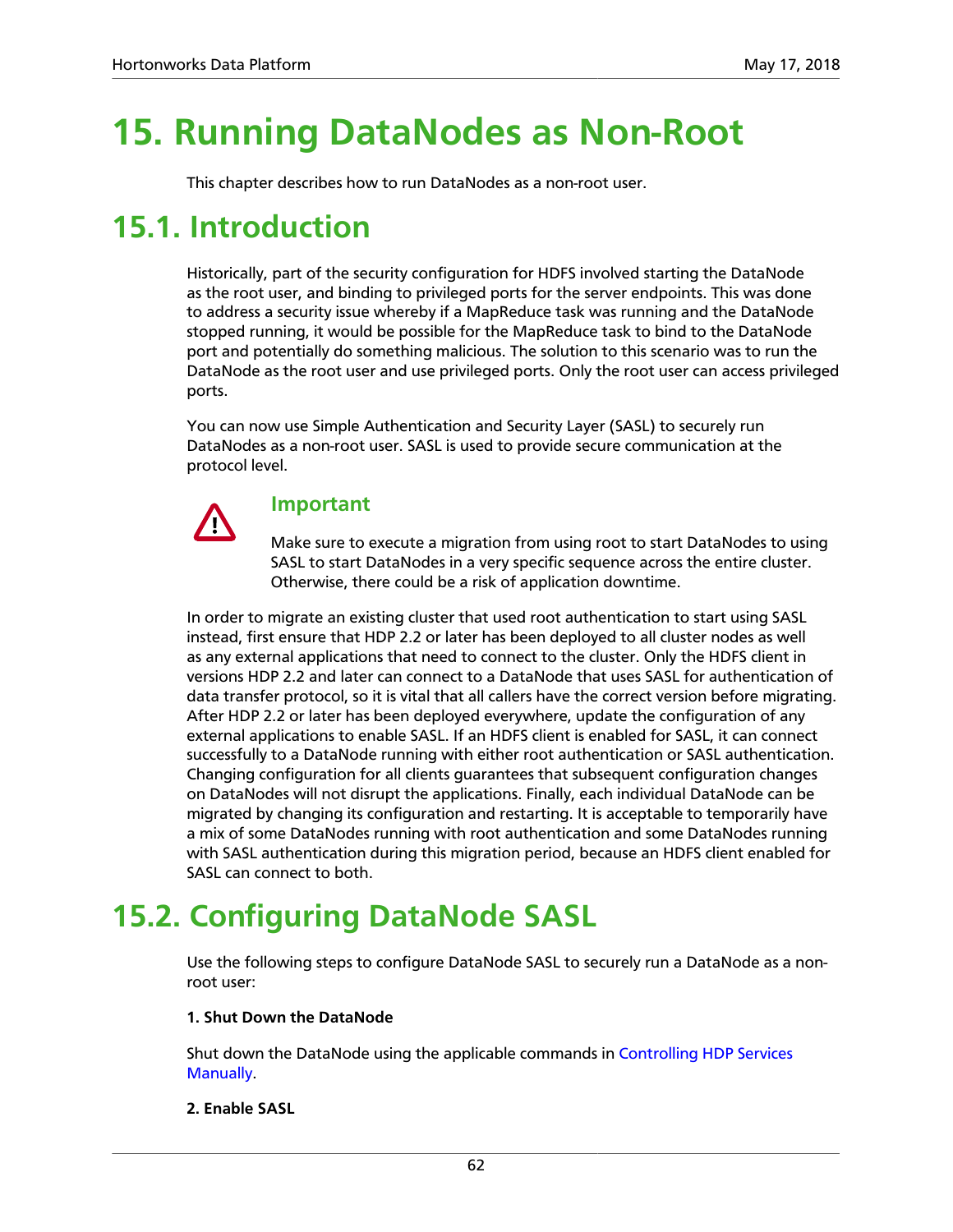Configure the following properties in the /etc/hadoop/conf/hdfs-site.xml file to enable DataNode SASL.

The dfs.data.transfer.protection property enables DataNode SASL. You can set this property to one of the following values:

- authentication Establishes mutual authentication between the client and the server.
- $\bullet$  integrity in addition to authentication, it guarantees that a man-in-the-middle cannot tamper with messages exchanged between the client and the server.
- privacy in addition to the features offered by authentication and integrity, it also fully encrypts the messages exchanged between the client and the server.

In addition to setting a value for the dfs.data.transfer.protection property, you must set the dfs.http.policy property to HTTPS\_ONLY. You must also specify ports for the DataNode RPC and HTTP Servers.



### **Note**

For more information on configuring SSL, see the sections "Creating and Managing SSL Certificates" and "Enabling SSL for HDP Components" in the [Hadoop Security Guide](https://docs.hortonworks.com/HDPDocuments/HDP2/HDP-2.6.5/bk_security/content/ch_hdp-security-guide-wire-encryption.html).

#### For example:

```
<property>
   <name>dfs.data.transfer.protection</name>
 <value>integrity</value>
</property>
<property>
  <name>dfs.datanode.address</name>
  <value>0.0.0.0:10019</value>
</property>
<property>
  <name>dfs.datanode.http.address</name>
  <value>0.0.0.0:10022</value>
</property>
```

```
<property>
  <name>dfs.http.policy</name>
  <value>HTTPS_ONLY</value>
</property>
```


### **Note**

If you are already using the following encryption setting:

dfs.encrypt.data.transfer=true

This is similar to:

dfs.data.transfer.protection=privacy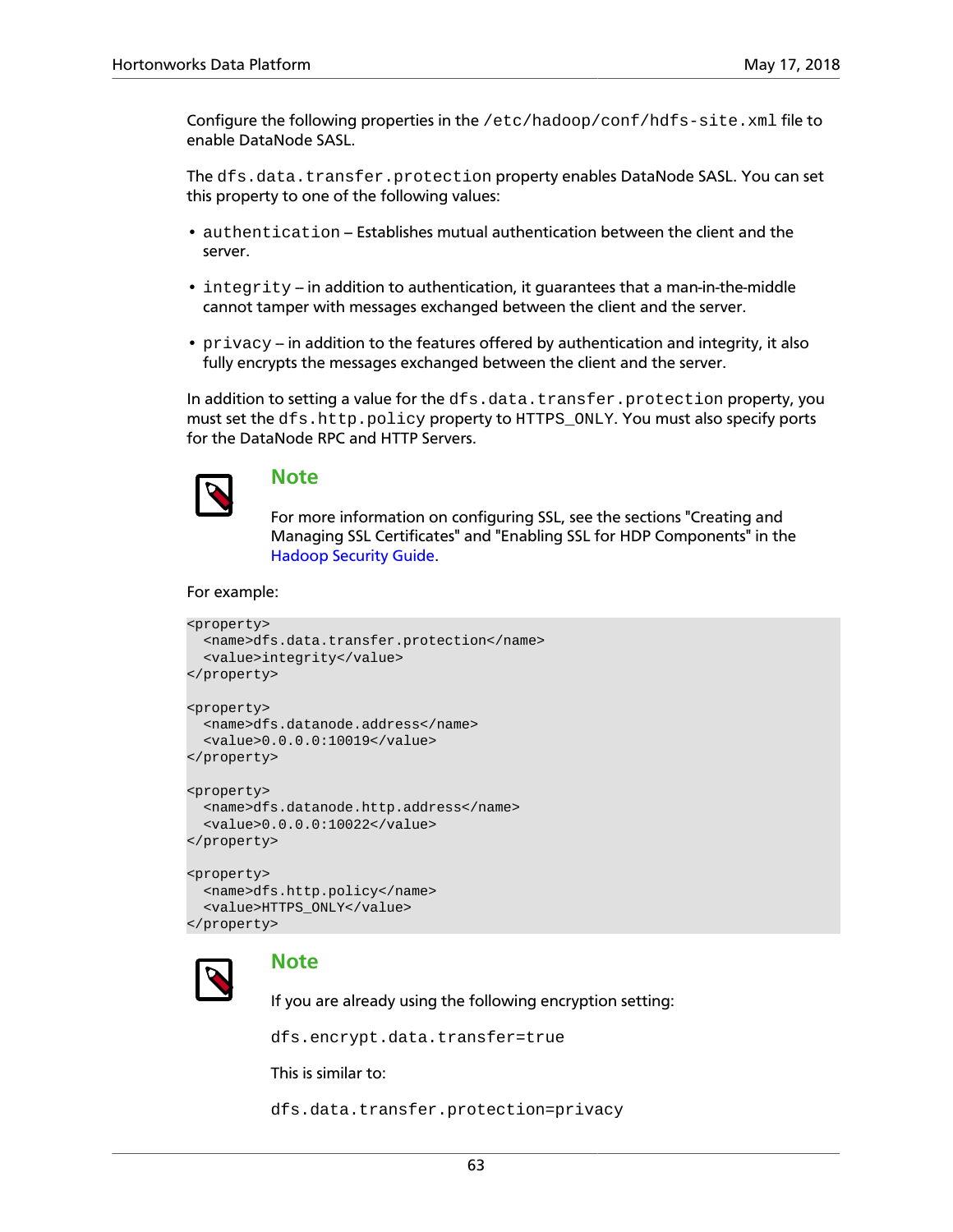These two settings are mutually exclusive, so you should not have both of them set. However, if both are set, dfs.encrypt.data.transfer will not be used.

### **3. Update Environment Settings**

Edit the following setting in the /etc/hadoop/conf/hadoop-env.sh file, as shown below:

#On secure datanodes, user to run the datanode as after dropping privileges export HADOOP\_SECURE\_DN\_USER=

The export HADOOP\_SECURE\_DN\_USER=hdfs line enables the legacy security configuration, and must be set to an empty value in order for SASL to be enabled.

#### **4. Start the DataNode**

Start the DataNode services using the applicable commands in [Controlling HDP Services](https://docs.hortonworks.com/HDPDocuments/HDP2/HDP-2.6.5/bk_reference/content/ch_controlling_hdp_svcs_manually.html) [Manually](https://docs.hortonworks.com/HDPDocuments/HDP2/HDP-2.6.5/bk_reference/content/ch_controlling_hdp_svcs_manually.html).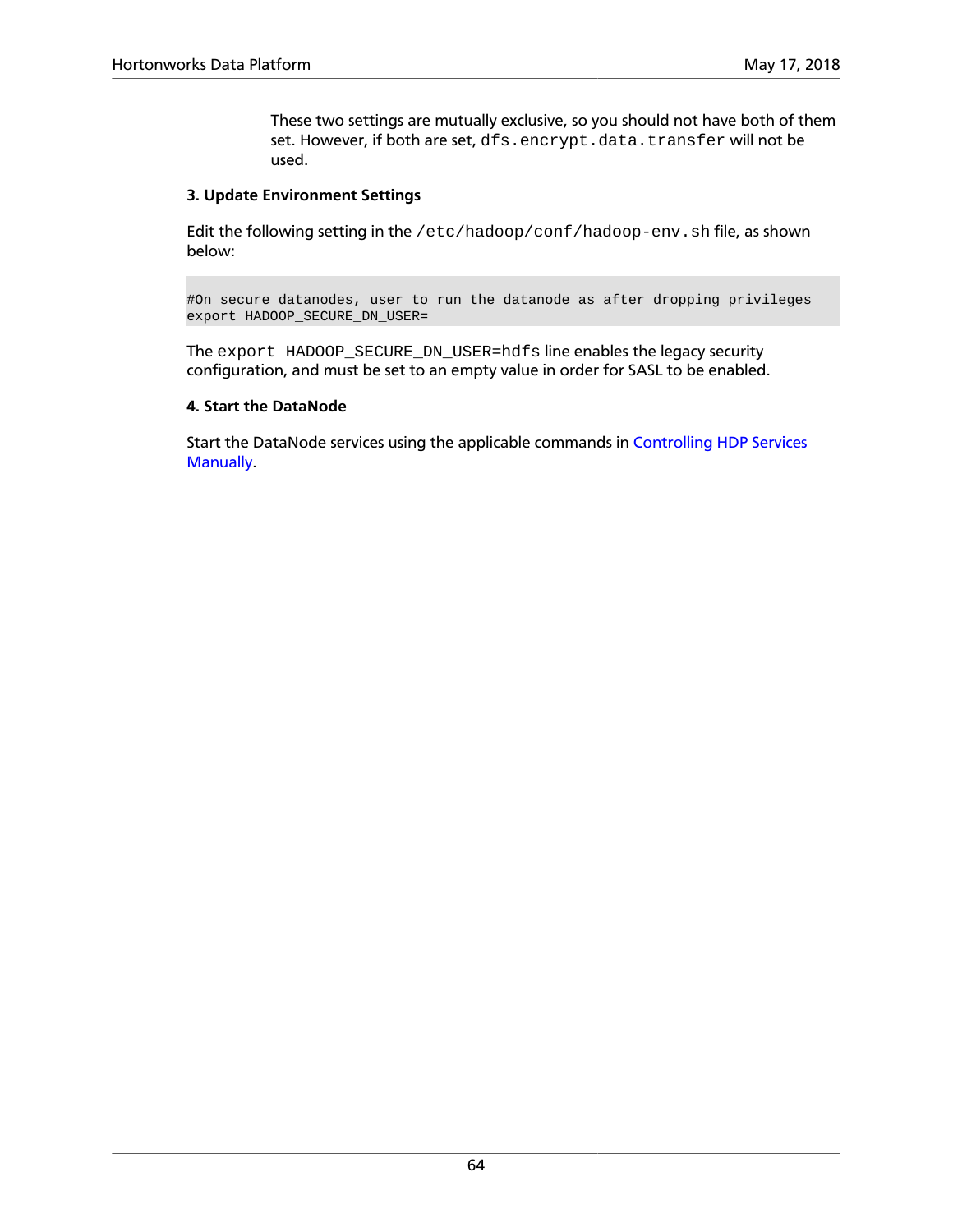# **16. Short Circuit Local Reads On HDFS**

In HDFS, reads normally go through the DataNode. Thus, when a client asks the DataNode to read a file, the DataNode reads that file off of the disk and sends the data to the client over a TCP socket. "Short-circuit" reads bypass the DataNode, allowing the client to read the file directly. Obviously, this is only possible in cases where the client is co-located with the data. Short-circuit reads provide a substantial performance boost to many applications.

## **16.1. Prerequisites**

To configure short-circuit local reads, you must enable libhadoop.so. See [Native Libraries](https://hadoop.apache.org/docs/current/hadoop-project-dist/hadoop-common/NativeLibraries.html) for details on enabling this library.

## **16.2. Configuring Short-Circuit Local Reads on HDFS**

To configure short-circuit local reads, add the following properties to the hdfs-site.xml file. Short-circuit local reads need to be configured on both the DataNode and the client.

| <b>Property Name</b>                    | <b>Property Value</b>           | <b>Description</b>                                                                                                                                                                                                                                                                                                                                                                                                                                                                                                                                                                                                                                                                                                                                                                                                                                                                           |
|-----------------------------------------|---------------------------------|----------------------------------------------------------------------------------------------------------------------------------------------------------------------------------------------------------------------------------------------------------------------------------------------------------------------------------------------------------------------------------------------------------------------------------------------------------------------------------------------------------------------------------------------------------------------------------------------------------------------------------------------------------------------------------------------------------------------------------------------------------------------------------------------------------------------------------------------------------------------------------------------|
| dfs.client.read.shortcircuit            | true                            | Set this to true to enable short-circuit<br>local reads.                                                                                                                                                                                                                                                                                                                                                                                                                                                                                                                                                                                                                                                                                                                                                                                                                                     |
| dfs.domain.socket.path                  | /var/lib/hadoop-hdfs/ dn_socket | The path to the domain socket. Short-<br>circuit reads make use of a UNIX<br>domain socket. This is a special path<br>in the file system that allows the client<br>and the DataNodes to communicate.<br>You will need to set a path to this<br>socket. The DataNode needs to be able<br>to create this path. On the other hand,<br>it should not be possible for any user<br>except the hdfs user or root to create<br>this path. For this reason, paths under /<br>var/run or /var/lib are often used.<br>In the file system that allows the client<br>and the DataNodes to communicate.<br>You will need to set a path to this<br>socket. The DataNode needs to be able<br>to create this path. On the other hand,<br>it should not be possible for any user<br>except the hdfs user or root to create<br>this path. For this reason, paths under /<br>var/run or /var/lib are often used. |
| dfs.client.domain.socket.data.traffic   | false                           | This property controls whether or<br>not normal data traffic will be passed<br>through the UNIX domain socket. This<br>feature has not been certified with<br>HDP releases, so it is recommended<br>that you set the value of this property<br>to false.<br>Abnormal data traffic will be passed<br>through the UNIX domain socket.                                                                                                                                                                                                                                                                                                                                                                                                                                                                                                                                                          |
| dfs.client.use.legacy.blockreader.local | false                           | Setting this value to false specifies<br>that the new version (based on                                                                                                                                                                                                                                                                                                                                                                                                                                                                                                                                                                                                                                                                                                                                                                                                                      |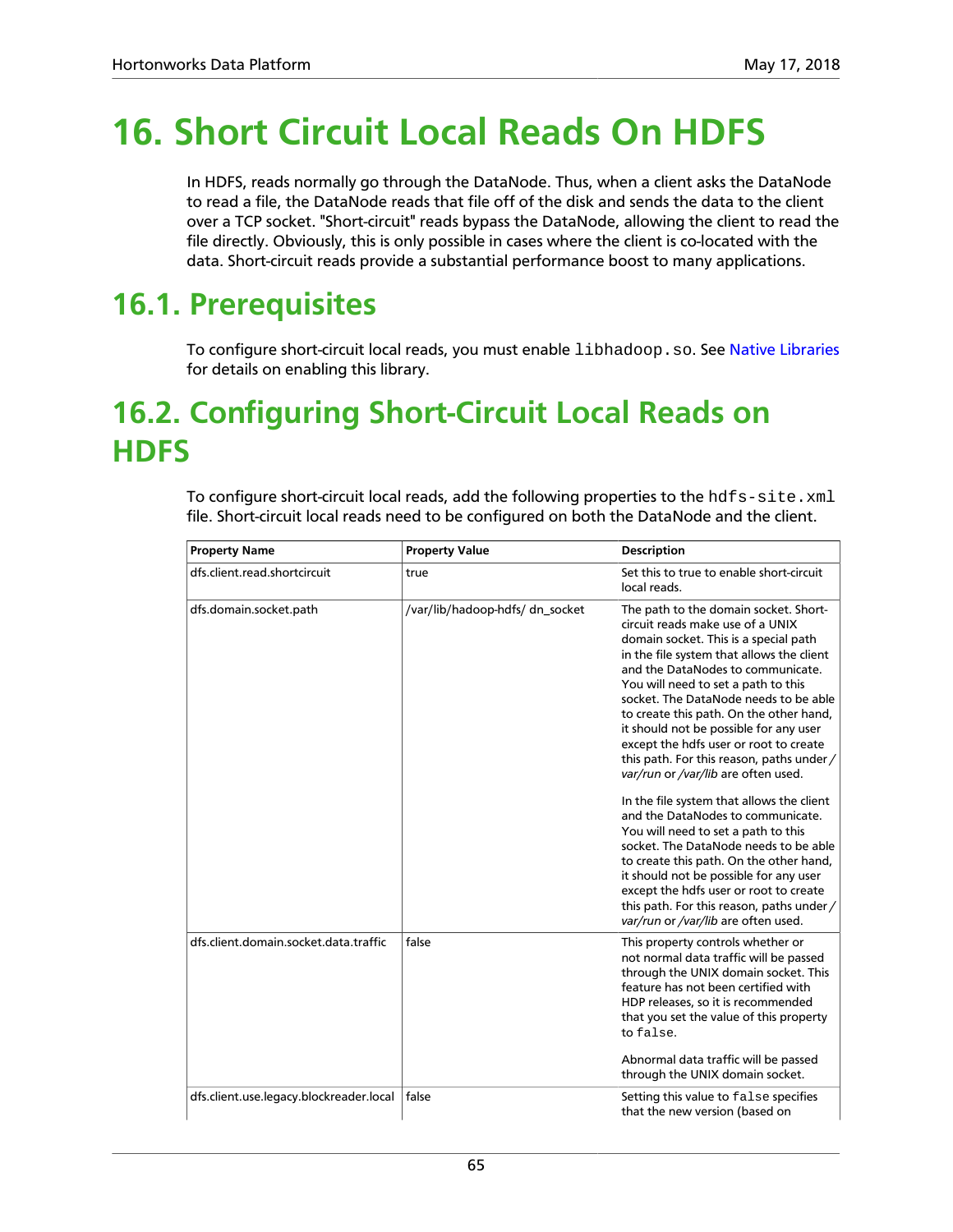| <b>Property Name</b>                                       | <b>Property Value</b> | <b>Description</b>                                                                                                                                                                                                                                                        |
|------------------------------------------------------------|-----------------------|---------------------------------------------------------------------------------------------------------------------------------------------------------------------------------------------------------------------------------------------------------------------------|
|                                                            |                       | HDFS-347) of the short-circuit reader<br>is used. This new new short-circuit<br>reader implementation is supported<br>and recommended for use with HDP.<br>Setting this value to true would mean<br>that the legacy short-circuit reader<br>would be used.                |
| dfs.datanode.hdfs-blocks-<br>metadata.enabled              | true                  | Boolean which enables back-end<br>DataNode-side support for the<br>experimental                                                                                                                                                                                           |
|                                                            |                       | DistributedFileSystem#getFile                                                                                                                                                                                                                                             |
|                                                            |                       | VBlockStorageLocationsAPI.                                                                                                                                                                                                                                                |
| dfs.client.file-block-storage-<br>locations.timeout        | 60                    | Timeout (in seconds) for the parallel<br>RPCs made in                                                                                                                                                                                                                     |
|                                                            |                       | DistributedFileSystem                                                                                                                                                                                                                                                     |
|                                                            |                       | #getFileBlockStorageLocations().                                                                                                                                                                                                                                          |
|                                                            |                       | This property is deprecated but is still<br>supported for backward                                                                                                                                                                                                        |
|                                                            |                       | compatibility                                                                                                                                                                                                                                                             |
| dfs.client.file-block-storage-<br>locations.timeout.millis | 60000                 | Timeout (in milliseconds) for the<br>parallel RPCs made in                                                                                                                                                                                                                |
|                                                            |                       | DistributedFileSystem                                                                                                                                                                                                                                                     |
|                                                            |                       | #getFileBlockStorageLocations().                                                                                                                                                                                                                                          |
|                                                            |                       | This property replaces                                                                                                                                                                                                                                                    |
|                                                            |                       | dfs.client.file-block-<br>storage-locations.timeout,                                                                                                                                                                                                                      |
|                                                            |                       | and offers a finer level of granularity.                                                                                                                                                                                                                                  |
| dfs.client.read.shortcircuit.<br>skip.checksum             | false                 | If this configuration parameter is<br>set, short-circuit local reads will skip<br>checksums. This is normally not<br>recommended, but it may be useful<br>for special setups. You might consider<br>using this if you are doing your own<br>checksumming outside of HDFS. |
| dfs.client.read.shortcircuit.                              | 256                   | The DFSClient maintains a cache of                                                                                                                                                                                                                                        |
| streams.cache.size                                         |                       | recently opened file descriptors. This<br>parameter controls the size of that<br>cache. Setting this higher will use more<br>file descriptors, but potentially provide<br>better performance on workloads<br>involving many seeks.                                        |
| dfs.client.read.shortcircuit.<br>streams.cache.expiry.ms   | 300000                | This controls the minimum amount of<br>time (in milliseconds) file descriptors<br>need to sit in the client cache context<br>before they can be closed for being<br>inactive for too long.                                                                                |

### The XML for these entries:

<configuration>

```
<property>
  <name>dfs.client.read.shortcircuit</name>
```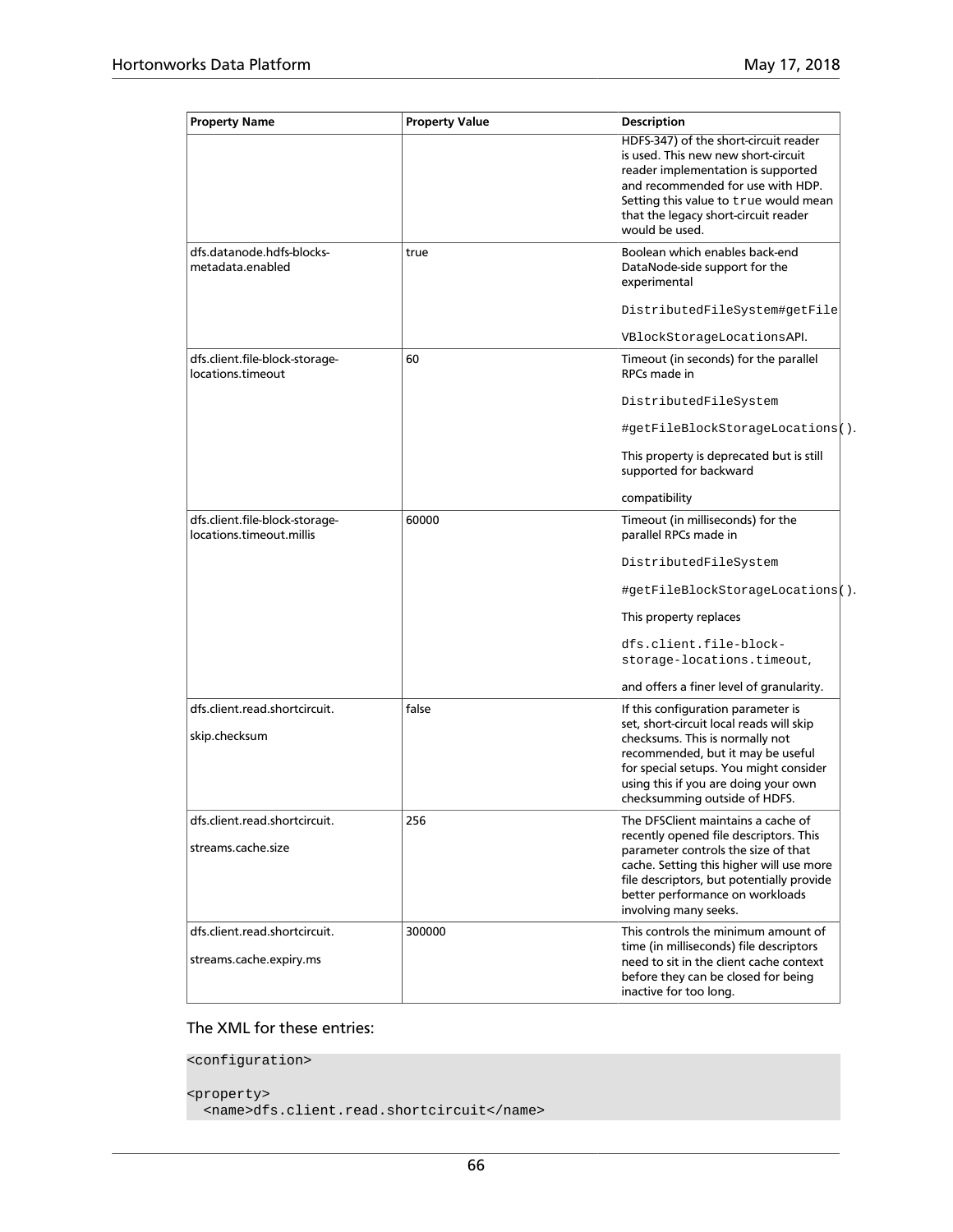```
<value>true</value>
</property>
<property>
  <name>dfs.domain.socket.path</name>
  <value>/var/lib/hadoop-hdfs/dn_socket</value>
</property>
<property>
  <name>dfs.client.domain.socket.data.traffic</name>
   <value>false</value>
</property>
<property>
  <name>dfs.client.use.legacy.blockreader.local</name>
   <value>false</value>
</property>
<property>
  <name>dfs.datanode.hdfs-blocks-metadata.enabled</name>
  <value>true</value>
</property>
<property>
  <name>dfs.client.file-block-storage-locations.timeout.millis</name>
  <value>60000</value>
</property>
<property>
  <name>dfs.client.read.shortcircuit.skip.checksum</name>
  <value>false</value>
</property>
<property>
  <name>dfs.client.read.shortcircuit.streams.cache.size</name>
  <value>256</value>
</property>
<property>
  <name>dfs.client.read.shortcircuit.streams.cache.expiry.ms</name>
  <value>300000</value>
</property>
</configuration>
```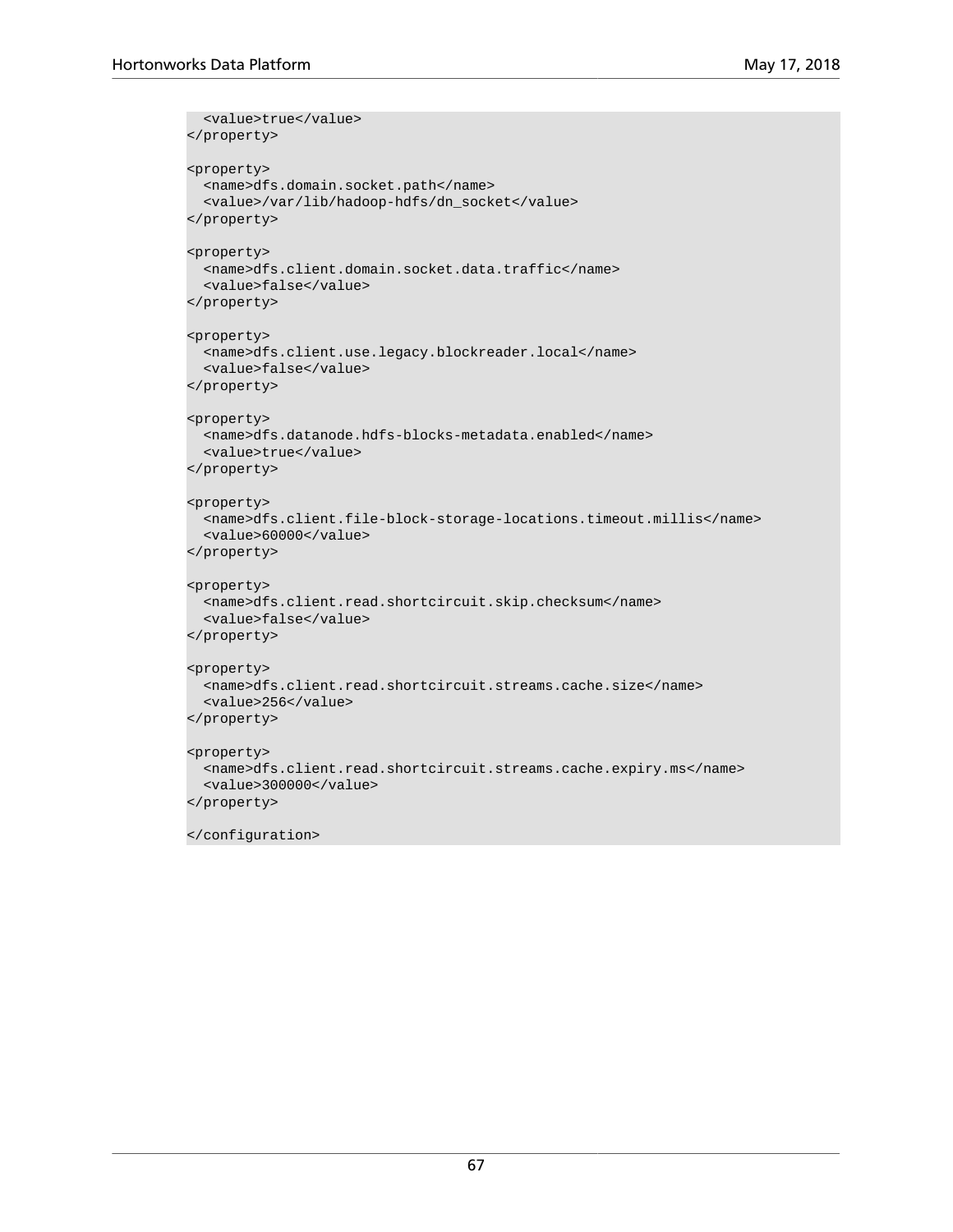## **17. WebHDFS Administrator Guide**

Use the following instructions to set up WebHDFS:

1. Set up WebHDFS. Add the following property to the  $hdfs-site$ . xml file

```
<property>
  <name>dfs.webhdfs.enabled</name>
   <value>true</value>
</property>
```
If running a secure cluster, follow the steps listed below.

1. Create an HTTP service user principal using the command given below:

```
kadmin: addprinc -randkey HTTP/$<Fully_Qualified_Domain_Name>@$<Realm_Name>.
COM
```
where:

Create an HTTP service user principal using the command given below:

```
kadmin: addprinc -randkey HTTP/$<Fully_Qualified_Domain_Name>@$<Realm_Name>.
COM
```
where:

- Fully Qualified Domain Name: Host where NameNode is deployed
- Realm\_Name: Name of your Kerberos realm
- 2. Create keytab files for the HTTP principals.

```
kadmin: xst -norandkey -k /etc/security/spnego.service.keytab HTTP/
$<Fully_Qualified_Domain_Name>
```
3. Verify that the keytab file and the principal are associated with the correct service.

klist –k -t /etc/security/spnego.service.keytab

4. Add the following properties to the hdfs-site.xmlfile.

```
<property>
  <name>dfs.web.authentication.kerberos.principal</name>
   <value>HTTP/$<Fully_Qualified_Domain_Name>@$<Realm_Name>.COM</value>
</property>
<property>
  <name>dfs.web.authentication.kerberos.keytab</name>
   <value>/etc/security/spnego.service.keytab</value>
</property>
```
## where:

• Fully\_Qualified\_Domain\_Name: Host where NameNode is deployed

• Realm\_Name: Name of your Kerberos realm